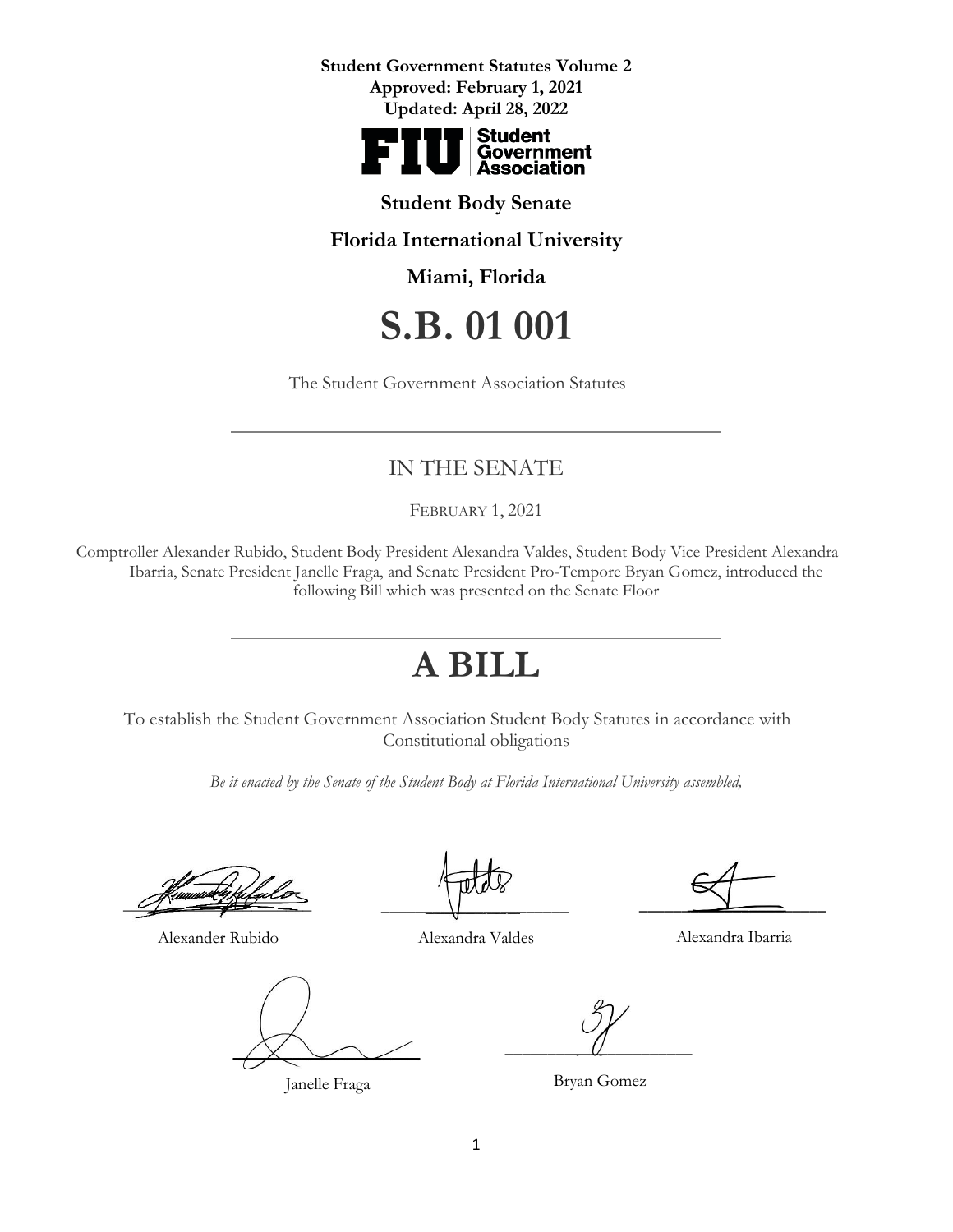# **Student Government Statutes Volume 2** Approved: February 1, 2021<br>Updated: April 28, 2022<br>Table of Contents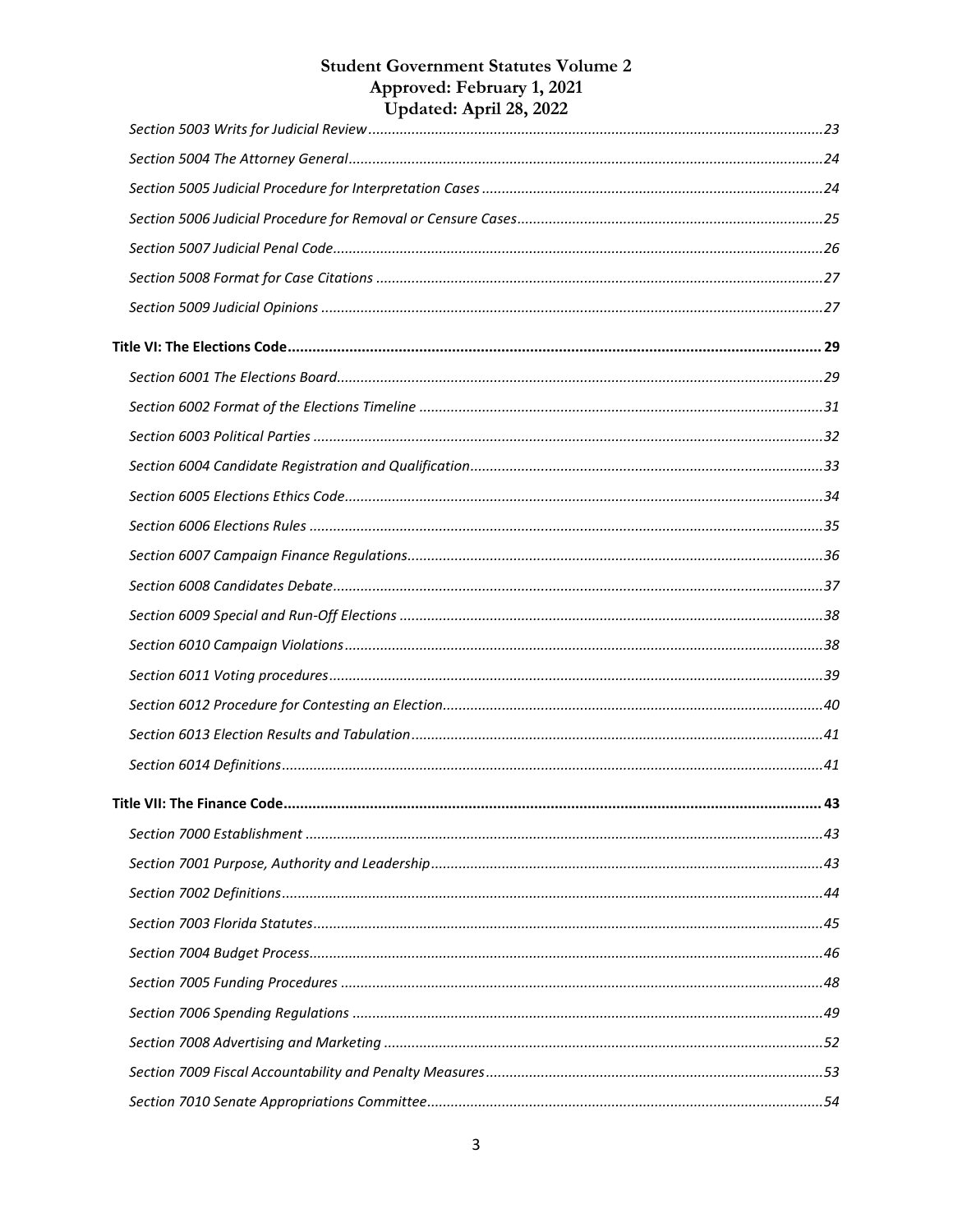<span id="page-3-0"></span>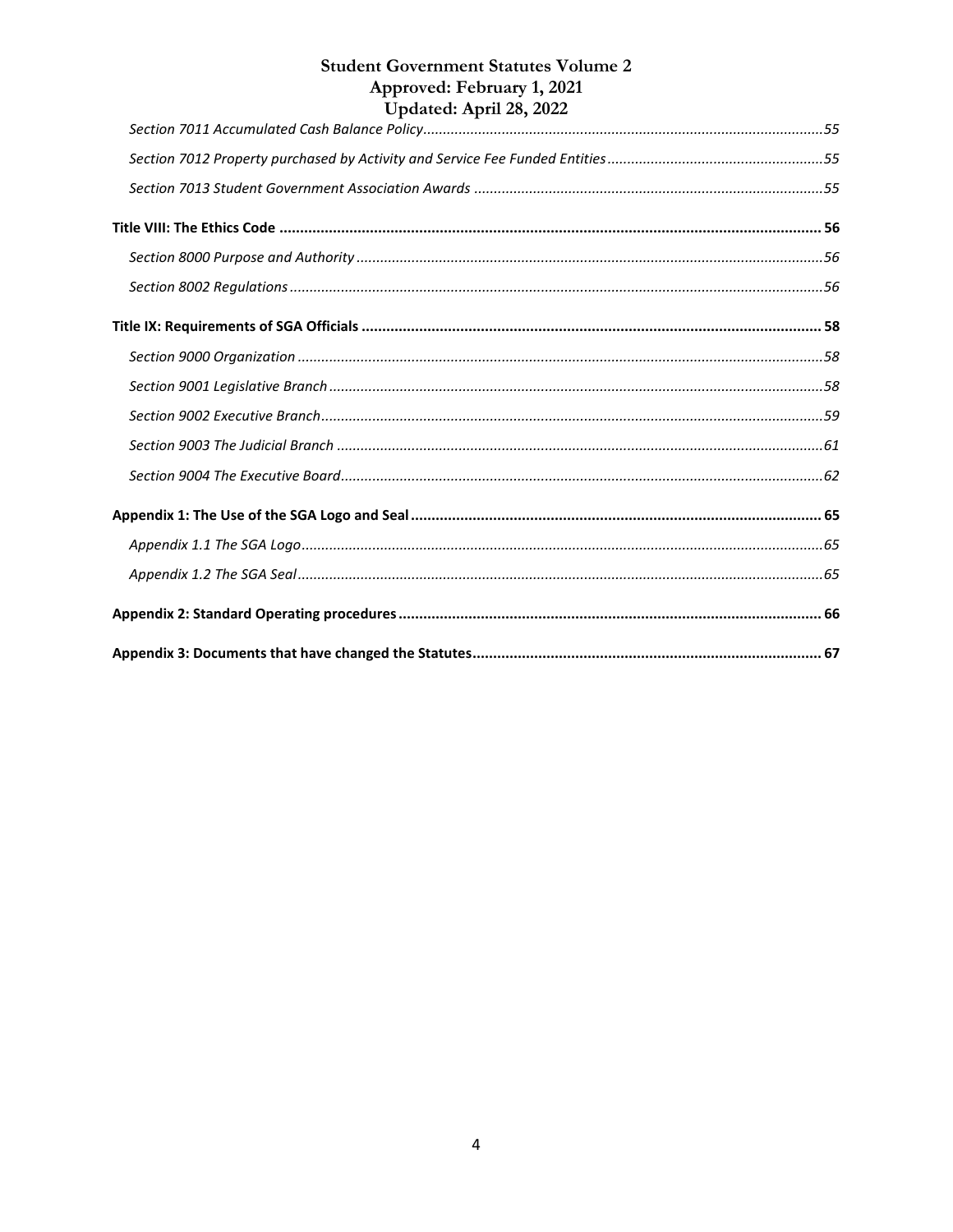#### **Title I: System of Statutes**

#### <span id="page-4-0"></span>**Section 1.00 Jurisdiction of the Statutes**

- 1.00.1 All students by virtue of their registration at Florida International University are members of the Student Body and are granted all the rights and privileges of the Student Government Association (SGA) Constitution and the Student Government Statutes
- 1.00.2 Hereinafter all mention of the Student Government Association Constitution and the Student Government Association Statutes shall be abbreviated to SGAC for the Student Government Association Constitution and SGAS for the Student Government Association Statutes
- 1.00.3 Members of the Student Body shall be subject to the SGAC and SGAS, all University rules and regulations well as all rules and procedures approved by the Student Government Association
- 1.00.4 All organizations, entities, and groups funded by the Student Government Association Activity and Service Fee allocations shall be subject to these Statutes.
- 1.00.5 The Student Government Association shall have all powers as prescribed by the SGAC
- 1.00.6 The Student Government Association shall oversee all student organizations through the organized agency accomplishing this task and Activity and Service Fee funded entities.
- 1.00.7 All Student Body laws of permanent effect and general public interest, or of legal or historical significance, shall be compiled in a codification known as Student Government Association Statutes. Except in unusual circumstances, this codification shall exclude non-governmental organizational charters, authorizations, resolutions, proposed constitutional amendments, the Budget, and amendments thereto, and contracts of limited duration.
- 1.00.8 The Student Government Association Constitution shall be the superseding document for all actions or activities not previously superseded by the Student Government Constitution

#### <span id="page-4-1"></span>**Section 1.01 Structure of the Statutes**

- 1.01.1 All Statutes shall be arranged according to a decimal orientation with Titles I through Title II being the only titles numbered in a single decimal orientation. All other Titles shall be numbered in the Thousands decimal place starting with 3000 for Title III and continuing from that numbering point on.
- 1.01.2 The Titles for the Student Government Association Statutes are listed below;
- 1.01.2.1 Title I System of Statutes cited in 1.00 format
- 1.01.2.2 Title II Definitions and Parliamentary Authority cited in 2.00 format
- 1.01.2.3 Title III The Legislative Branch cited in 3000.00 format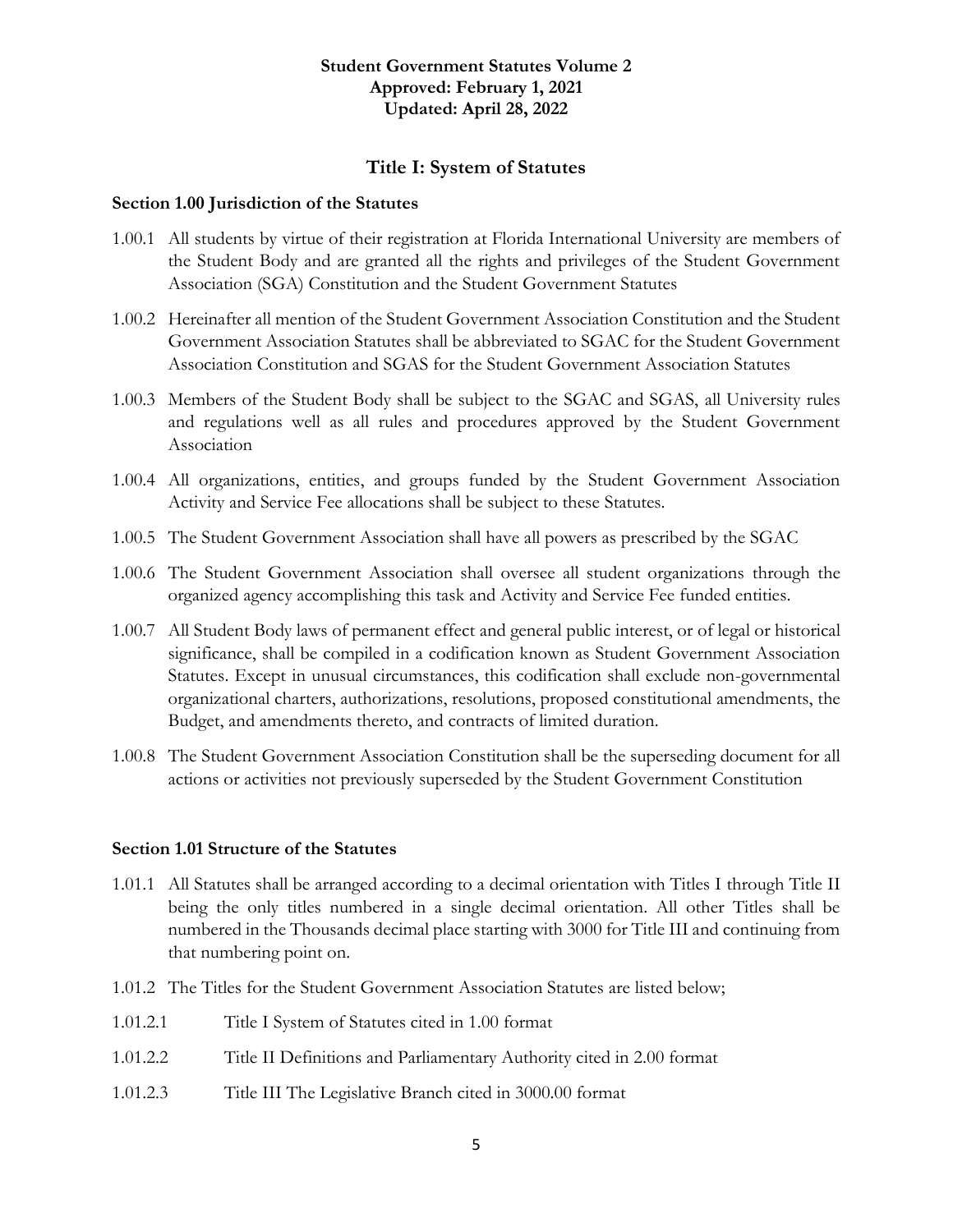## **Student Government Statutes Volume 2 Approved: February 1, 2021 Updated: April 28, 2022** 1.01.2.4 Title IV The Executive Branch cited in 4000.00 format 1.01.2.5 Title V The Judicial Branch cited in 5000.00 format 1.01.2.6 Title VI The Elections Code cited in 6000.00 format 1.01.2.7 Title VII The Finance Code cited in 7000.00 format 1.01.2.8 Title VIII The Ethics Code cited in 8000.00 Format

- 1.01.2.9 Title IX The Requirements of Student Government officials cited in 9000.00 format
- 1.01.2.10 Appendix 1 The Use of the Student Government Logo and Seal
- 1.01.2.11 Appendix 2 The Standard Operating Procedures for Student Government
- 1.01.3 If the Statutes are changed in any given year the volume will be increased by the number 1 for that year. The year Two-Thousand and Twenty-One shall signify Volume 1 of the Student Government Statutes. Changes made to the Statutes in a given year will not go into effect until at least the next legislative year. Standard Operating procedures may not conflict with the **Statutes**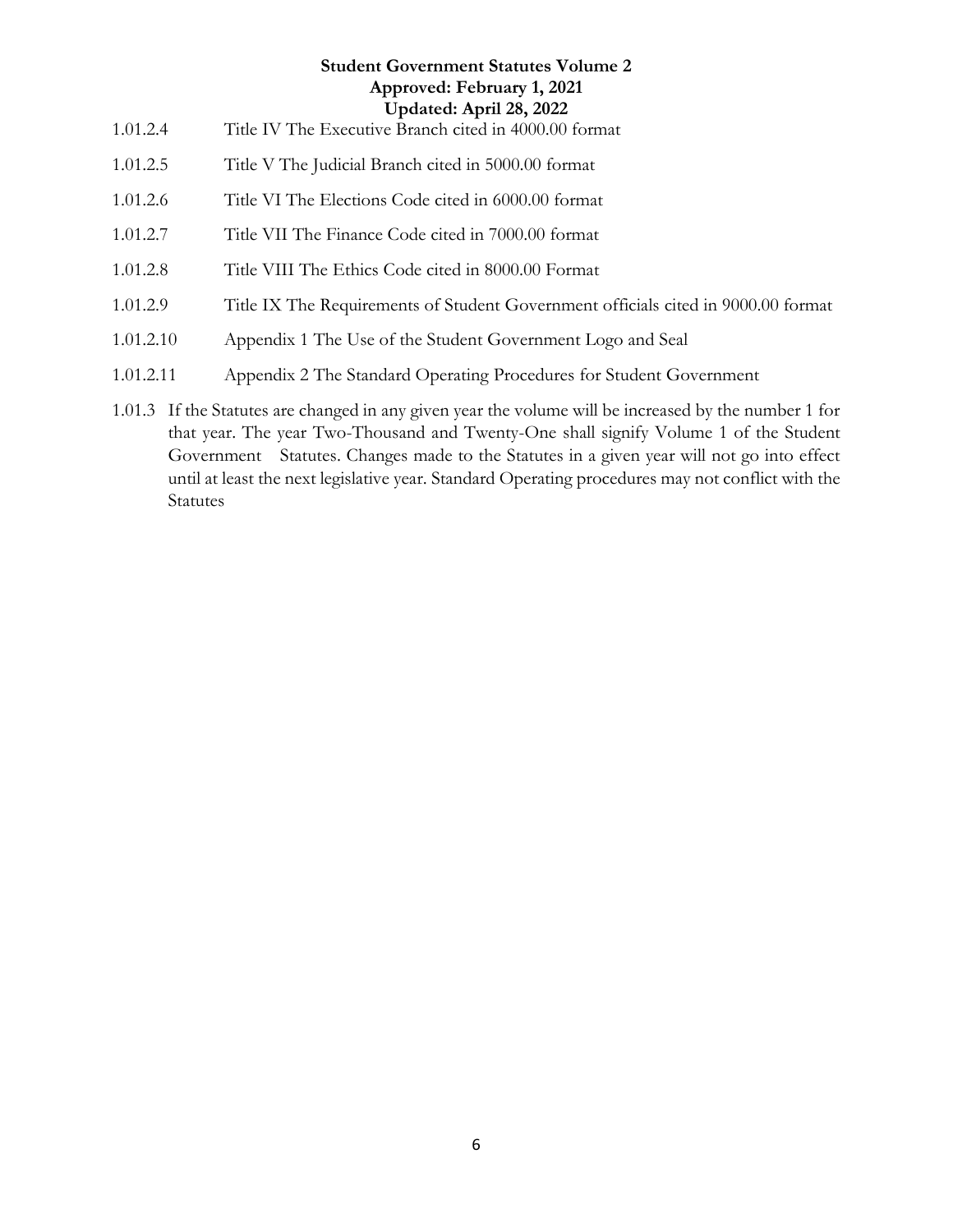#### **Title II: Definitions and Parliamentary Authority**

#### <span id="page-6-1"></span><span id="page-6-0"></span>**Section 2.01 Definitions**

- 2.01.1 Agency: An administrative division of the Executive Branch created to provide goods and/or services to the entire Student Body. The service shall be student oriented and shall be available for use by all students. The agency will be held responsible for the administration of their budgets and adherence to their purpose as outlined in these statutes. It shall be able to establish separate identities from the Student Government Association at the discretion of the Student Body President
- 2.01.2 Activity and Service Fee funded Entity: Any person, group, department, organization, or office that receives any funding from the Activity and Service Fee
- 2.01.3 Activity and Service Fee: The State of Florida has established a separate Activity and Service Fee. This fee shall be collected as part of the student tuition as a dollar amount per credit hour and shall be retained by the University and paid into a separate A&S fund
- 2.01.4 Senate Committee: The entities within the Senate with a specific purpose as outlined in these Statutes or through a bill of the senate
- 2.01.5 Conflict of Interest: A conflict of interest as identified by Sunshine Law, shall include, but shall not be limited to, having an immediate blood, by marriage, or through adoption relationship, business relationship, romantic relationship, being a member of the organization directly affected, and/or being a member of a board, commission or committee that is currently voting on or will be voting on dissolving or instating the subject matter at hand. In situations where it is too difficult to determine if there is a reasonable conflict of interest, the Senate President, Chief Justice, or Elections Commissioner in each of their corresponding divisions shall make the final determination by distinguishing whether there are personal interests that might benefit from a member's vote
- 2.01.6 Council: An administrative division of the Executive Branch created to provide representation and programming to a particular and established interest group of the Florida International University. The Council will be held responsible for the administration of their budgets and adherence to their purpose as outlined in these statutes. It shall be able to establish separate identities from the Student Government Association upon approval of the Student Body President
- 2.01.7 Malfeasance: The performance by a public official of an act that is legally unjustified, or contrary to law
- 2.01.8 Misfeasance: The intentionally wrongful performance of a normally lawful act
- 2.01.9 Nonfeasance: The omission of some act that ought to have been performed.
- 2.01.10 Senate Leadership: Senate Leadership shall be comprised of the Senate President, the President Pro Tempore, and each of the Committee Chairs.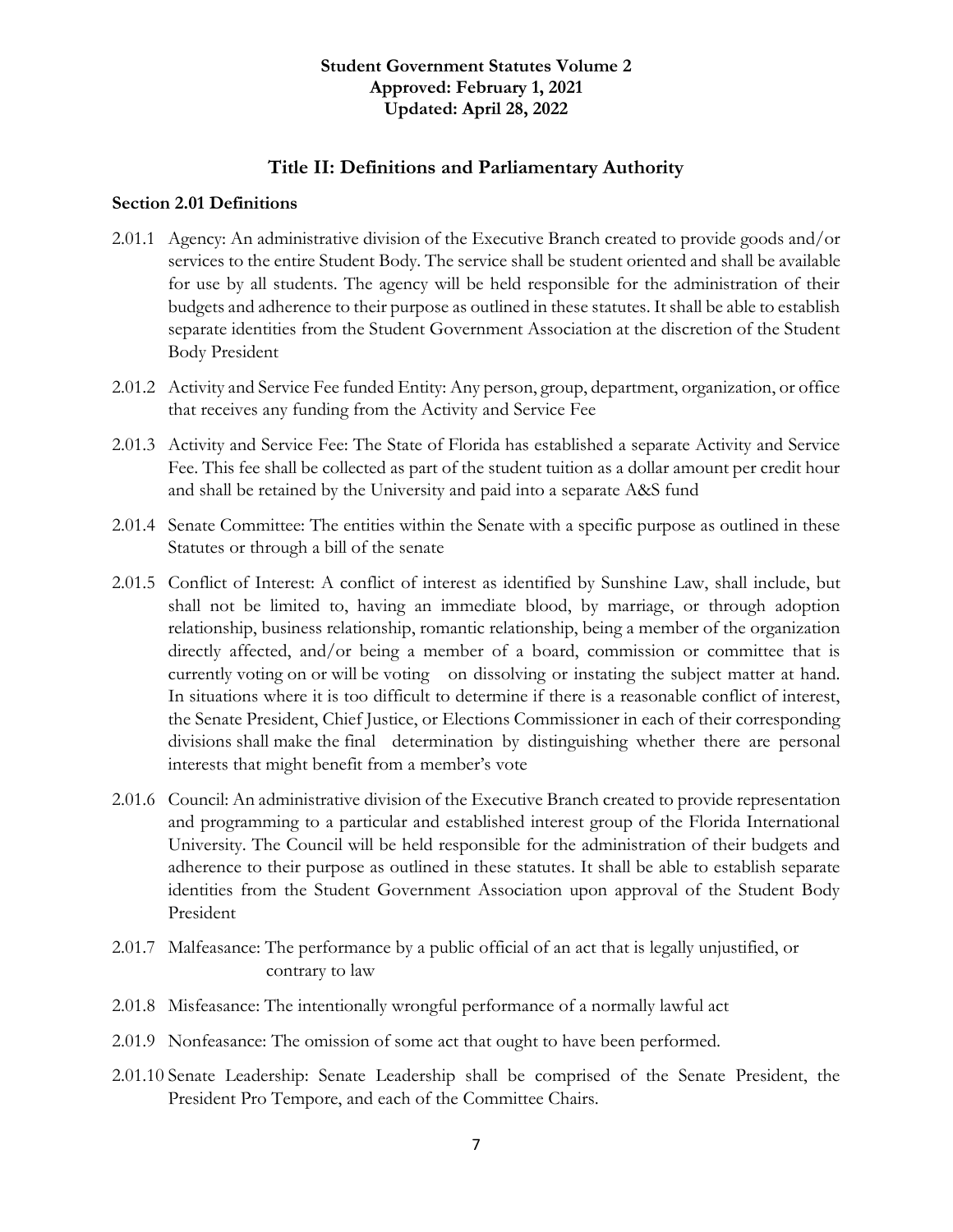- 2.01.11 Student Government Official: Any official member of the Legislative, Executive, or Judicial Branch, or those other individuals as identified in these Statutes.
- 2.01.12 Student Government Logo: The logo of the Association shall be the official graphic representation of the SGA.
- 2.01.13 University Business Day: Any day Monday-Friday where there is at least one class from 9:00 a.m. until 6:00 p.m.

#### <span id="page-7-0"></span>**Section 2.02 Florida State Statutes Compliance**

2.02.1 Activities and Service Fee Fund Allocation shall comply with Section 1009.24 State University Student Fees of the Florida Statutes when fulfilling its duties and allocating the Activity and Service Fee funds.

#### <span id="page-7-1"></span>**Section 2.03 Transparency and Accountability**

- 2.03.1 Senate, Cabinet, and full council meetings of the Student Government Council shall be documented in meeting minute format, these documents shall be made available upon request if not already available
- 2.03.2 All signed legislation must be scanned, stored electronically, and be accessible online. Legislation must be scanned with the Student body President's signature or veto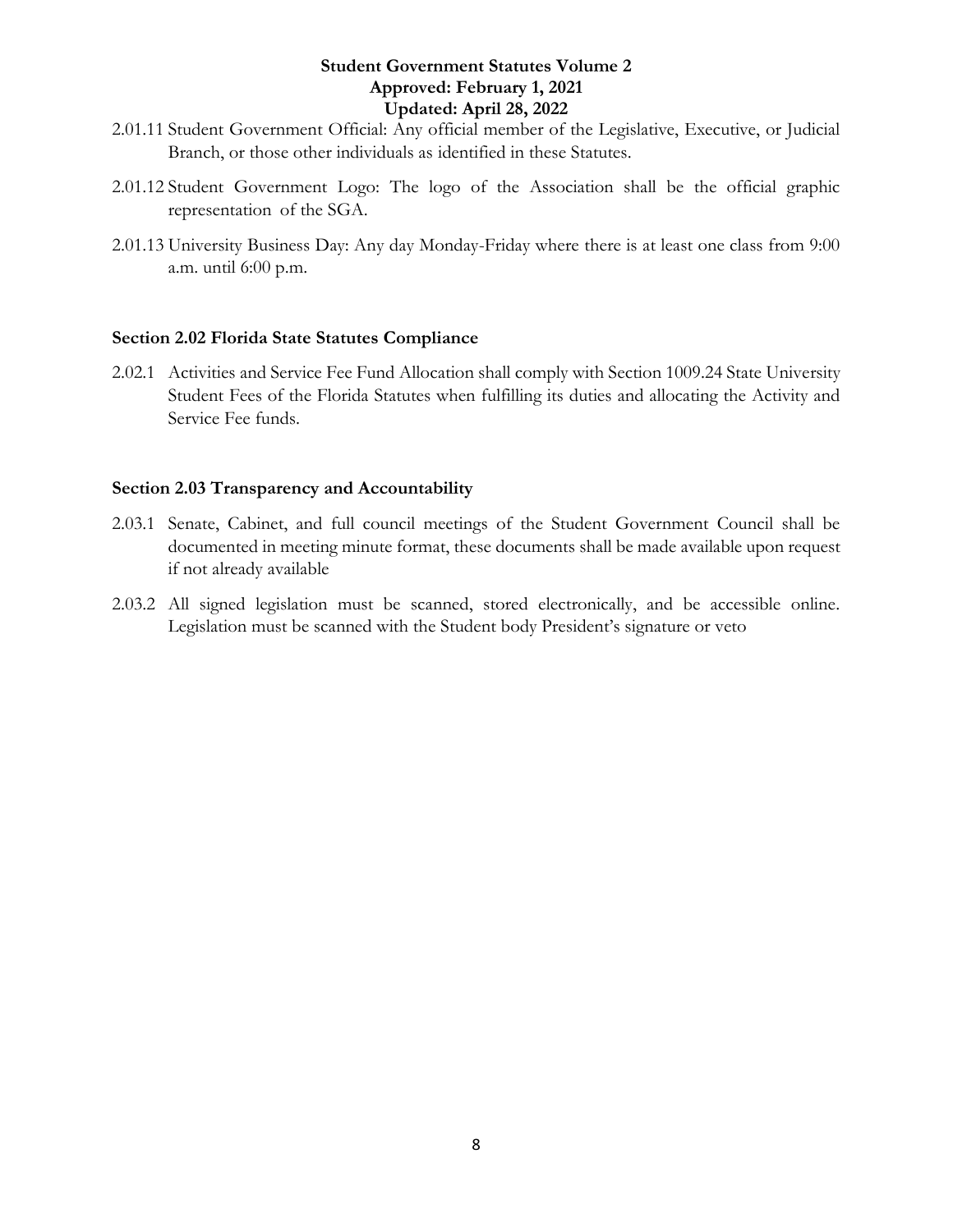#### **Title III: The Legislative Branch**

#### <span id="page-8-1"></span><span id="page-8-0"></span>**Section 3001 Terms of Office**

3001.1 Senators shall assume office upon inauguration. Senators shall serve for (1) academic year term. Senators shall be dismissed from office at the end of the Spring Semester as per the University Academic Calendar. Senators may otherwise only be dismissed from office for reasons of formal resignation, failure to meet SGA qualifications to hold office, failure to be in good standing with the Office of Student Conduct and Conflict Resolution, or by removal from office. Appointed Senators shall serve the remainder of the term of the seat in which they have been appointed to.

#### <span id="page-8-2"></span>**Section 3002 Installation of Senators**

- 3002.1 Installation of Senators shall occur at the inauguration ceremony for the term that they are elected. Any Senators not sworn in at inauguration shall be sworn in at the next Senate meeting they are present. Installation of appointed Senators shall occur at the Senate meeting in which they are confirmed at. The installation of multiple appointed Senators may be done at once.
- 3002.2 The following oath of office shall be administered at Inauguration: *"I, (Officer's Full Name) do solemnly swear (or affirm) that I will support the Constitution of the United States, the constitution and the laws of the state of Florida, the Constitution and the laws of the Student Government Association of Florida International University, and that I will bear true faith and allegiance to the same; that I take this obligation freely, without any mental reservation or purpose of evasion; and that I will well and faithfully discharge the duties of the office on which I am about to enter, to the best of my ability, so help me God (or on pain of removal).* Candidates may choose to replace the words "*so help me God*" with "*on pain of removal*," when taking the oath of office. The person administering the oath shall inform the candidate of the option to change the ending of the oath prior to the administration of the oath.

#### <span id="page-8-3"></span>**Section 3003 Organization and Leadership of the Senate**

- 3003.1 The Student Body Vice President shall serve as the ex-officio President of the Senate but shall cast no vote unless there is a tie
- 3003.2 The Senate shall elect a Senate President to serve as the chair of the Senate.
- 3003.3 The Senate shall elect a Senate President Pro-Tempore to assist the Senate president as well as serve as the executive branch liaison
- 3003.4 The Senate shall elect a Floor Leader to assist the Senate president and President Pro-Tempore as well as serve as a legislative advisor and liaison between the Senate and the Senate leadership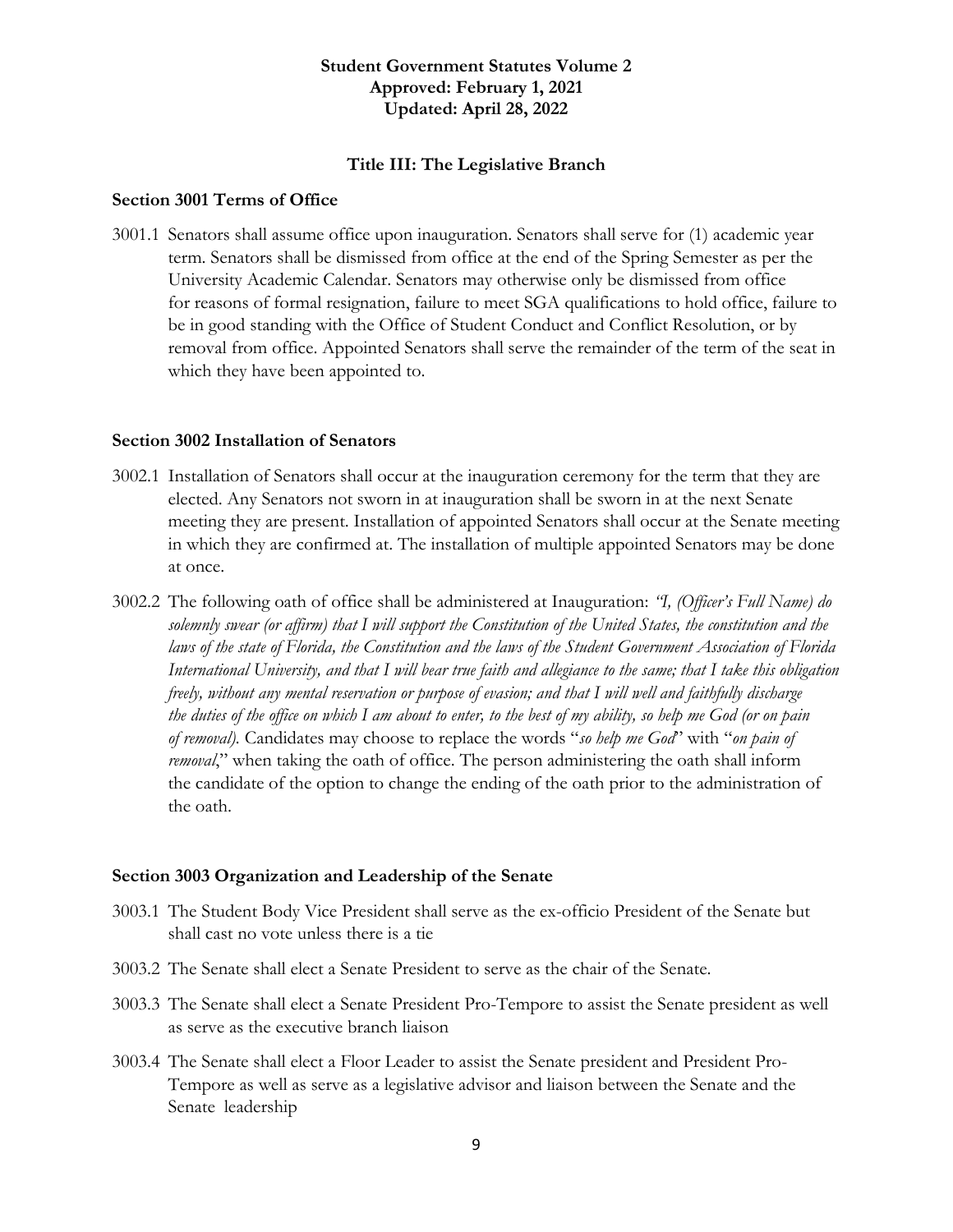3003.5 The Senate President shall appoint Committee Chairs and Vice-Chairs, as well as assign senators to individual committees

#### <span id="page-9-0"></span>**Section 3004 Election of Senate Leadership**

- 3004.1 During the time when the Vice President calls for elections for Senate Leadership the following procedure will be followed
- 3004.2 The Vice President shall call the meeting to order and take the quorum call for the Senate
- 3004.3 The Vice President shall read a statement to the Senate detailing the roles of the Senate President, President Pro-Tempore, and Floor Leader
- 3004.4 The Vice President then shall address the Senate and seek nominations for the Senate President position.
- 3004.5 Once all nominations have been acquired the Vice President will then call for a "second" on each nominee. Should a candidate not receive a second they shall be removed from the list
- 3004.6 The Vice President will then offer each nominee a chance to make a two (2) minute address to the Senate as to why they should acquire the position.
- 3004.7 Following the address the Senate will then vote for the candidates in the order in which they were nominated, the first candidate to achieve a simple majority shall be declared the next Senate President and shall be sworn into office by the Vice president. The Vice President will administer the following oath *'I, (Officer's Full Name) do solemnly swear (or affirm) that I will support the Constitution of the United States, the constitution and the laws of the state of Florida, the Constitution and the laws of the Student Government Association of Florida International University, and that I will bear true faith and allegiance to the same; that I take this obligation freely, without any mental reservation or purpose of evasion; and that I will well and faithfully discharge the duties of the office on which I am about to enter, to the best of my ability, so help me God (or on pain of removal).* Candidates may choose to replace the words "*so help me God*" with "*on pain of removal*," when taking the oath of office. The person administering the oath shall inform the candidate of the option to change the ending of the oath prior to the administration of the oath.
- 3004.8 The newly confirmed Senate President shall then take the position of chair and lead the remainder of the meeting
- 3004.9 The Senate President then shall address the Senate and seek nominations for the Senate President Pro-Tempore position.
- 3004.10 Once all nominations have been acquired the Senate President will then call for a "second" on each nominee. Should a candidate not receive a second they shall be removed from the list
- 3004.11 The Senate President will then offer each nominee a chance to make a two (2) minute address to the Senate as to why they should acquire the position.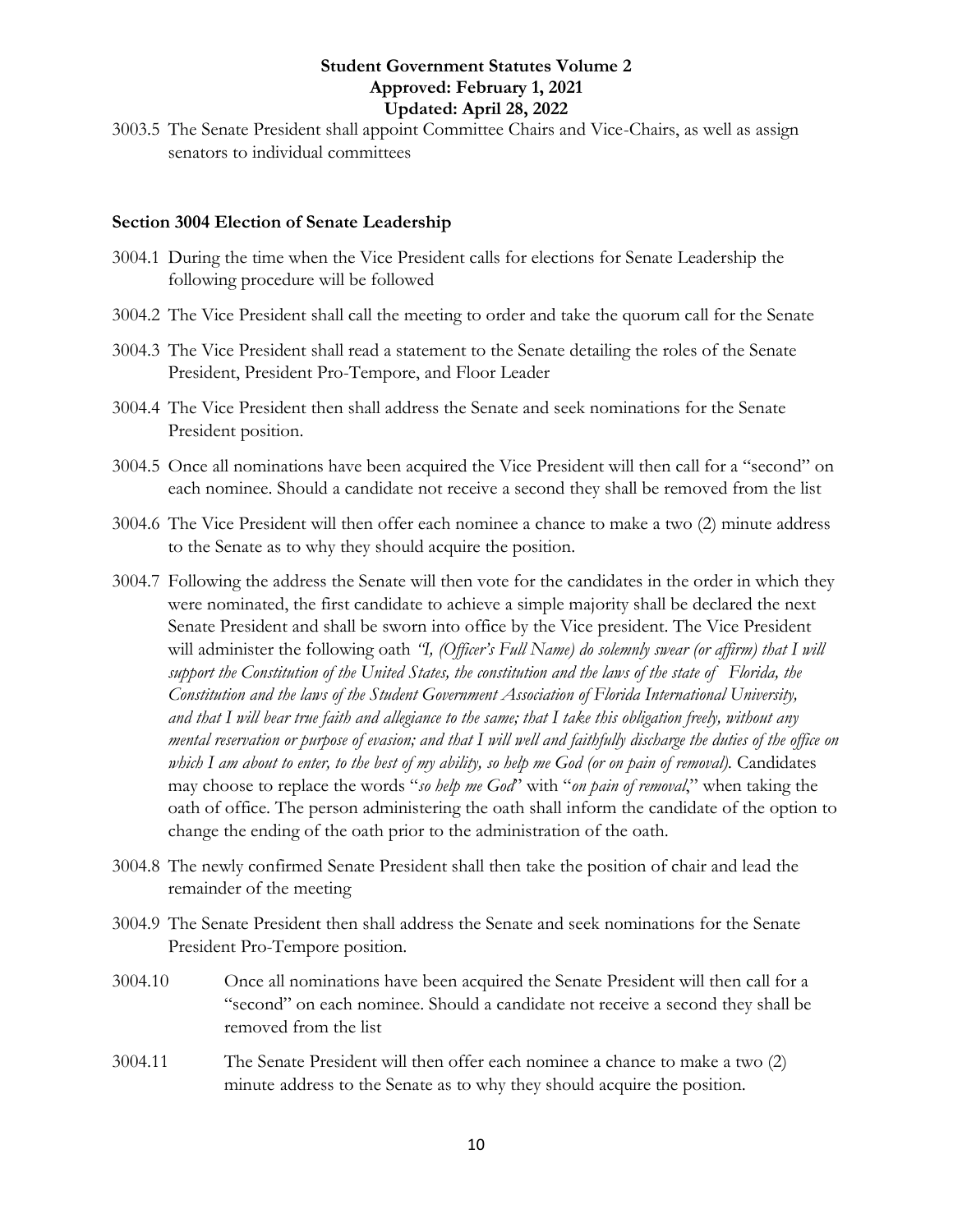- 3004.12 Following the address the Senate will then vote for the candidates in the order in which they were nominated, the first candidate to achieve a simple majority shall be declared the next Senate President Pro-Tempore and shall be sworn into office by the Senate President. The Senate President will administer the following oath *"I, (Officer's Full name) do solemnly swear (or affirm) that I will support the Constitution of the United States, the constitution and the laws of the state of Florida, the Constitution and the laws of the Student Government Association of Florida International University, and that I will bear true faith and allegiance to the same; that I take this obligation freely, without any mental reservation or purpose of evasion; and that I will well and faithfully discharge the duties of the office on which I am about to enter, to the best of my ability, so help me God (or on pain of impeachment).* Candidates may choose to replace the words "*so help me God*" with "*on pain of impeachment*," when taking the oath of office. The person administering the oath shall inform the candidate of the option to change the ending of the oath prior to the administration of the oath.
- 3004.13 The Senate President finally shall address the Senate and seek nominations for the Senate Floor Leader position.
- 3004.14 Once all nominations have been acquired the Senate President will then call for a "second" on each nominee. Should a candidate not receive a second they shall be removed from the list
- 3004.15 The Senate President will then offer each nominee a chance to make a two (2) minute address to the Senate as to why they should acquire the position.
- 3004.16 Following the address the Senate will then vote for the candidates in the order in which they were nominated, the first candidate to achieve a simple majority shall be declared the next Senate Floor Leader and shall be sworn into office by the Senate President. The Senate President will administer the following oath *"I, (Officer's Full Name) do solemnly swear (or affirm) that I will support the Constitution of the United States, the constitution and the laws of the state of Florida, the Constitution and the laws of the Student Government Association of Florida International University, and that I will bear true faith and allegiance to the same; that I take this obligation freely, without any mental reservation or purpose of evasion; and that I will well and faithfully discharge the duties of the office on which I am about to enter, to the best of my ability, so help me God (or on pain of impeachment).* Candidates may choose to replace the words "*so help me God*" with "*on pain of impeachment*," when taking the oath of office. The person administering the oath shall inform the candidate of the option to change the ending of the oath prior to the administration of the oath.
- 3004.17 At the completion of the nomination and confirmation of the Oath for each position, The Senate President will continue with the agenda for the current Senate Meeting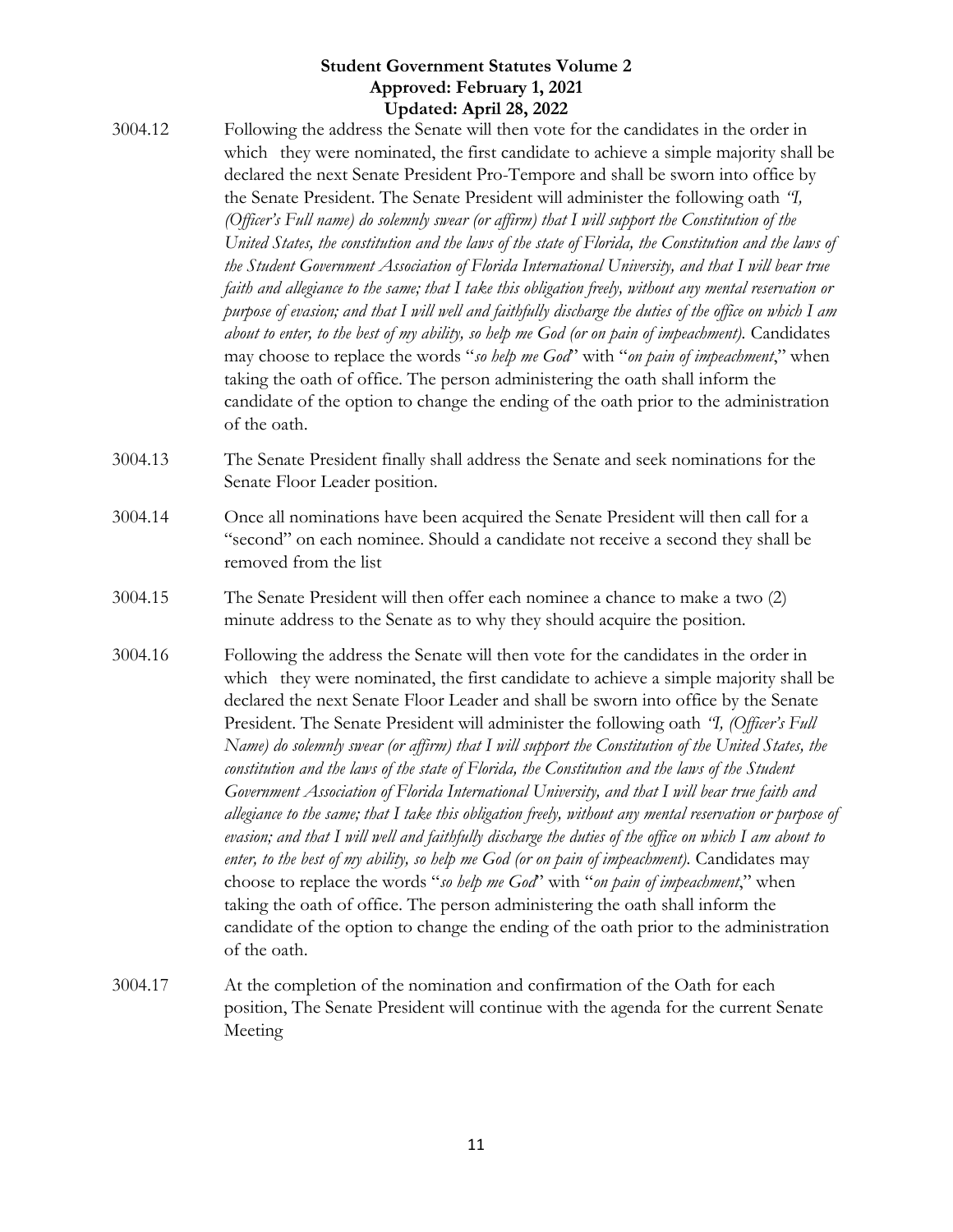#### <span id="page-11-0"></span>**Section 3005 Rules of Decorum**

- 3005.1 Senators shall wear Business Casual, Business Formal, or an SGA Polo to the Senate Meetings
- 3005.2 Senators shall refrain from profanity or vulgarity during official address to the Senate
- 3005.3 Senators shall not take calls, texts, or emails during the Senate meetings
- 3005.4 Senators shall avoid personal insult, harassment, or obstruction during Senate Meetings
- 3005.5 Senators shall not speak over one another
- 3005.6 Senators shall not intentionally falsify information presented to the Senate

#### <span id="page-11-1"></span>**Section 3006 Committee Responsibility**

3006.1 The Appropriations Committee;

- 3006.1.1 the Purpose of the Appropriations Committee shall be to initiate and monitor all Senate Appropriations
- 3006.1.2 The Appropriations Committee shall exercise its judgment in determining compliance with the SGA Finance Code and the Activity and Service Fee rules on expenditure
- 3006.1.3 The Appropriations Committee shall take all action through Simple Majority
- 3006.1.4 The Appropriations Committee shall be able to vote to approve or deny legislation
- 3006.2 The Graduate and professional Student Committee
- 3006.2.1 The purpose of the Graduate and Professional Student Committee (GPSC) is to facilitate and enhance the overall graduate and professional student experience by advancing the University's academic goals. Its primary goal is to fund graduate and professional students' research, conference and professional development and promoting quality presentations and research efforts in scholarly forums. The GPSC shall also serve as an advocate for graduate and professional students, by working with the College of Law, College of Medicine, and the University Graduate School.
- 3006.2.2 The GPSC shall determine the application procedure and regulations graduate students must follow to request funding. The application will be an online document that will specify the details of the budget, research, conference, professional development, and the benefits of participation. Requests shall be approved by a simple majority vote of the GPSC. If a request for funding is approved by the GPSC, upon return of their event the requester has up to one (1) week to turn in all materials for reimbursement to the Student Government Association and is allowed up to four (4) weeks to claim the funds and provide all necessary documentation to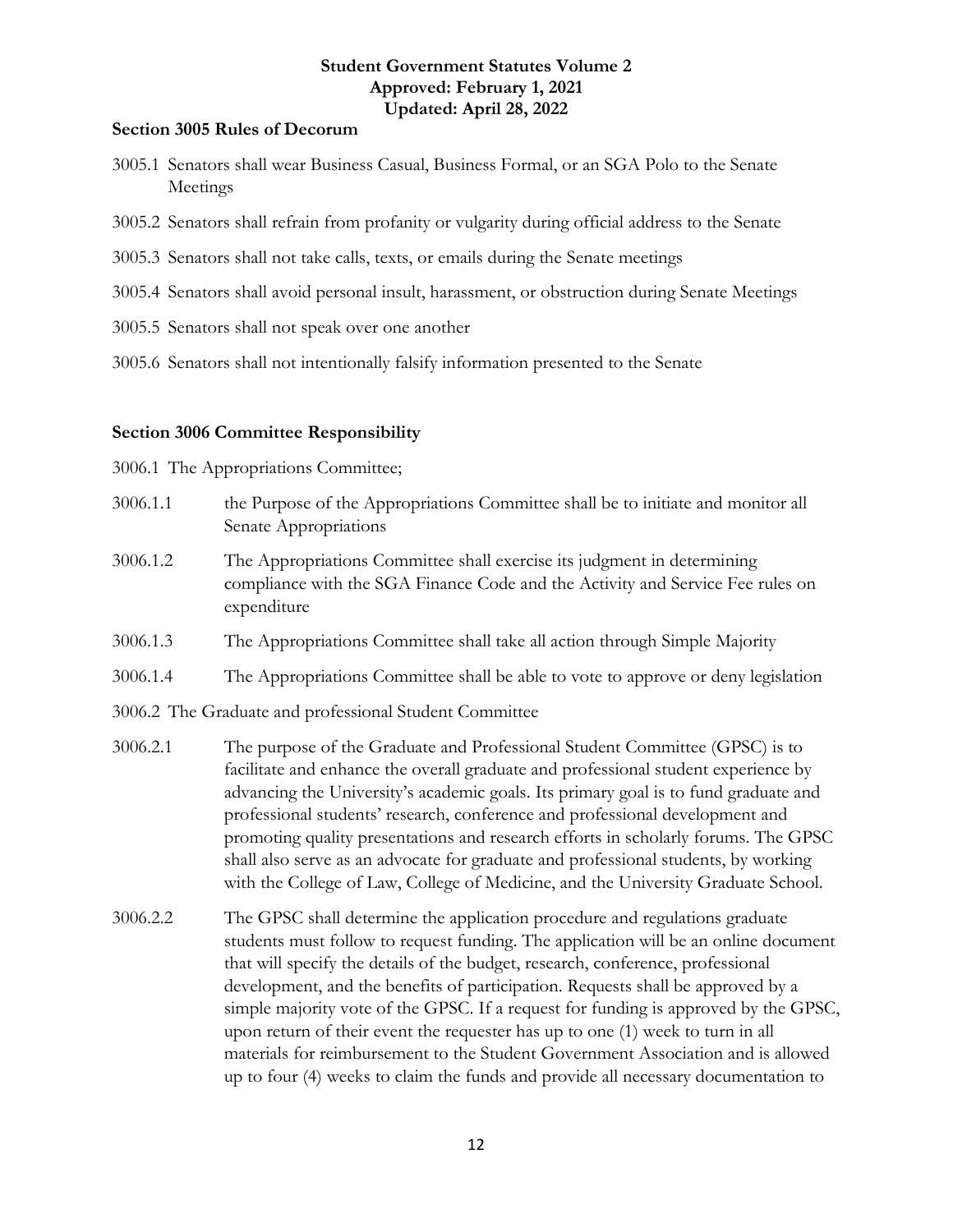the Student Government Association and to the A&S Business Office for the proper disbursement of the funds.

- 3006.2.3 If a request is not approved by the GPSC, the applicant shall have the right to file a written appeal with the Senate President. Should the Senate president approve the written appeal, the applicant shall present their case before the Senate. With a simple majority vote of the Senate at a meeting where there is quorum the Senate can send back the application to the GPSC who shall reconsider the request. The GPSC is not obligated to approve the reconsidered request.
- 3006.2.4 If the GPSC does not approve a request after reviewing it for a second time, the Senate may overturn the committee's decision with a two-thirds (2/3) majority vote of the Senate at a meeting where there is quorum.
- 3006.2.5 Changes to the procedures and regulations for GPSC funding requests shall require the simple majority approval of the Committee and a notification to the Senate
- 3006.2.6 Funding shall benefit individual graduate students interested in the following:
- 3006.2.6.1 Research, as defined as an investigation that is necessary for the completion of a masters, doctoral or professional degree.
- 3006.2.6.2 Conferences, as defined as presentations (i.e. papers, posters, performances) on current and developing research that pertains to their respective masters, doctoral or professional degree. Funding can only be used for conference registration, travel costs, and accommodations.
- 3006.2.6.3 Professional development, as defined as events (i.e. workshops, seminars, conferences) that advances the knowledge of the graduate or professional students' academic career. Funding can only be used for conference registration, travel costs, and accommodations.
- 3006.2.7 Graduate and professional students shall be eligible to request funds from the committee as per the Committees internal rules and procedures
- 3006.2.8 The GPSC shall be able to allocate funds for Gradskellar events and Graduate Student Appreciation Week. Any other allocations except for travel funding, Gradskellar events, and Graduate Student Appreciation Week shall require the Committee to present a report of funding to the Senate, but not require a bill to disburse

3006.3 The University Sustainability and Innovation Committee

- 3006.3.1 The Purpose of the University and Sustainability Committee is to advocate, support, and legislate to improve the Sustainability of the University, and encourage innovation from bureaucratic to physical aspects of student and university life.
- 3006.3.2 The University Sustainability and Innovation Committee shall take all action through Simple Majority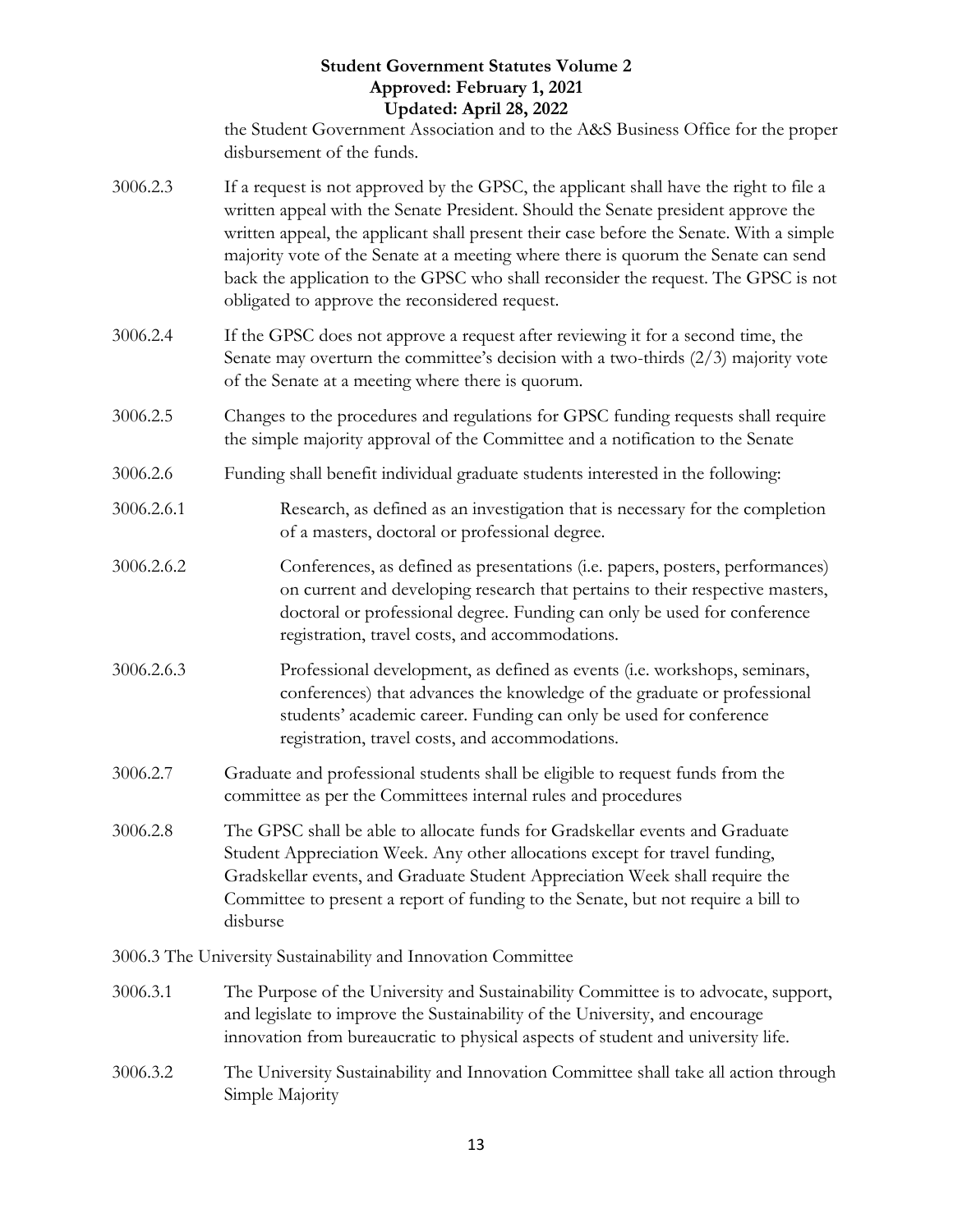3006.3.3 The University Sustainability and Innovation Committee shall be able to vote to approve or deny legislation

3006.4 The Student Health and Well-Being Committee

- 3006.4.1 The Purpose of the University and Sustainability Committee is to advocate, support, and legislate to improve the Health and Well-Being of Students at Florida International University.
- 3006.4.2 The Student Health and Well-Being Committee shall take all action through Simple Majority
- 3006.4.3 The Student Health and Well-Being Committee shall be able to vote to approve or deny legislation
- 3006.5 The Student Life and Academic Concerns Committee
- 3006.5.1 The Purpose of the Student Life and Academic Concerns Committee is to advocate, support, and legislate to support students' academic, personal, and university bound concerns as well as approve Agency and Bureau formation requests.
- 3006.5.2 The Student Life and Academic Concerns Committee shall take all action through Simple Majority
- 3006.5.3 The Student Life and Academic Concerns Committee shall be able to vote to approve or deny legislation
- 3006.5.4 The Student Life and Academic Concerns Committee shall use the following procedure in the acceptance or denial of a request for a new agency or bureau;
- 3006.5.4.1 Make an application open and available each year to which the following components will be included; Organizational Constitution, List of officers, average population of students served, purpose of organization, need for inclusion in Student Government as an Agency or Bureau, Any Rules and or regulations that the organization operates under, advisor contact information, what service or benefit the organization serves to its specialization or the University as a whole.
- 3006.5.4.2 Meet to vote on the requests for incorporation, votes will be passed through simple majority in the committee
- 3006.5.4.3 Once the committee has passed the petition for incorporation it will then be entitled a vote on the Senate Floor as an act of the Senate (Senate Bill) and must pass through a simple majority vote of the Senate. *See SGAC 10.01*

3006.6 The Committee on Rules and Administration

3006.6.1 The Purpose of The Committee on Rules and Administration shall be to review and ensure constitutional and statutory compliance with all new Resolutions, Acts, and Bills. This Committee shall also serve as the final place for all bills before being sent to the Senate floor.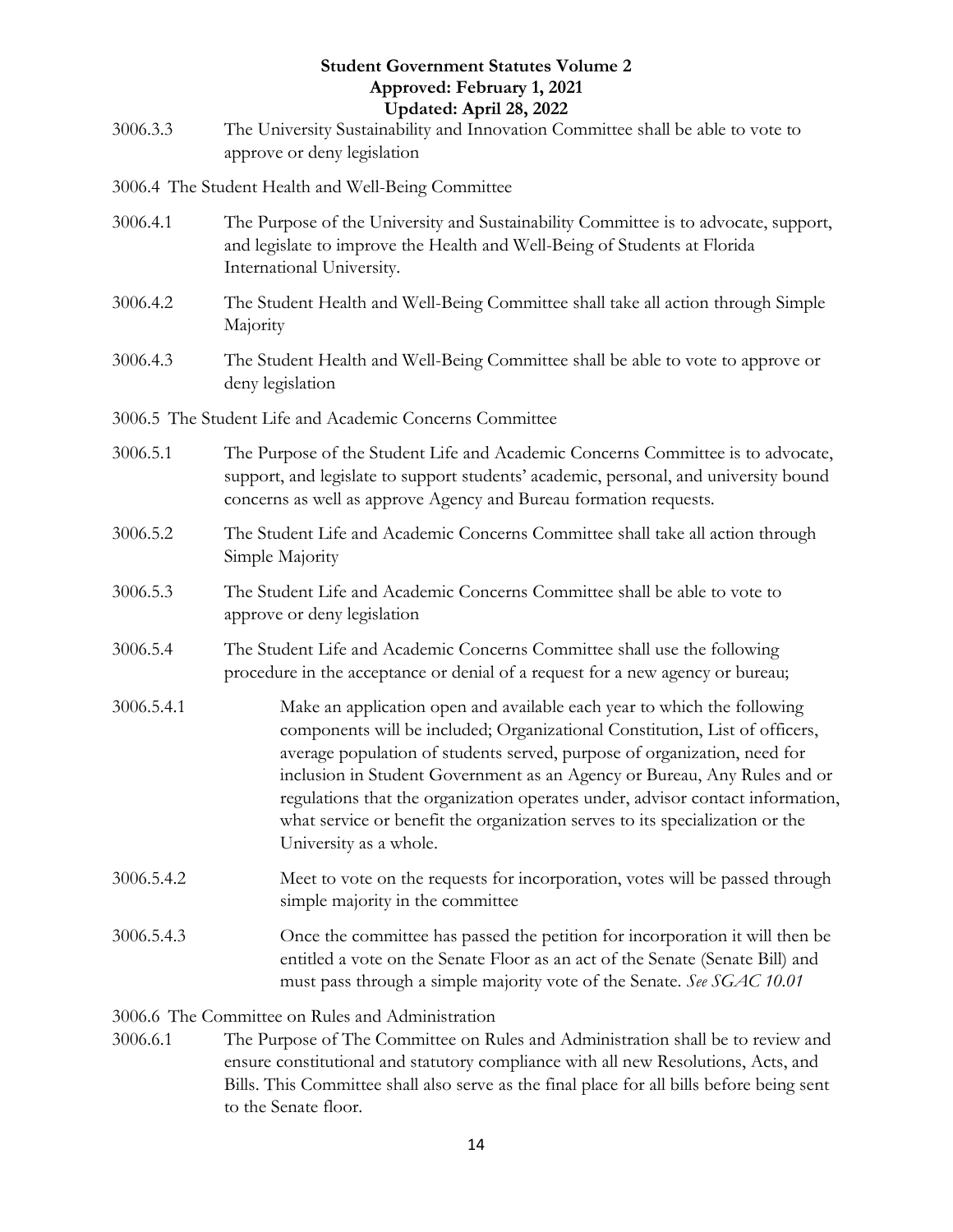- 3006.6.2 The Committee on Rules and Administration shall take all action through Simple Majority
- 3006.6.3 The Committee on Rules and Administration shall be able to vote to approve or deny legislation solely based on constitutional or statutory compliance

#### <span id="page-14-0"></span>**Section 3007 Procedure for the Introduction of a Bill, Resolution, or Act**

- 3007.1 Once a Senator or group of Senators have finished the writing of a legislative item, it shall be sent to the official inbox of the Senate President. Non Senators may Sponsor Bills, but must have a minimum of one Senator as a Sponsor for Introduction
- 3007.2 The Senate President shall then assign the legislation to a maximum of three and a minimum of two committees, with the Committee on Rules and Administration being a mandatory assignment for all legislation except for when these statutes or the constitution say otherwise.
- 3007.3 For a piece of legislation to be considered it must pass through each of the committees to which it has been assigned. Should a piece of legislation fail to pass in one or multiple committees, it shall be considered "dead" and will not be able to receive a vote until the next legislative session. However, the Senate may vote to remand a "dead" piece of legislation from committee to the floor through a 2/3 vote of the Senate.
- 3007.4 Once the legislation has passed all necessary committees, it arrives at the desk of the Senate President who may or may not assign the legislation a reading in the Senate. Should the Senate President deny a piece of legislation a reading the Senate may override the Senate President and introduce the legislation with a unanimous vote of the Senate.
- 3007.5 Before the Senate can vote to adopt a piece of legislation it is required to have been read twice at two separate meetings of the Senate. In lieu of the First Reading the Senate President may choose to email all Senators a copy of the legislation no later than 48 hours before the Senate Meeting where it will be read.
- 3007.6 Should Senators wish to add amendments to the legislation, they must be submitted in writing to the Senate President before a call for vote. Amendments may be friendly or unfriendly. A friendly amendment shall have achieved the support of the legislation's sponsors and shall be considered adopted upon submission. An unfriendly amendment is not supported by one or all of the sponsors, and requires a 2/3 vote of the Senate to be added to the legislation
- 3007.7 Following the amendment procedure the legislation will come to a vote of the Senate. Senators not present at the call for the vote will not be permitted to vote. No Senator may enter or leave the Senate Chamber during voting procedure. Should a piece of legislation be voted down it shall be considered dead and may not be re-introduced until the next legislative session.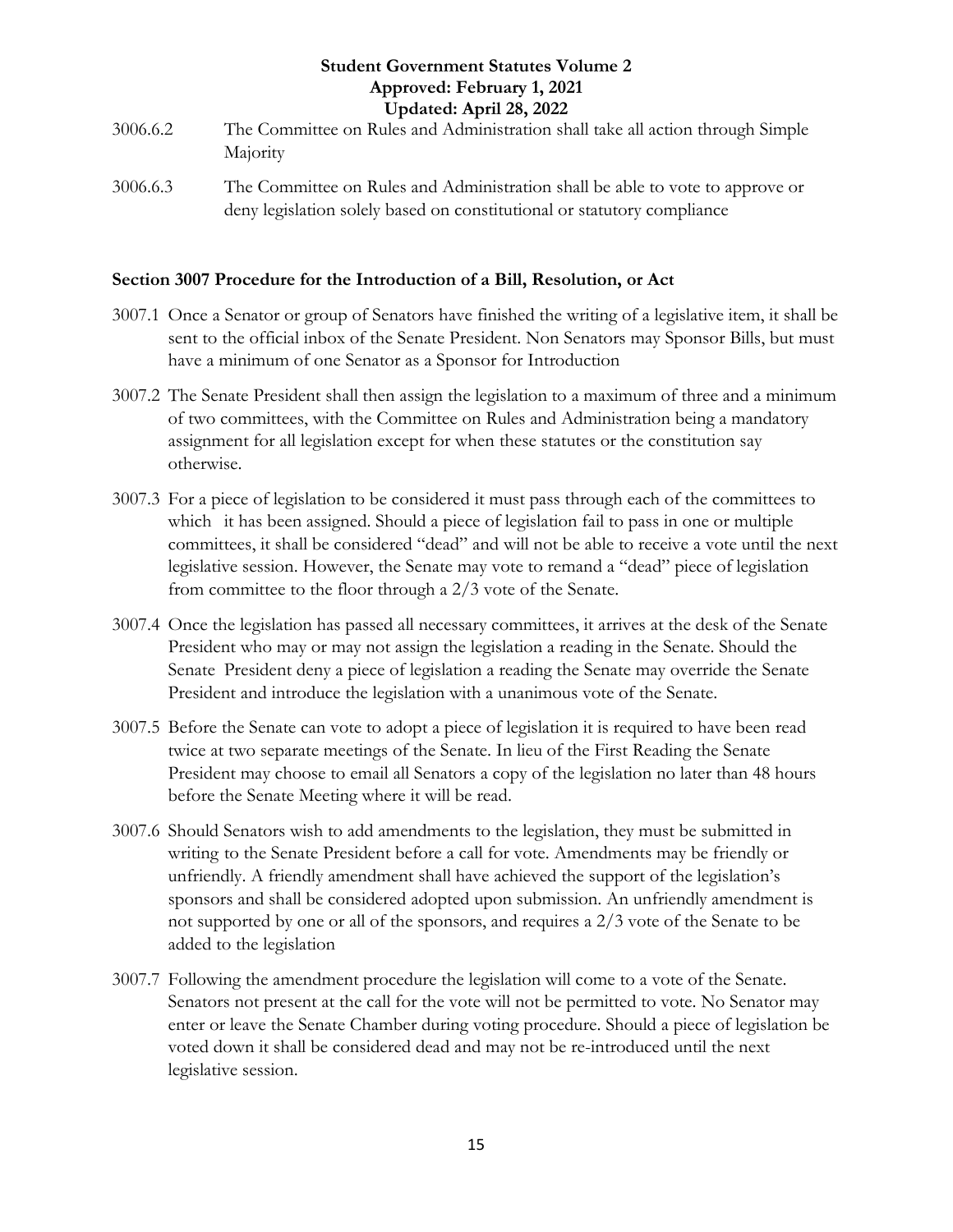- 3007.8 Following passage of legislation, the Senate President Pro-Tempore shall have 2 University Business Days to fill out the transmission form and Presidential Signature Form for the desired piece of legislation and send it to the Student Body President as well as send the bill in its approved format to the President of The Student body. The Student Body President must sign the transmission form immediately to confirm receipt of delivery.
- 3007.9 Should the President sign the legislation it shall become adopted and no further action will be necessary unless constitutionally required. Should the President Veto the legislation, The Senate will require a constitutionally prescribed majority to overturn the veto and adopt the legislation.

#### <span id="page-15-0"></span>**Section 3008 Rules of Order**

- 3008.1 The Quorum for the chamber of the Senate shall be set at half (50%) of the members of a full senate with the addition of one additional senator  $(50\% + 1)$ . In cases where less than sixty-five percent (65%) of the Senate Membership is either duly elected or appointed and confirmed the quorum of the Senate shall be set at half (50%) of the appointed or confirmed members of the senate with the addition of one additional senator (50%+1). Emergency Senates with proper notification per statutory guidelines shall have their quorum set at thirty 30% of the duly appointed or elected senators of the senate when there is less than 65% of the Senate Membership duly elected or appointed and confirmed. This exception for Emergency Senate Meetings may only be used once. All other regular Senate Meetings Emergency or otherwise, that do not fall into one of the quorum exceptions shall default to the standard quorum of the Senate
- 3008.2 Simple Majority shall be set at half of the members of the Senate contributing to the quorum plus one member
- 3008.3 A Two-Thirds Majority shall be defined as two thirds of the Senate Members contributing to the quorum rounded to the nearest Senator
- 3008.4 A Three Fifths Majority shall be defined as three-fifths of the Senate Members contributing to the quorum
- 3008.5 The Entire Senate Membership shall be defined as all valid members of the Senate
- 3008.6 Unanimous majority/vote shall be defined as all members contributing to the quorum being counted present
- 3008.7 Senators and members of the body may not speak, unless called on by the chair of the Senate or utilizing a parliamentary motion that does not require the calling of the chair according to Roberts Rules of Order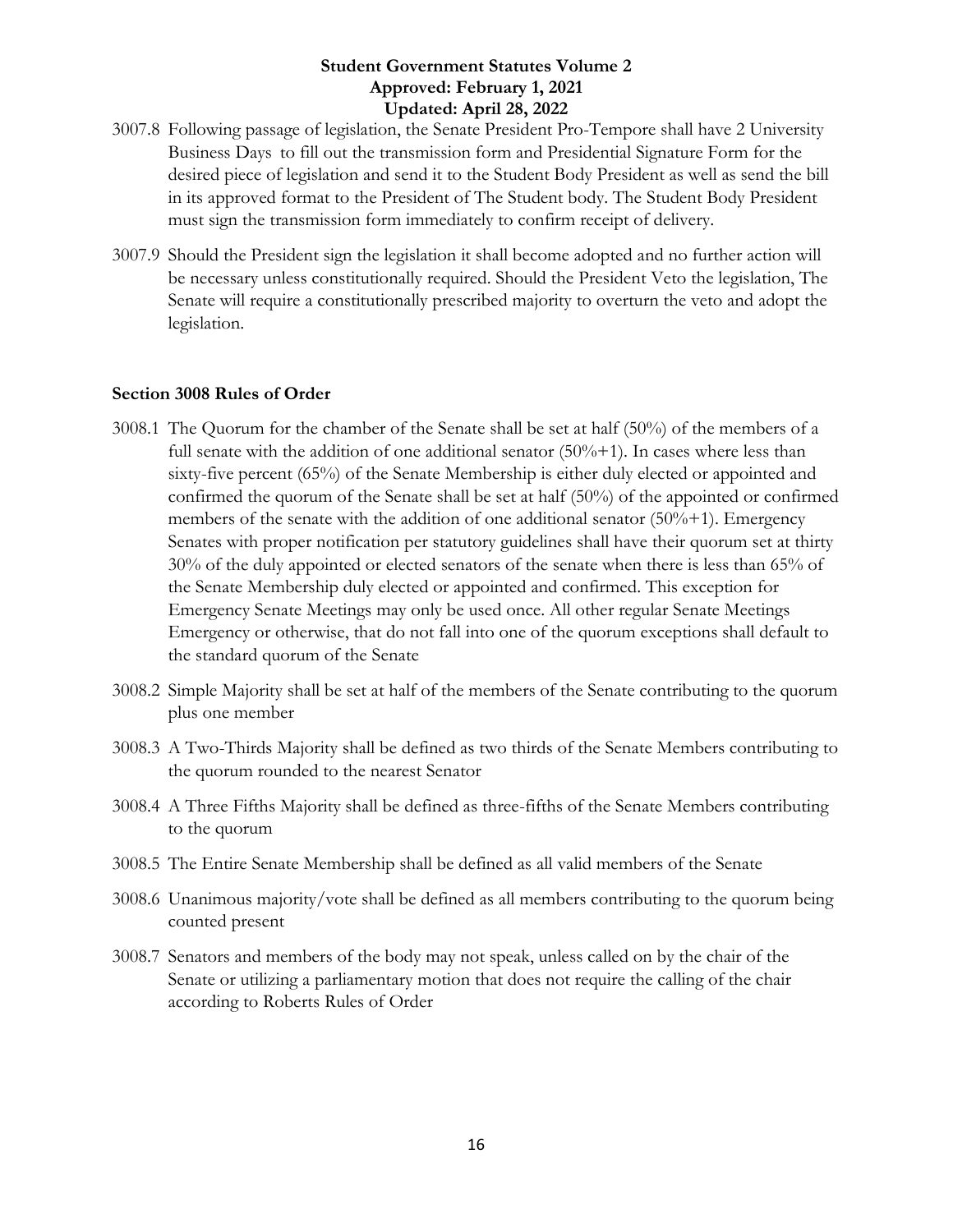#### <span id="page-16-0"></span>**Section 3009 Legislation Indexing**

- 3009.1 All Legislation being passed by the Senate shall follow the following format and requirement
- 3009.2 Senate Bills shall be acts of the Senate that add, amend, replace, or delete sections of the Student Government Association Statutes, acts that appropriate funding, acts that establish new Agencies or Bureaus, or acts that establish changes to the Standard operating procedures
- 3009.2.1 Bills shall be abbreviated using the terminology "SB"
- 3009.3 Senate resolutions shall be acts of the Senate in favor, or against a specific issue, policy, or standpoint of the Student Government Association or the University, acts that establish Student celebrations, acts that are ceremonial or symbolic, and acts that are designed solely to express the will of the Senate
- 3009.3.1 Resolutions shall be abbreviated using the terminology "SR"

3009.4 The Formal designation of a bill will follow the following format

- 3009.4.1 The initial designation will be SB
- 3009.4.2 The next designation will be the session number based on the term of the senators, the first session of the Senate shall be abbreviated 01 and shall increase by a factor of 1 each subsequent year at the commencement of the Summer Session. Should the Senate pass 100 sessions the numbering shall be amended to a three-numeral system
- 3009.4.3 The next designation will be the bill number. This shall be the number in which the bill was introduced. For the first bill of the session it shall be entitled the designation 001 and will increase by a factor of 1 for each subsequent bill introduced.
- 3009.4.4 The full designation of a bill should use the default format "SB 00 000"

3009.5 The Formal designation of a resolution will follow the following format

- 3009.5.1 The initial designation will be SR
- 3009.5.2 The next designation will be the session number based on the term of the senators, the first session of the Senate shall be abbreviated 01 and shall increase by a factor of 1 each subsequent year at the commencement of the Summer Session. Should the Senate pass 100 sessions the numbering shall be amended to a three-numeral system
- 3009.5.3 The next designation will be the Resolution number. This shall be the number in which the Resolution was introduced. For the first resolution of the session it shall be entitled the designation 001 and will increase by a factor of 1 for each subsequent bill introduced.
- 3009.5.4 The full designation of a resolution should use the default format "SR 00 000"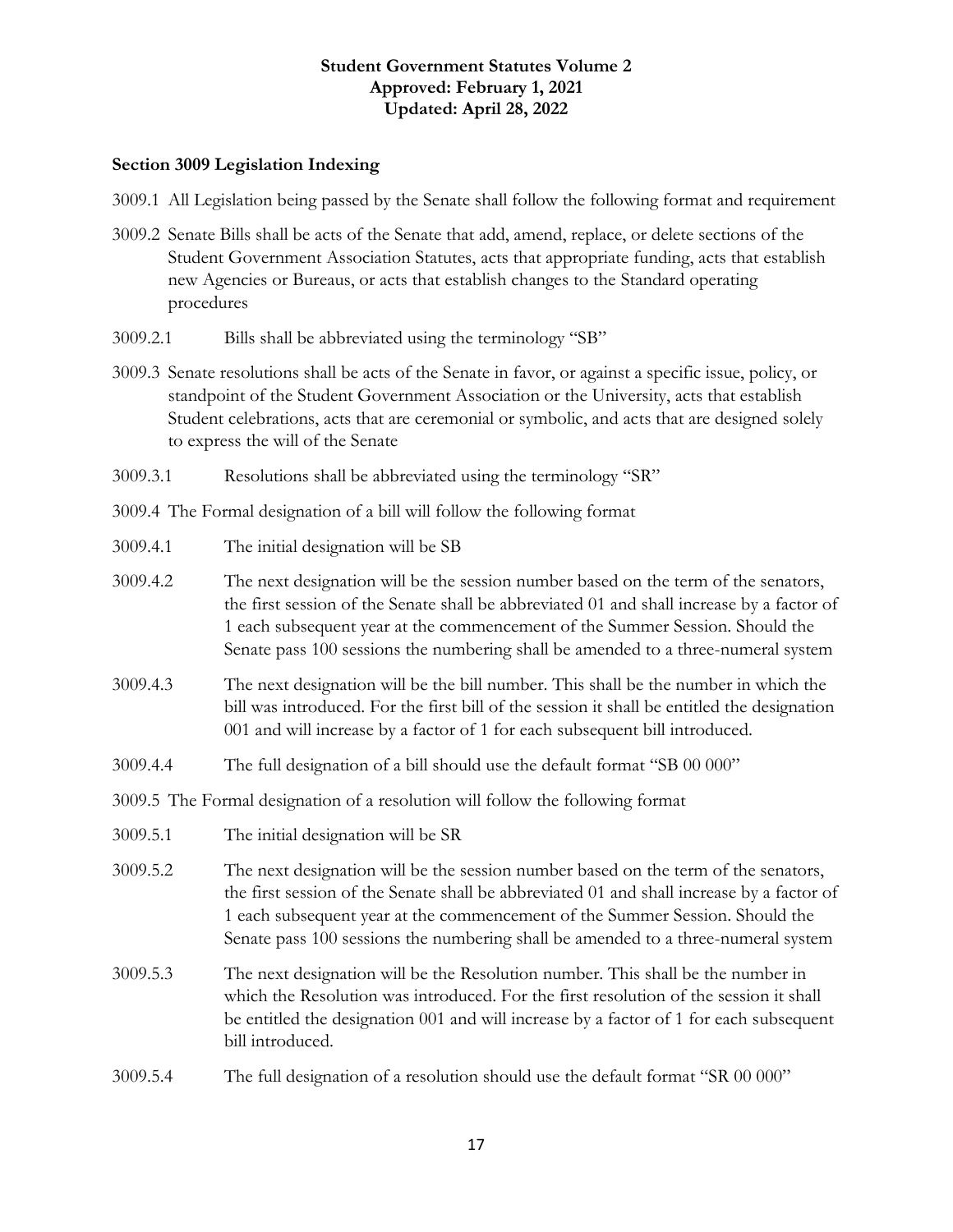- 3009.6 Any Act of the Senate must also carry a formal name. The name must begin by specifying the specific type of act that the Senate is undertaking whether it be a bill or a resolution. The Formal name must be formatted as according to templates available
- 3009.7 The formal name of the bill must not contain vulgarity
- 3009.8 When submitting bills/resolutions they must contain an explanatory memorandum detailing the purpose and intent of the bill/resolutions, as well as background on why the bill is necessary
- 3009.9 All acts of the senate must be submitted in the proper format, and all passed and signed bills must be uploaded to the public media platform in a timely manner

#### <span id="page-17-0"></span>**Section 3010 Senate Procedure for Budgetary passage**

3010.1 Following the passage of the budget by the Budget Committee, the Student Body President will present the budget to the Senate. The Senate will then have a set time by the Senate President to debate the merits of the budget, and must vote in the meeting in which the budget was presented whether to approve or deny the budget. Should the Senate deny the budget, it will be sent back to the budget committee to make alterations and the process shall repeat until passage of the budget is achieved.

#### <span id="page-17-1"></span>**Section 3011 Agenda for Senate Meetings**

- 3011.1 Call to Order
- 3011.2 Pledge of Allegiance
- 3011.3 Roll Call of Senators Present & Verification of Quorum
- 3011.4 Approval of Last meetings Minutes
- 3011.5 Adoption of the Agenda
- 3011.6 Invited Speakers
- 3011.7 Committee Reports
- 3011.8 Executive Board Reports (only included if an Executive Board Member is present and would like to report to the Senate.)
- 3011.9 Vetoed Legislation
- 3011.10 Unfinished Business
- 3011.11 New Business
- 3011.12 Public Forum
- 3011.13 Senate Forum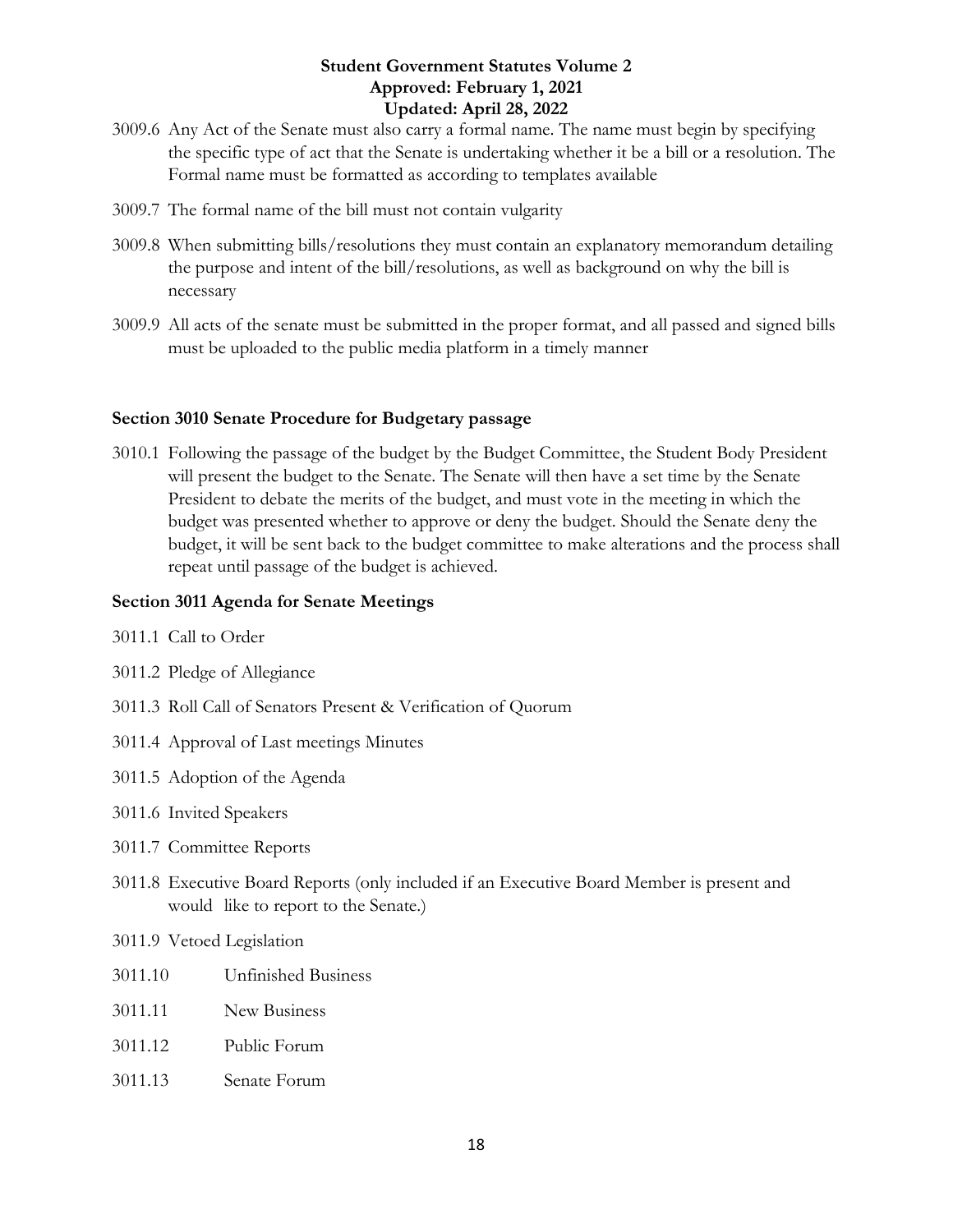3011.14 Announcements

3011.15 Adjournment

#### <span id="page-18-0"></span>**Section 3012 Senate Approval of an Agency or Bureau**

3012.1 For an Agency or Bureau to be considered for approval it must have the support of a minimum of two Senators. These Senators must draft a bill sponsoring the creation of the agency or bureau. The bill must include the organizational purpose, constitution, tentative list of officers, and whether it shall be considered for appointment to agency or bureau status. The bill will then be assigned to only the Student Life and Academic Concerns Committee. Following passage in the committee it will be entitled priority reading at the next available Senate and be debated and voted upon in the Senate meeting during which it is read. The procedure for passage is defined in the Student Government Constitution. Should an organization that has received Activity and Service Fee funds in the budget cycle previous to its recommendation for agency or bureau status be considered, it shall be approved with the signature of the Student Body President following passage through the Senate.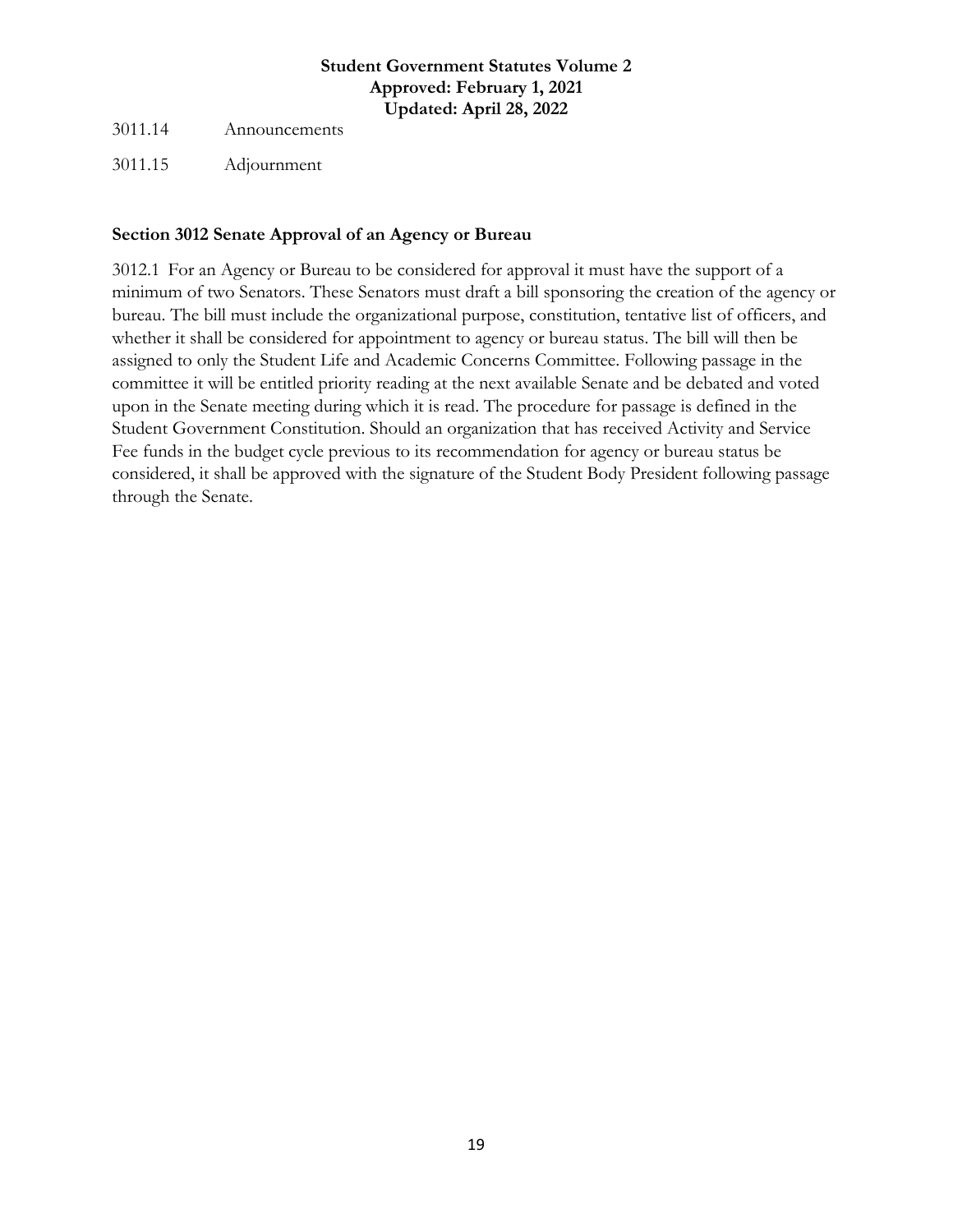#### **Title IV: The Executive Branch**

#### <span id="page-19-1"></span><span id="page-19-0"></span>**Section 4001 Elaboration of the Powers of the Student Body President**

4001.1 State of the Student Body Address;

- 4001.1.1 Once during the Fall and Spring Semesters, the Student Body President shall make an address to the Student Senate addressing the state of the student body, major policy platform initiatives and any other components of the address that they wish to include. This address should be made publicly available and copies should be shared with the Senate President and the Student Media.
- 4001.2 Appointment and confirmation procedures;
- 4001.2.1 Once an individual has been selected for appointment, the Student Body President or the appointment designee shall create a letter of appointment and pen it. This letter shall be delivered to the Senate President and the appointee. Following delivery of the letter, the Senate President shall place the appointee on the next Senate Agenda. Process for appointments shall be delineated as follows;
- 4001.2.2 The appointee shall be invited to make a two-minute address before the Senate. The senate shall have 5 minutes to question the appointee as to the merits of the individual and the qualifications they hold. The Senate shall then have the option to deliberate for a maximum of 10 minutes or move directly to a vote. The appointee shall be confirmed by a simple majority vote unless otherwise stated.
- 4001.3 The executive cabinet and all members of the Executive Branch unless otherwise specified serve at the pleasure of the President and may be removed from office without impeachment proceedings should the President wish. Notification of the removal of an officer must be made in writing to the Senate
- 4001.4 The Student Body President Executive Orders
- 4001.4.1 The Student Body President may issue executive orders for the following purposes; Temporary or permanent suspension for SGA Officials requirements regardless of branch, Acknowledgment of a specific event, the addition of requirements not in conflict with the Constitution, Appointment or creation of specific departments of the Student Government Association, Acknowledgment of the deeds of a specific Student or Student Group, Details of an executive position, creation of meetings, dispensation of the ACB Accounts, and any other acknowledgement or declaration that the office so chooses. Executive orders shall follow the Executive Order template and be made available upon request. Executive Orders shall carry the binding effect of statutes.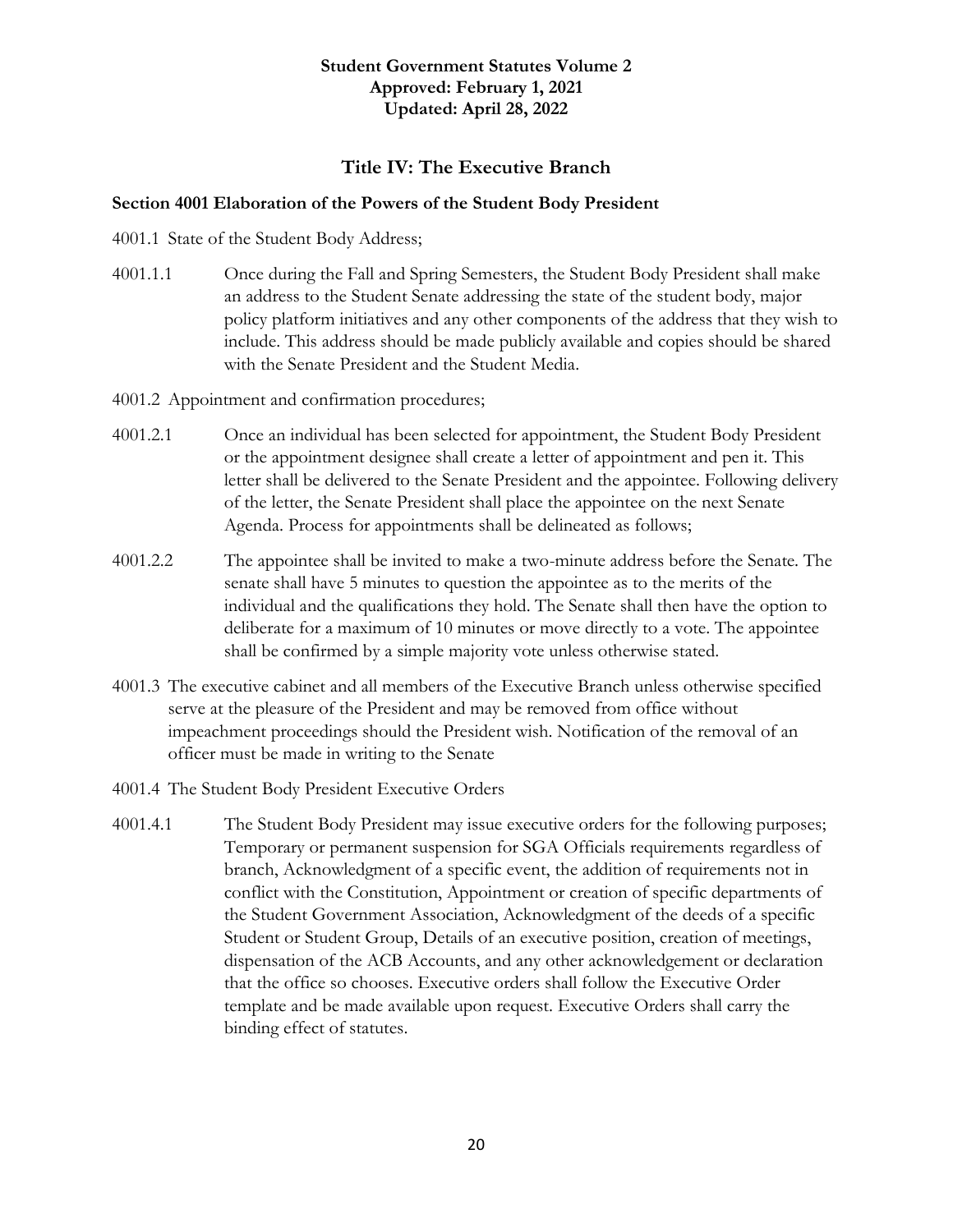#### <span id="page-20-0"></span>**Section 4002 The Executive Cabinet**

- 4002.1 The Cabinet shall be comprised of the Chief of Staff, The Student Body President and Vice President, The 9 permanent Cabinet Secretaries, The 4 additional directors, and the Elections Board
- 4002.2 Cabinet Members must report the business they have conducted during the cabinet meetings either through written form or verbal.
- 4002.3 The Cabinet shall assume any responsibilities assigned by the Student Body President
- 4002.4 The Cabinet shall meet regularly on Wednesdays at 4:00 p.m. unless cancelled or rescheduled by the Student Body President
- 4002.5 The Cabinet shall be responsible for putting together a weekly briefing on each of the departments and areas that the cabinet member oversees. This report shall be generated on the Friday of each week and delivered to the Student Body President on the Monday of the following week. The President can exempt any or all members of the Cabinet from submitting these reports

#### <span id="page-20-1"></span>**Section 4003 The Executive Administrator**

- 4003.1 The Executive Administrator shall be appointed by the Student Body President and confirmed by the Senate.
- 4003.2 The Executive Administrator shall hold regular press conferences with the major student media outlet to be announced in advance.
- 4003.3 The Executive Administrator shall not create or set policy for the President, but rather convey the policy of the organization.
- 4.003.4 Shall not be removed unless through Judicial proceedings

#### <span id="page-20-2"></span>**Section 4004 The Chief of Staff**

- 4004.1 The Chief of Staff shall serve as the chief advisor of the President of the Student Body
- 4004.2 The Chief of Staff shall also serve as the chief administrative officer of the cabinet and manage executive branch officials
- 4004.3 The Chief of Staff shall be appointed by the President and be confirmed by the Senate.
- 4004.4 The Chief of Staff shall be responsible for the creation and delivery of the weekly Presidential Briefing as stated in 4.002.5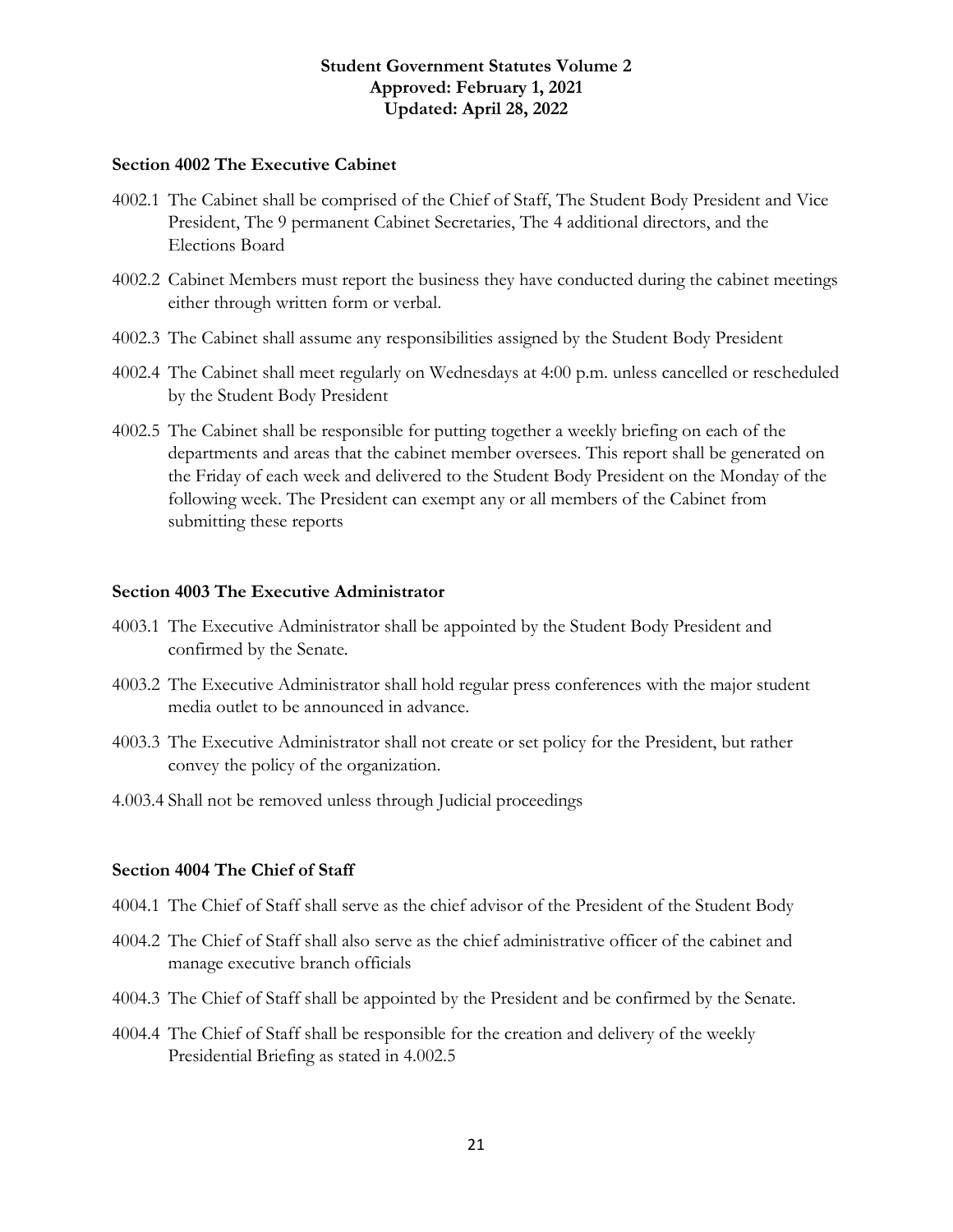#### <span id="page-21-0"></span>**Section 4005 Cabinet Secretaries**

- 4005.1 Cabinet Secretaries shall be appointed by the Student Body President and confirmed by the Senate
- 4005.2 The Student Body President shall designate the responsibilities of the Cabinet Secretaries at the beginning of their term through the appointment letter or executive order
- 4005.3 The Student Body President may choose to not appoint one or more of the permanent Secretaries and replace this position with another, but the total number of secretaries may not exceed nine (09)

#### <span id="page-21-1"></span>**Section 4006 The Governor of the Biscayne Bay Campus**

- 4006.1 The Governor of the Biscayne Bay Campus shall appoint a lieutenant Governor to be confirmed by the Senate
- 4006.2 The Governor shall appoint a maximum of 5 Executive Office of the Governor Staff Secretaries to fill the office. These secretaries shall be confirmed by the Senate. Their duties shall be delineated in their appointment letters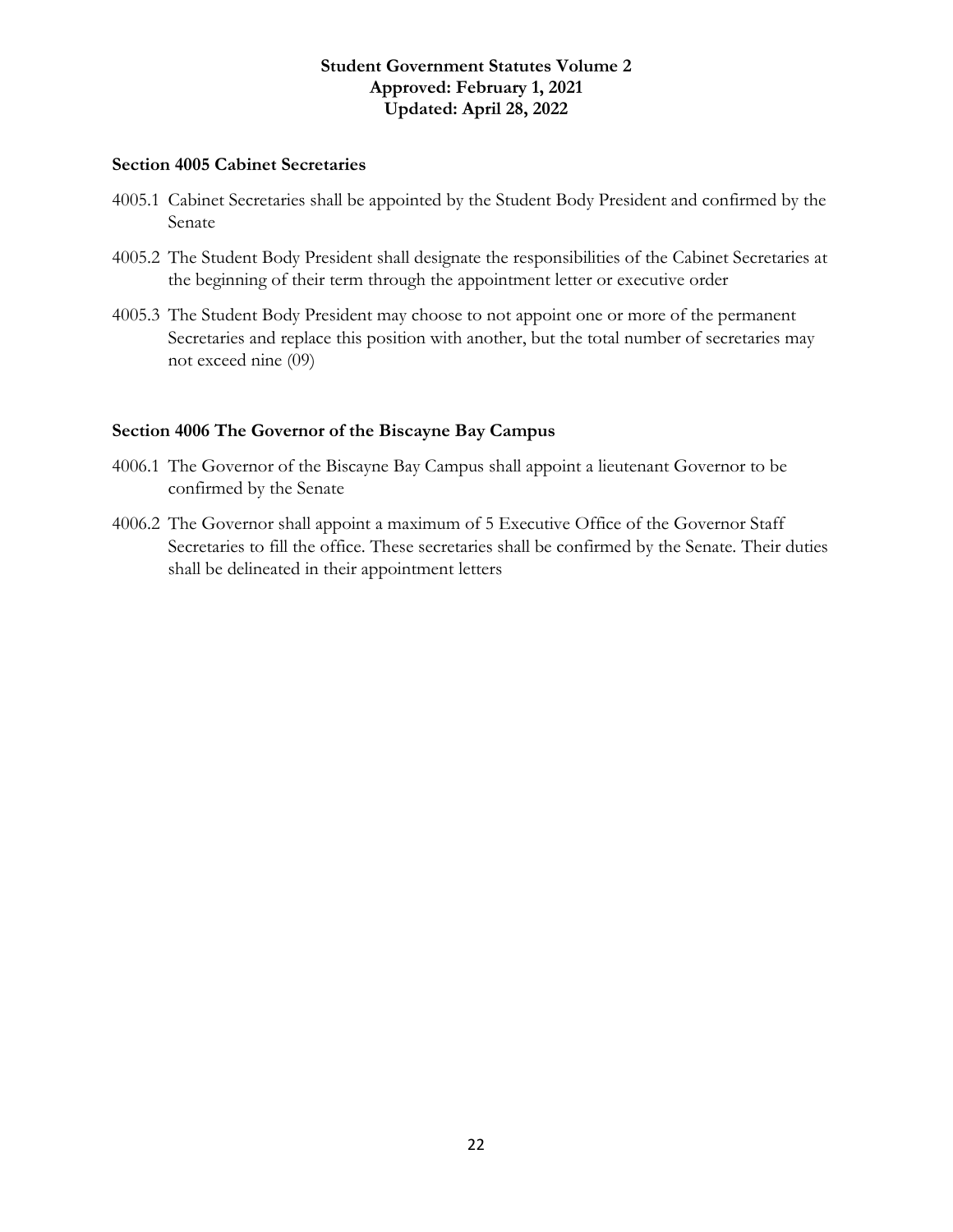#### **Title V: The Judicial Branch**

#### <span id="page-22-1"></span><span id="page-22-0"></span>**Section 5000 Constitutional Elaboration**

5000.1 The powers and duties of the Supreme Court are laid in the Student Government Constitution. These statutes serve to clarify, explain, and create procedures for the dutiful expenditure of the powers of the court and establish limitations and balance to the exercise of those powers.

#### <span id="page-22-2"></span>**Section 5001 Judicial Appointment**

5001.1 All justices of the Supreme Court are appointed by the Student Body President and Confirmed by the Senate. It shall be the determination of the Student Body President in the method of appointment. Justices shall serve terms concurrent with the term of the Student Body President that appointed them.

#### <span id="page-22-3"></span>**Section 5002 Duties of the Chief Justice**

- 5002.1 The Chief Justice shall be responsible for all constitutional obligations in addition to serving as a constitutional and statutory advisor to the Executive Board and the Student Body President. The Chief Justice shall advise the Student Body President on matters of the Student Government Governing Documents upon request and be responsible for the actions taken upon the advice given should the action directly adhere to the advice.
- 5002.2 Should an appeal of the court's decision be made neither the Chief Justice nor any other Justice may make any action to alter, cloud or hinder the deliberate exercise of the appeal

#### <span id="page-22-4"></span>**Section 5003 Writs for Judicial Review**

- 5003.1 The Judicial Branch may hear and respond to three categories of writs. Those categories are Writs for Judicial Review on Interpretation, Writs for Judicial Review on Removal and Writs for Judicial Review on Censure
- 5003.2 Writs for Judicial Review on Interpretation may be submitted by any Student. Writs for Judicial Review on Removal or Writs for Judicial Review on Censure shall only be initiated by the Attorney General of Student Government
- 5003.3 All Writs shall be submitted via an online platform established by Student Government and the Division of Academic and Student Affairs Professional Staff Advisor
- 5003.4 Each Writ Submission form shall include all necessary information as provided in these statutes and the Student Government Constitution and any other information that the court determines needs to be added to the form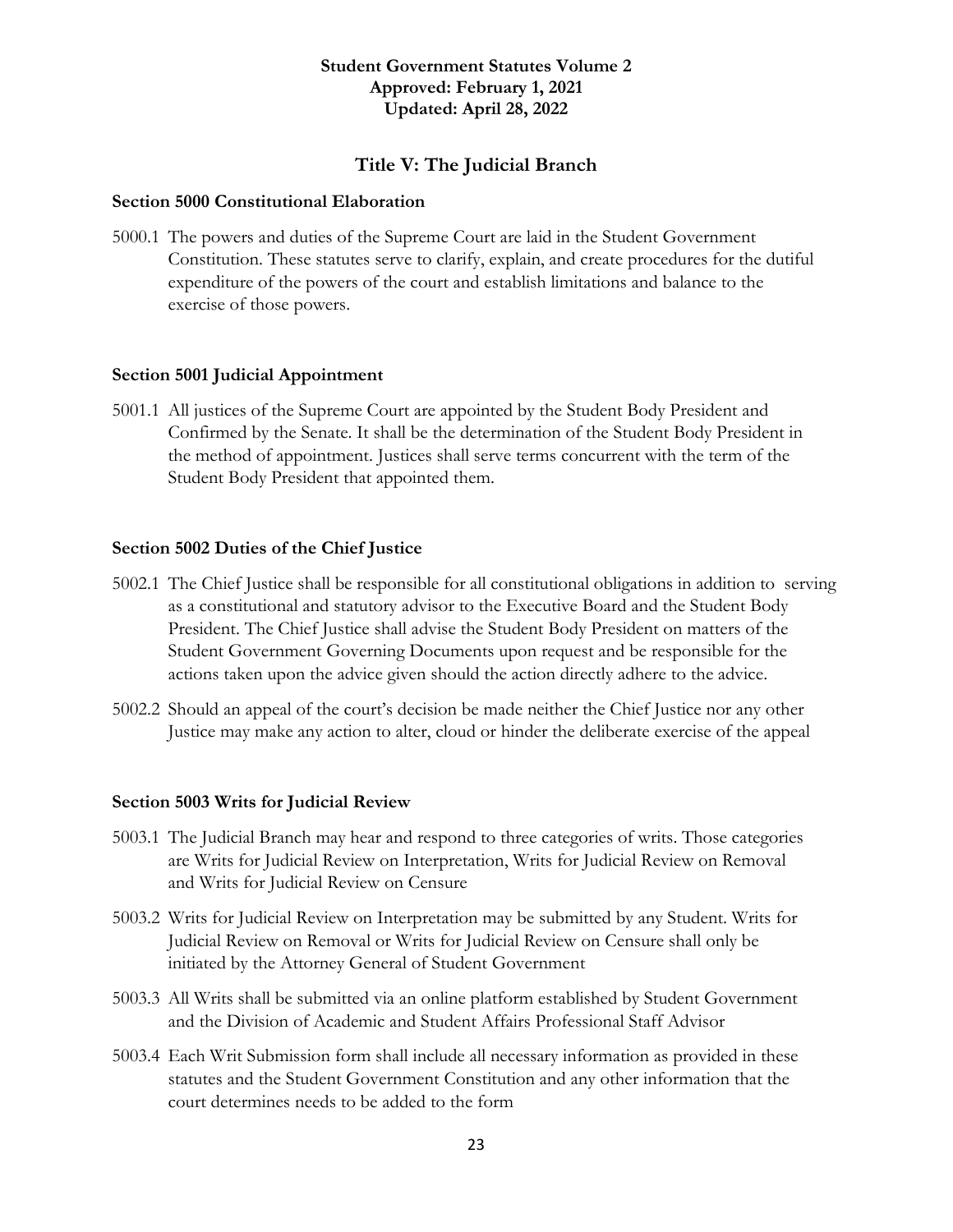#### <span id="page-23-0"></span>**Section 5004 The Attorney General**

- 5004.1 The Attorney General shall have the discretion to choose whether or not to file a writ after being petitioned by a Student or upon their own judgment, unless otherwise specified
- 5004.2 The Attorney General may choose to designate the Deputy Attorney General to prosecute cases in the court, but must file the writ themselves
- 5004.3 If the Attorney General chooses to file a writ involving another student, both that student and the Student Advocate must be notified
- 5004.4 The Attorney General in appointing the Deputy Attorney General must draft and submit a letter of appointment to the Senate. The Senate must also confirm the appointee with a simple majority vote.

#### <span id="page-23-1"></span>**Section 5005 Judicial Procedure for Interpretation Cases**

- 5005.1 A case for Judicial Review on Interpretation shall be instigated by a Writ for Judicial Review on Interpretation being submitted by any student
- 5005.2 The Chief Justice must notify the other Justices of the court of the pending writ within 5 University Business Days (Monday-Friday) of the submission of the writ
- 5005.3 The Court must meet within five (5) University Business Days of notification by the Chief Justice to determine the validity of the writ as well as determine whether it shall hear the case
- 5005.4 Should the court determine the case is not valid or it will not confer interpretation, a response must be sent to the filer within two (2) University Business Days of the decision
- not to proceed. This decision shall be made with a simple majority of the justices present
- 5005.5 Should the Court decide to proceed with the writ the court shall begin deliberation immediately as to the interpretation of the clause or clauses. This decision shall be made with a simple majority of the justices present
- 5005.6 At the conclusion of the writ a majority opinion shall be written and sent to the filer, as well as provided to the Senate and the Student Body President. This distribution must be made within five (5) University Business Days of the conclusion of the deliberation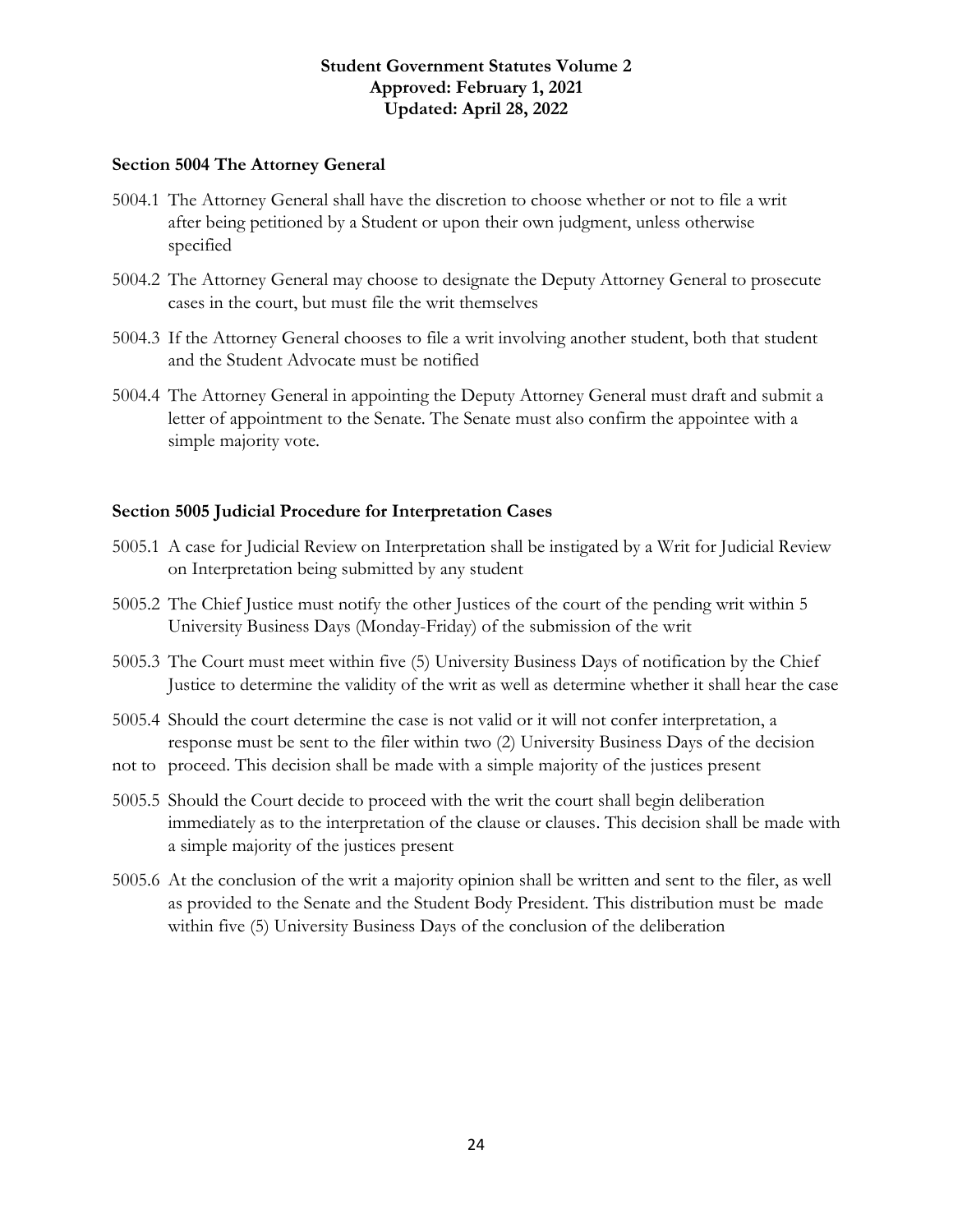#### <span id="page-24-0"></span>**Section 5006 Judicial Procedure for Removal or Censure Cases**

- 5006.1 A case for Judicial Review on Removal or Censure shall be instigated by a Writ for Judicial Review on Removal or Censure respectively being submitted by the Attorney General
- 5006.2 The Chief Justice must notify the other Justices of the court, as well as the parties involved of the pending writ within five (5) University Business Days (Monday-Friday) of the submission of the writ
- 5006.3 The Chief Justice shall then set a date for the hearing of the writ's validity which shall occur within five (5) University Business Days of Notification; this shall be a closed-door meeting solely intended to decide whether the writ shall move to a complete hearing. The decision to move a writ to a full hearing must be unanimous of all justices on the court. Should any justice object to the hearing of a writ it shall not be heard and the case shall be dismissed
- 5006.4 Should the court decide to proceed to a hearing, the Chief Justice will set a date which must fall within fifteen (15) University Business Days of the date of notification. Every effort must be made to insure that the date and time for the hearing works for all parties involved in the writ, but should the Student Government Member not be able to attend or choose not to attend, the University Defender will represent their interests
- 5006.5 The hearing for a writ shall be opened with an opening statement by the Attorney General lasting no more than five (5) minutes
- 5006.6 Next the Defendant Student may make an opening statement lasting no more than 5 minutes
- 5006.7 The Attorney General shall then have fifteen (15) minutes to make their case for removal or censure. Should the Attorney General provide witnesses, the questions being asked of the witness shall be deducted from the total time, but not the witness's responses. Questions asked to witnesses must not be leading, and must be of a nature to which the witness has personal knowledge of, witnesses testifying with second hand knowledge will not be permitted
- 5006.8 The Student Defendant shall then have five (5) minutes to cross examine all witnesses presented by the Attorney General, the same rules for questioning will apply
- 5006.9 The Student Defendant shall then have fifteen (15) minutes to make their case in Defense. Should the Student Defendant provide witnesses, the questions being asked of the witness shall be deducted from the total time, but not the witness's responses. Questions asked to witnesses must not be leading, and must be of a nature to which the witness has personal knowledge of, witnesses testifying with second hand knowledge will not be permitted
- 5006.10 The Attorney General will then have five (5) minutes to cross examine all witnesses presented by the Student Defendant, the same rules for questioning will apply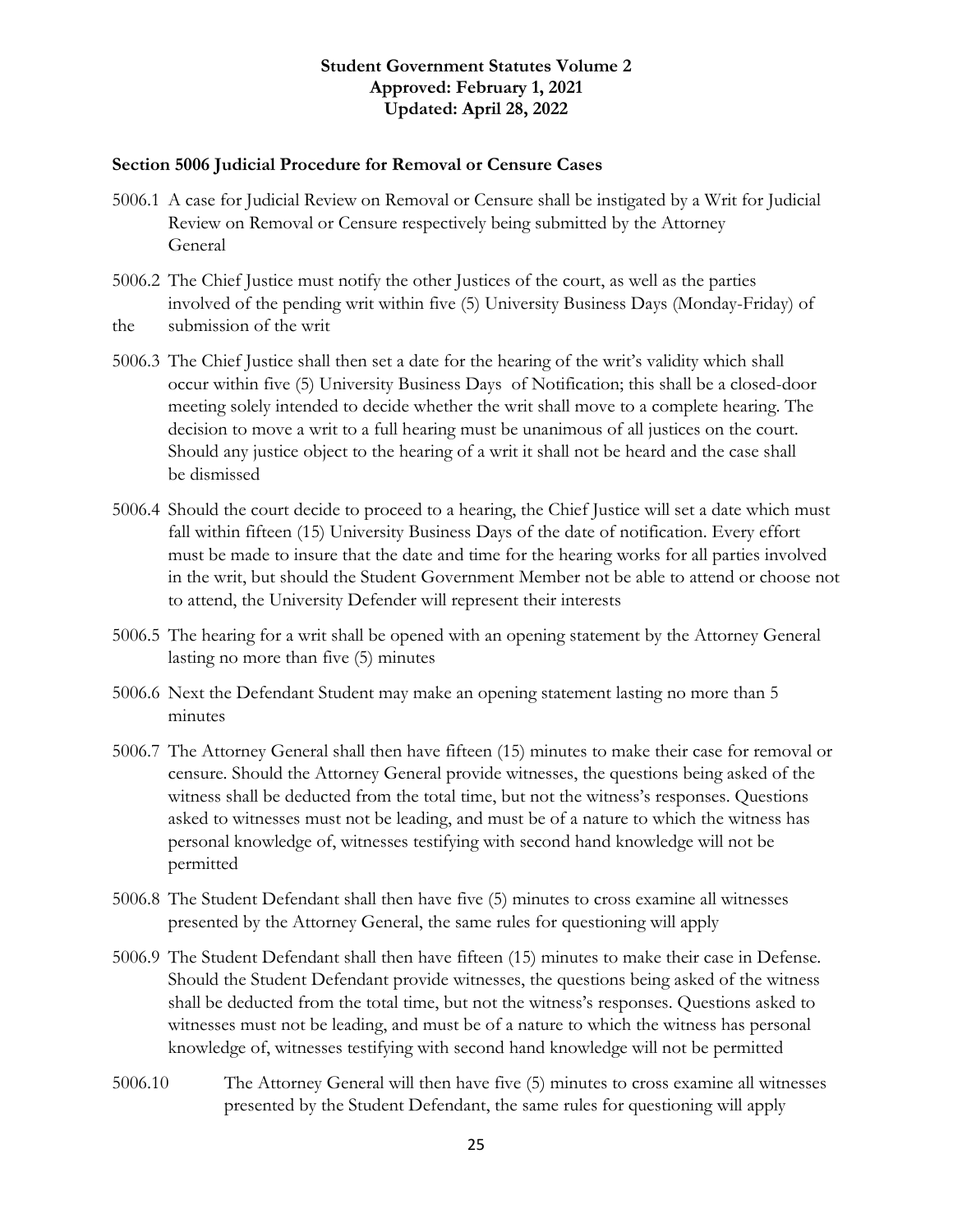| <b>Student Government Statutes Volume 2</b><br>Approved: February 1, 2021<br>Updated: April 28, 2022 |                                                                                                                                                                                                                                                                                                                                                                                                                                                                                                                                                                                                                    |  |
|------------------------------------------------------------------------------------------------------|--------------------------------------------------------------------------------------------------------------------------------------------------------------------------------------------------------------------------------------------------------------------------------------------------------------------------------------------------------------------------------------------------------------------------------------------------------------------------------------------------------------------------------------------------------------------------------------------------------------------|--|
| 5006.11                                                                                              | The Court shall then allow the Attorney General to make a five (5) minute closing<br>statement                                                                                                                                                                                                                                                                                                                                                                                                                                                                                                                     |  |
| 5006.12                                                                                              | The court shall finally allow the Student Defendant to make a closing statement of<br>the length of the defendants choosing.                                                                                                                                                                                                                                                                                                                                                                                                                                                                                       |  |
| 5006.13                                                                                              | The court will immediately move into closed door deliberation as to the decision<br>to be conferred. Should the court wish to censure a simple majority of the justices<br>present will be required, however should the court choose to remove a Student<br>Government Official a Unanimous vote of all five (5) justices of the court will be<br>required. Should a Justice have recused themselves, they shall not count towards<br>the vote total. A decision will be non-permissible should more than two justices<br>recuse themselves.                                                                       |  |
| 5006.14                                                                                              | The Chief Justice Must notify all parties of the outcome of deliberations within 2<br>University Buisness days of conclusion of deliberation                                                                                                                                                                                                                                                                                                                                                                                                                                                                       |  |
| 5006.15                                                                                              | Students may appeal the decision of the court to the Executive Board within two<br>University Business Days on grounds of failure to comply with the Governing<br>Documents. The Executive Board may choose to overturn the Judicial Ruling with a<br>Simple Majority but may not Remove or Censure any individual. Should the<br>Executive Board overturn a judicial decision to censure or remove the Supreme<br>Court as well as the Senate must be notified at the next available time. Any Executive<br>Board Member may choose to recuse themselves if they feel there is a specific<br>conflict of interest |  |

#### <span id="page-25-0"></span>**Section 5007 Judicial Penal Code**

- 5007.1 The Supreme Court shall have the power to censure or remove members of the Student Government Association for Malfeasance or Nonfeasance the specific cases upon which this is permissible are elaborated below.
- 5007.2 In order for the Supreme Court to remove an SGA Official from office the following criterion must be met;
- 5007.2.1 A case for removal must be presented by the Student Government Attorney General
- 5007.2.2 That case must contain evidence included within it. This evidence must have been obtained legally, and not have questions to its validity, legality, or factual basis of its nature
- 5007.2.3 There must be no other possible explanation for an action taken by a Student Government Official warranting this procedure other than deliberate Malfeasance or Nonfeasance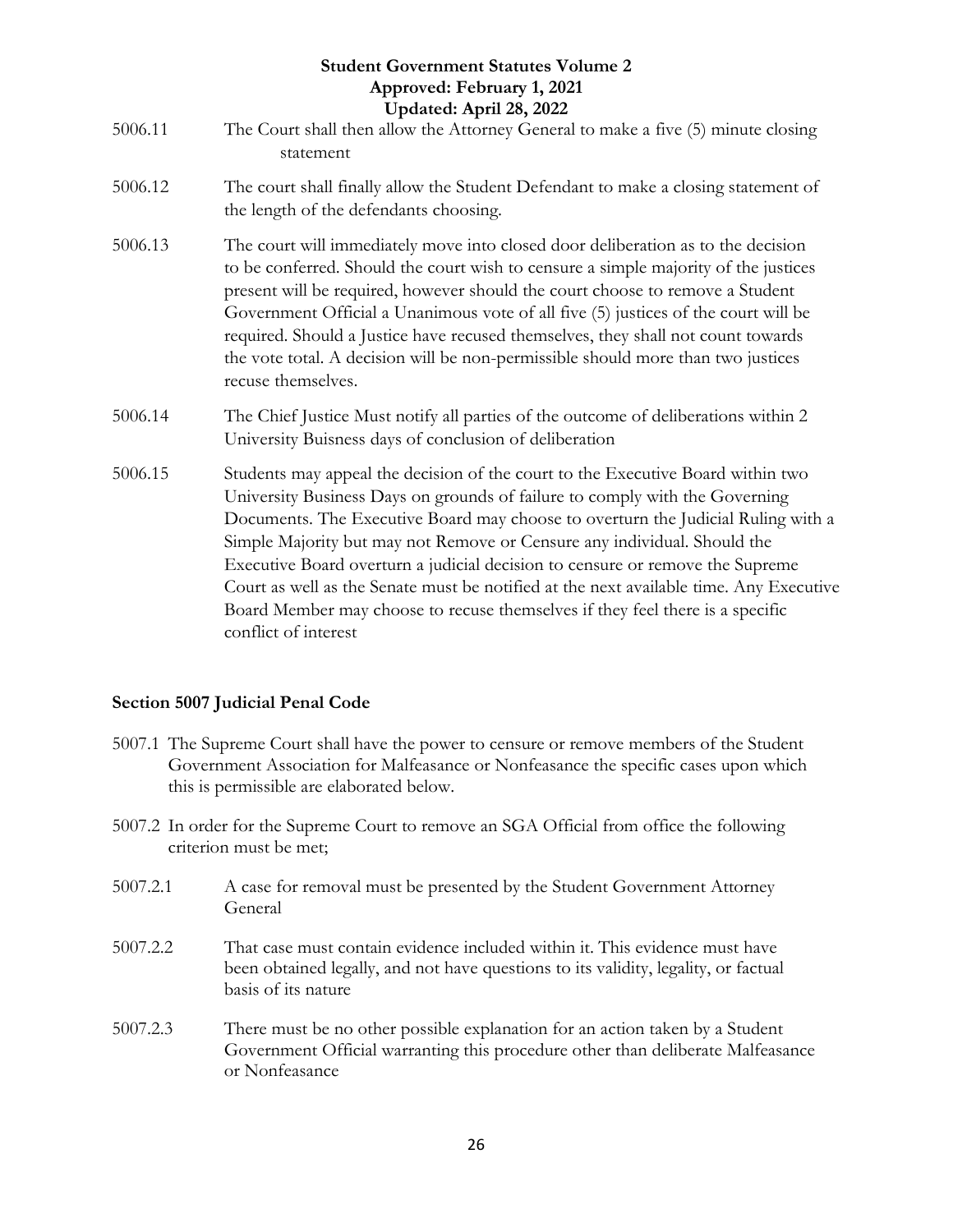- 5007.2.4 The only actions taken by a Student Government Official that could warrant removal from office are the following: Exceeding the number of permitted absences from required meetings as per Title IX of the Statutes, continuing refusal to complete required office hours as per Title IX of the Statutes, accepting or participating in a bribe, or conviction of a felony
- 5007.3 In order for the Supreme Court to censure an SGA Official
- 5007.3.1 A case for censure must be presented by the Attorney General
- 5007.3.2 That case can contain evidence included within it. This evidence must have been obtained legally, and not have questions to its validity, legality, or factual basis
- 5007.3.3 The issuance of a censure shall be considered an official reprimand with suggestion for course differentiation based on the action or inaction of the SGA Official and in concurrence with current Student Government statutory and constitutional record. A censure shall not result in removal from office

#### <span id="page-26-0"></span>**Section 5008 Format for Case Citations**

- 5008.1 Writs for Judicial Review on Interpretation shall be cited as "SGASC: "Calendar Year" "Number the writ was filed in from 01 onward""
- 5008.2 Writs for Judicial Review on Removal or Censure shall be cited "SGASC: *Florida International University Student Government* v. "Surname of Defendant", "Calendar year", "Number of cases heard against the same person in that year starting at 01""

#### <span id="page-26-1"></span>**Section 5009 Judicial Opinions**

- 5009.1 There shall be two types of Judicial Opinions that will be recorded on the official record of the court. The Majority Opinion and the Dissenting Opinion.
- 5009.2 The Justices whom have voted in the majority of a case shall be charged with creating the Majority Opinion. This opinion shall clearly specify the ruling the court has made and the reasoning for that ruling
- 5009.2.1 Should the Chief Justice be a member of the Majority, the Chief Justice will write the Majority Opinion
- 5009.2.2 Should the Chief Justice not be a member of the majority, the Justices that are members of the majority will decide amongst themselves whom shall write the opinion
- 5009.3 The Justices whom have voted in the minority of a case shall be charged with creating the Dissenting Opinion. This opinion shall clearly specify the opposition that the Justices whom have voted against a ruling held. This opinion shall carry no effect or force but be a record for future justices and Student Government members to review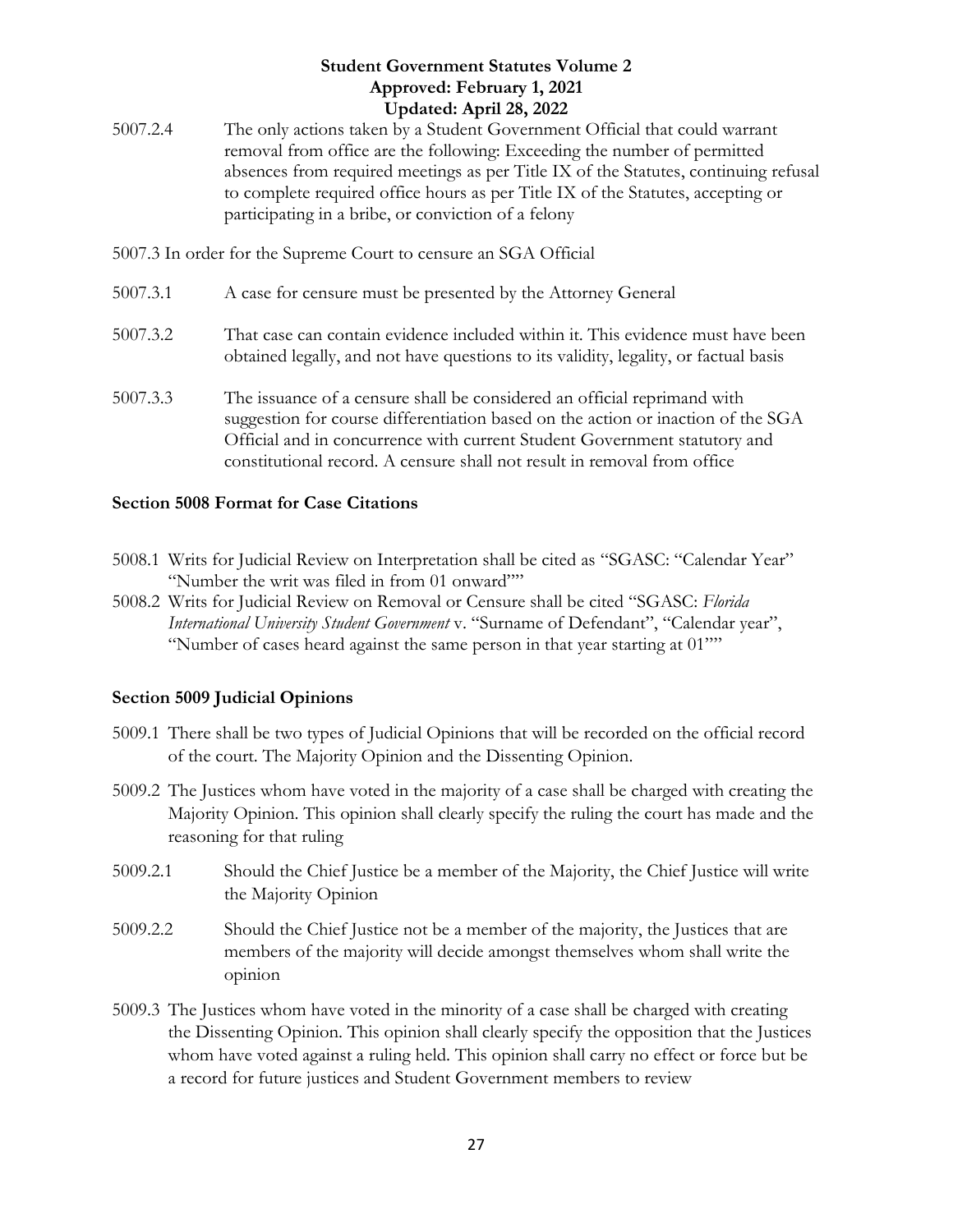- 5009.3.1 Should the Chief Justice be a member of the Minority, the Chief Justice will write the Dissenting Opinion
- 5009.3.2 Should the Chief Justice not be a member of the Minority, the Justices that are members of the Minority will decide amongst themselves whom shall write the opinion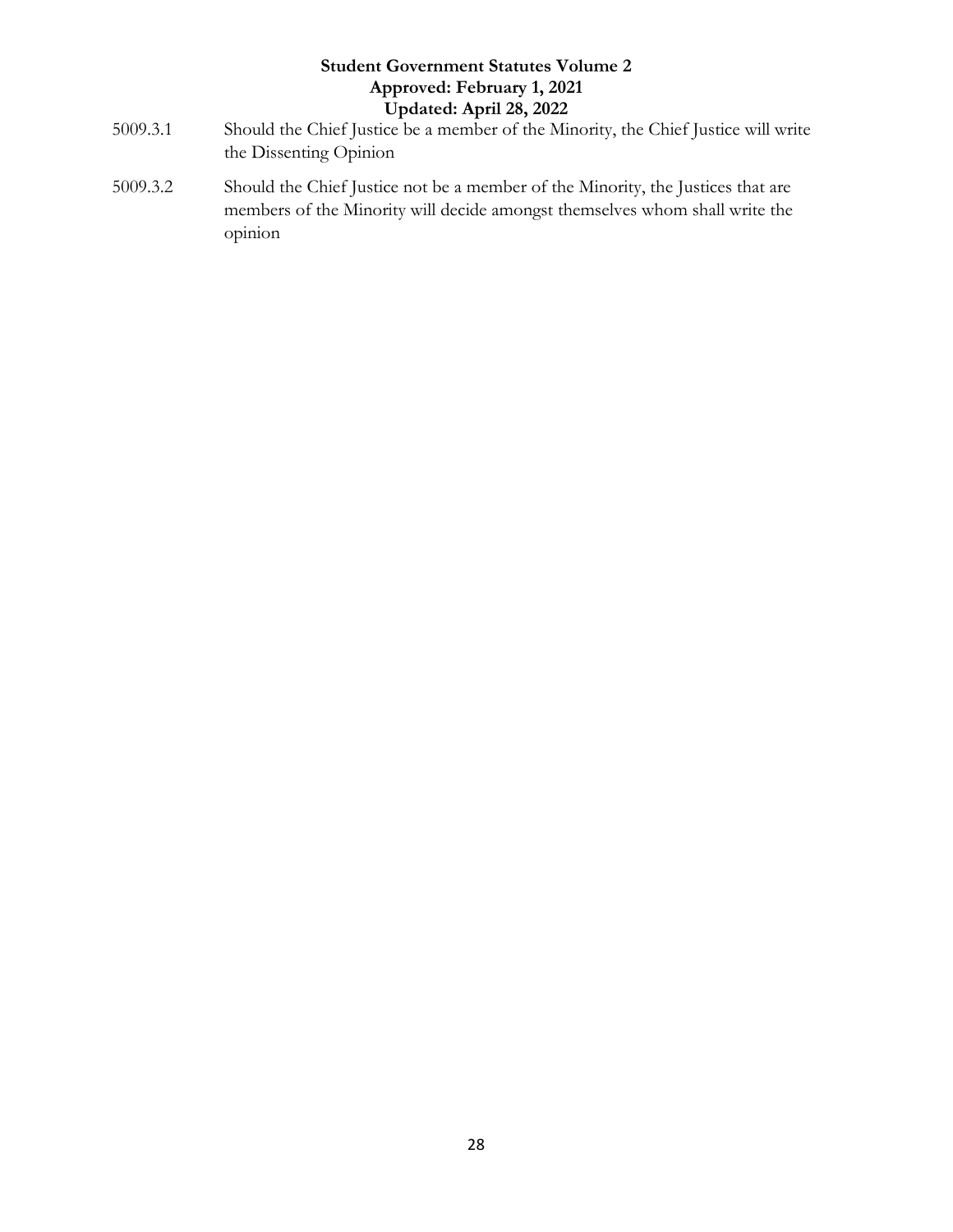#### **Title VI: The Elections Code**

#### <span id="page-28-1"></span><span id="page-28-0"></span>**Section 6001 The Elections Board**

6001.1 Composition of the elections Board

- 6001.1.1 The elections board shall be comprised of an elections commissioner, selected and appointed by the Student Body President and confirmed by the Senate. The board shall be further comprised of a deputy elections commissioner, appointed by the elections commissioner and confirmed by the senate. The board shall also be comprised of an additional three (3) elections board members, appointed by the elections commissioner and confirmed by the senate.
- 6001.2 Description of responsibilities for the Elections Board Members
- 6001.2.1 The elections commissioner shall be responsible for the administration of the board, supervision of the individual members, and issue a final review on all materials needing approval by the board.
- 6001.2.2 The deputy Elections Commissioner shall be responsible for the distribution of elections board materials, and the release of the Elections Board report to the Senate
- 6001.2.3 Elections Board Members shall be responsible for assisting the Elections Commissioner and the Deputy Elections Commissioner as well as serving on the elections board.
- 6001.3 Duties of the Elections Commissioner
- 6001.3.1 The Elections Commissioner shall serve as the Chairperson of the Board and shall faithfully execute those duties and responsibilities designated by these Statutes, the University policies, regulations, and the Student Government Constitution
- 6001.3.2 The Elections Commissioner shall be required to serve three (3) Office Hours in the SGA Office or a designate place as specified by the Executive Board
- 6001.3.3 The Commissioner shall report to the Senate and the Cabinet at least once per calendar month
- 6001.3.4 The Elections Commissioner shall be responsible for instructing all election officials, Board members, and poll workers of the proper election procedures
- 6001.3.5 The Elections Commissioner shall ensure that the application documents of all candidates are submitted to a Division of Academic and Student Affairs designee (hereafter "designee") for eligibility review

6001.3.6 The Elections Commissioner shall be responsible for moderating Candidate Debates

6001.4 Duties of the Deputy Elections Commissioner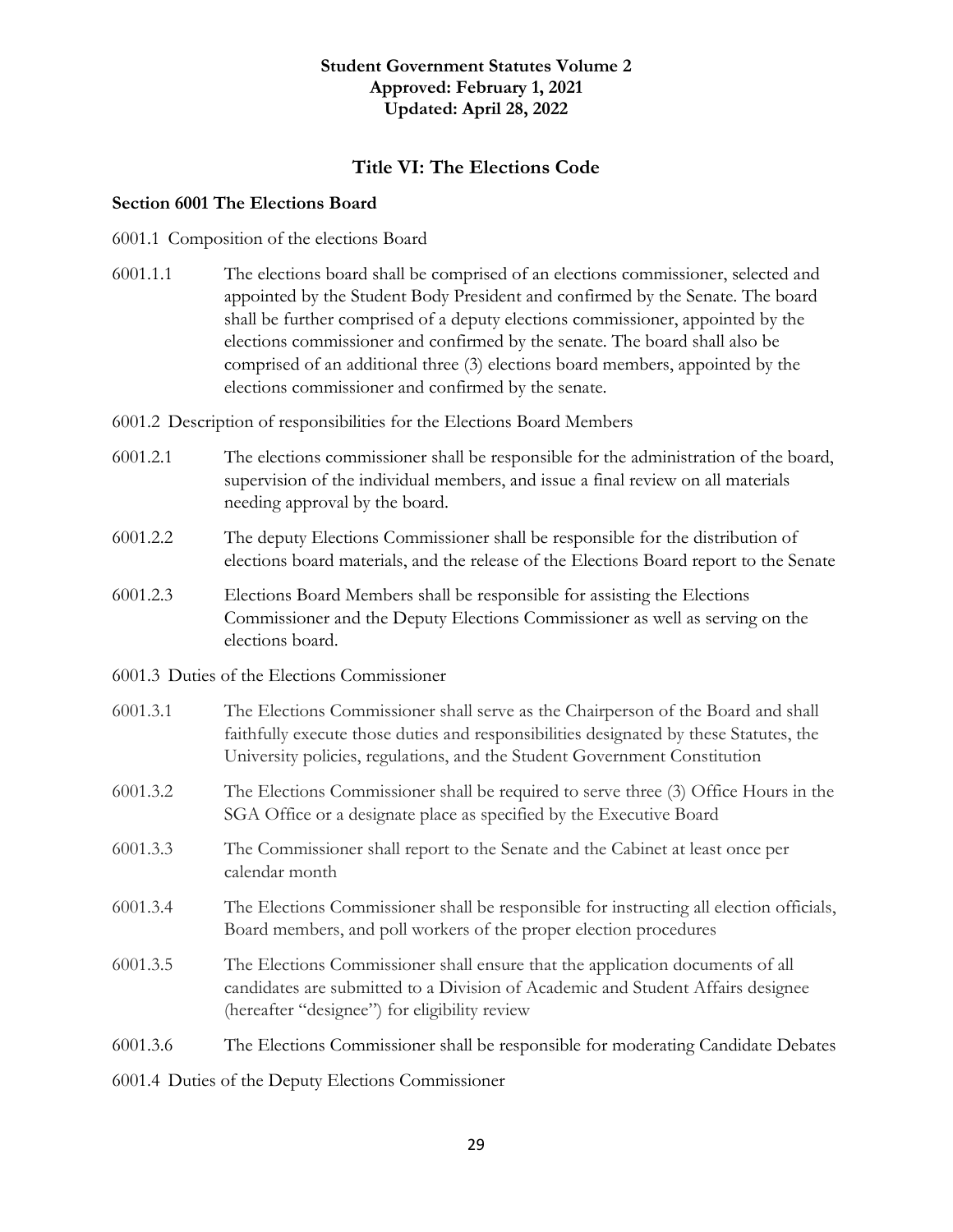|          | <b>Student Government Statutes Volume 2</b><br>Approved: February 1, 2021<br>Updated: April 28, 2022                                                                                                                                                                                         |
|----------|----------------------------------------------------------------------------------------------------------------------------------------------------------------------------------------------------------------------------------------------------------------------------------------------|
| 6001.4.1 | The Deputy Elections Commissioner shall prepare the report for the Elections<br>Commissioner to submit to the Senate and the Cabinet                                                                                                                                                         |
| 6001.4.2 | The Deputy Commissioner shall oversee the distribution of Elections Materials                                                                                                                                                                                                                |
| 6001.4.3 | The Deputy Elections Commissioner shall assume any responsibility given to them<br>by the Elections Commissioner                                                                                                                                                                             |
|          | 6001.5 Duties of Elections Board Members                                                                                                                                                                                                                                                     |
| 6001.5.1 | The Elections Board is responsible for preparing Candidate Packets for distribution,<br>to include but not be limited to, this Elections Code, a tentative timeline for the<br>election cycle, and Candidate and Party Expense Report.                                                       |
| 6001.5.2 | The Elections Board shall be responsible for the execution of the elections code and<br>shall make no regulation, decree or statement in contradiction with the code                                                                                                                         |
|          | 6001.6 Procedure for meetings of the Elections Board                                                                                                                                                                                                                                         |
| 6001.6.1 | The Elections Board shall meet regularly at a consistent place, date, and time barring<br>complications                                                                                                                                                                                      |
| 6001.6.2 | The Elections Board shall take all actions not including campaign violation<br>procedure through simple majority vote                                                                                                                                                                        |
| 6001.6.3 | The Elections Board shall operate using the latest version of Roberts Rules of Order                                                                                                                                                                                                         |
| 6001.6.4 | Minutes for Elections Board Meetings shall be made available upon request                                                                                                                                                                                                                    |
|          | 6001.7 Procedure for Campaign Violation Hearings                                                                                                                                                                                                                                             |
| 6001.7.1 | The Elections Board may not take action against a candidate until the completion of<br>a full hearing. The procedure for this hearing is laid out below;                                                                                                                                     |
| 6001.7.2 | Introduction of Violation Hearing: The Elections Commissioner shall call the<br>meeting to order and call for the Election board members who are in attendance at<br>the violation hearing.                                                                                                  |
| 6001.7.3 | Statement of the Filer: The individual that filed the violation charge may make a<br>statement to the Election board regarding the violation and all evidence that the<br>filer has submitted, as well as introduce the witnesses that will testify on behalf of the<br>filer.               |
| 6001.7.4 | Statement of the Accused Candidate/ticket: The accused may make a statement to<br>the Election board regarding the violation and all evidence that the candidate/ticket<br>has submitted, as well as introduce the witnesses that will testify on behalf of the<br>accused candidate/ticket. |
| 6001.7.5 | Questioning of the Filer: The Election board may question the individual who filed<br>the violation charge                                                                                                                                                                                   |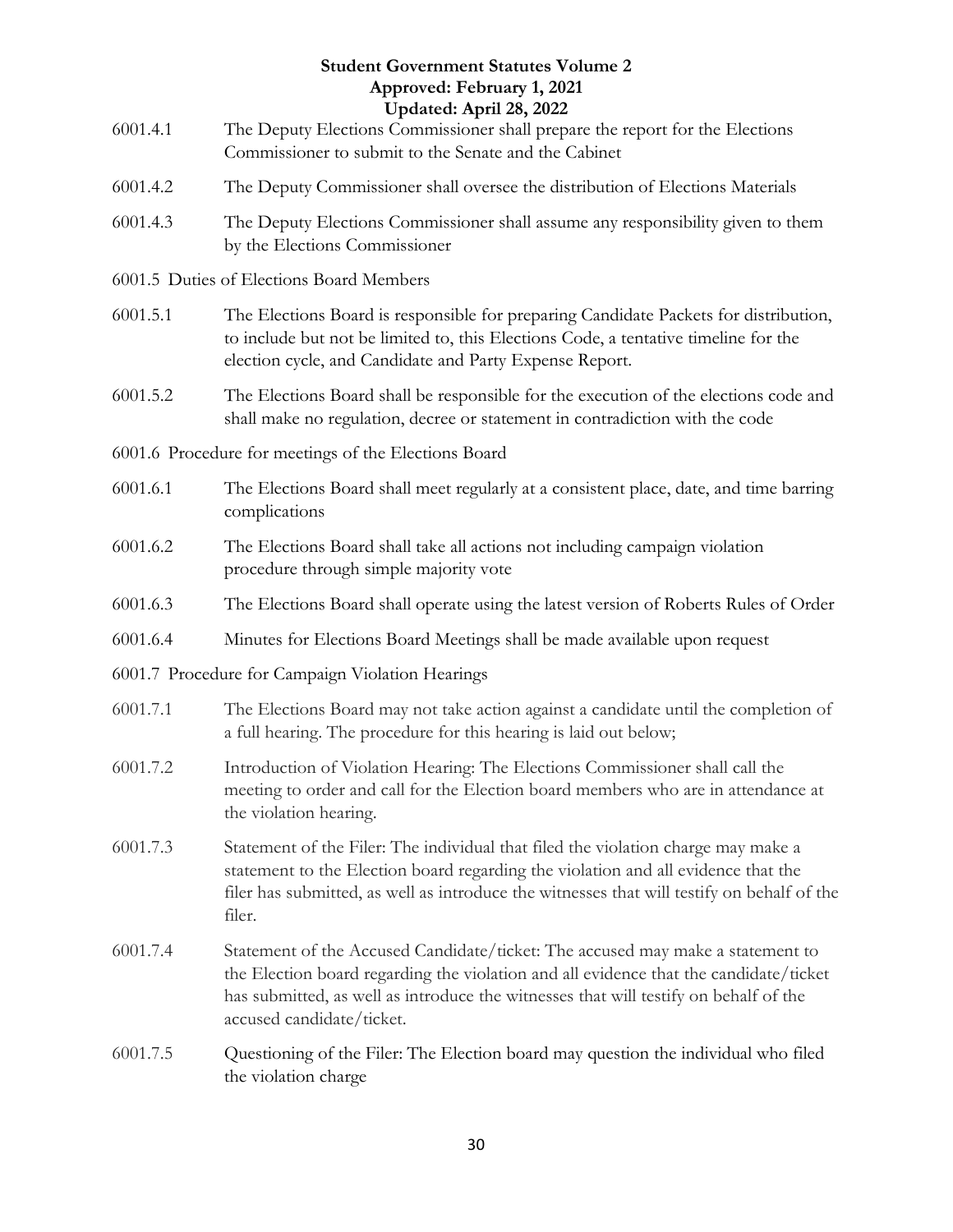### **Student Government Statutes Volume 2 Approved: February 1, 2021 Updated: April 28, 2022** 6001.7.6 Questioning of the Accused: The Election board may question the accused candidate/ticket. 6001.7.7 Final Questioning: The Election board may ask questions about all information that was presented

- 6001.7.8 Closing Statement of the Filer: The filer may make a closing statement to the Election Commission
- 6001.7.9 Closing Statement of the Accused Candidate/ticket: The accused candidate/ticket may make a closing statement to the Election board.
- 6001.7.10 Election Board Deliberation: The Election board shall deliberate to determine if a violation occurred and, if so, determine the appropriate sanction and inform the individual who filed the violation and the accused candidate/ticket of the decision. Sentence shall be carried out by a Unanimous vote of the elections board. All deliberations shall be public but closed to input from those in attendance
- 6001.2.11 Either party may appeal to the Supreme Court within twenty-four hours of notification of the decision made by the Elections Board

#### <span id="page-30-0"></span>**Section 6002 Format of the Elections Timeline**

- 6002.1 The annual Student Body Elections shall be carried out according to this timeline barring extraordinary circumstances
- 6002.2 Public announcement and opening of Political Party Registration, must close three (3) days before the open of elections qualification registration
- 6002.3 Public Announcement of the date of opening and closing of elections qualification registration, this action must be taken a minimum of three (3) days prior to date of opening of registration
- 6002.4 elections qualification registration, the registration period must be open for ten (10) University Business days
- 6002.5 Public Announcement of the qualified candidates, must occur no later than one (1) week following the close of the registration period
- 6002.6 Candidates Debate, must occur a minimum of three (3) days before voting opens
- 6002.7 Elections Voting Occurs
- <span id="page-30-1"></span>6002.8 Announcement of the winners of the elections, must occur no later than forty-eight (48) hours following the close of voting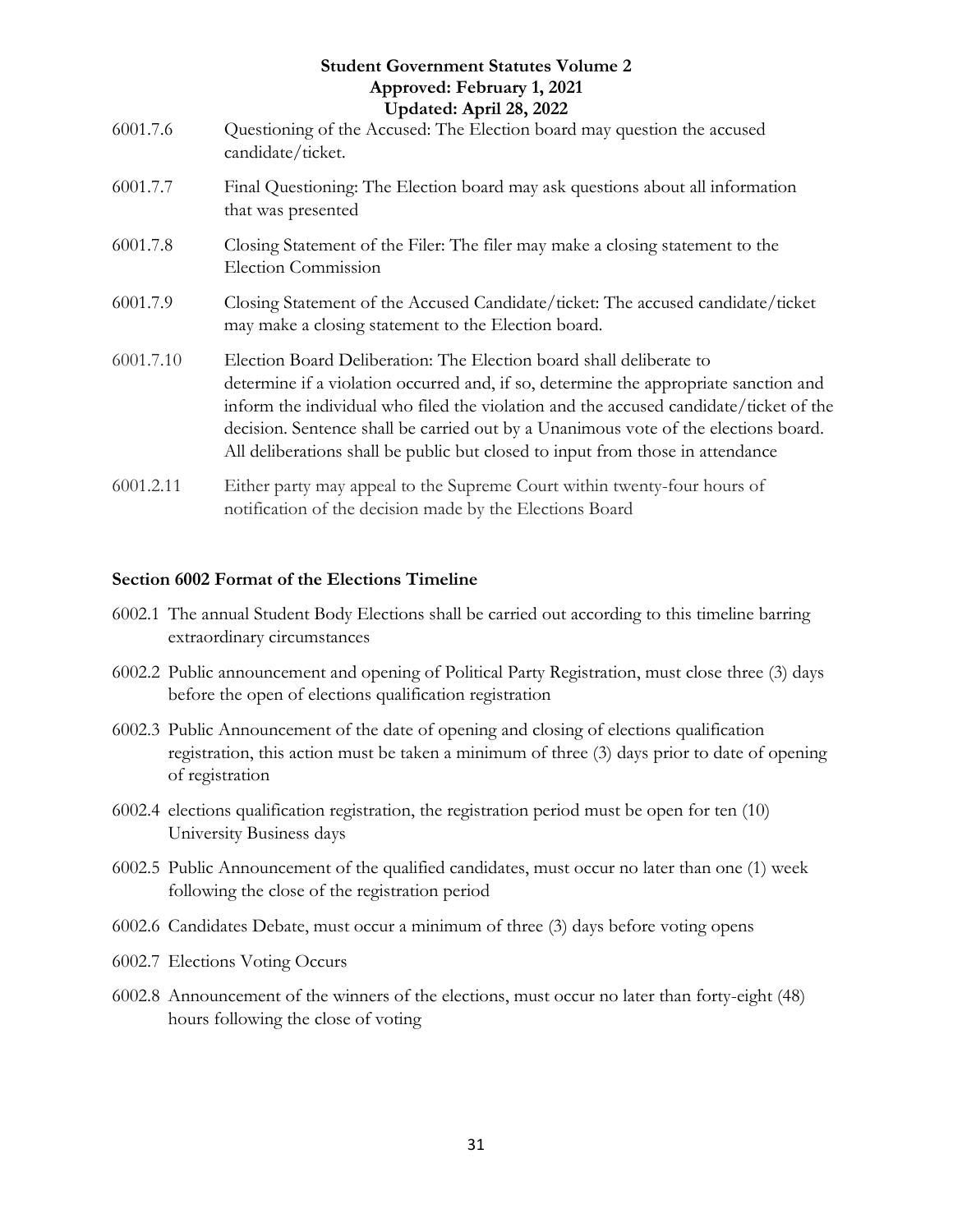#### **Section 6003 Political Parties**

- 6003.1 Students will have the right to gather and support one or multiple candidates in the form of political parties
- 6003.2 All political parties must be registered with Elections Board and meet the qualifications set forth in this Elections Code, or have been registered previously and planning to submit for re-registration
- 6003.3 Candidates affiliated with a registered political party shall be able to have their party affiliation shown in the ballot for up to one (1) party
- 6003.4 Parties shall be able to campaign for and support as many candidates as the number of seats in an election per position and delegation.
- 6003.5 Political parties will be responsible for reserving their tables and rooms and are held accountable for payments to the University at such rate as given. Political Parties are still required to inform the Elections Board of their solicitation efforts as per the Elections Code
- 6003.6 Political parties shall be subject to the same campaigning limitations and periods as established for candidates in general, making no new special rules or limitations
- 6003.7 There shall be no membership requirements for political parties with regards to a minimum number of officers. Students shall form these entities in compliance with the stipulations of the Elections Code
- 6003.8 Political Parties shall be chaired by a student who is not currently running for elected office. Political Parties may begin the search for qualified Candidates and inform them of their intent to select them for slating prior to the registration period opening
- 6003.9 Political Party Registration shall be done using a digital platform specified by the Elections Board which shall include the following: Party Chairperson Name and Contact information, Party platform, and a tentative slate of electable members for the party
- 6003.10 For a political party to be considered qualified and registered it must maintain no less than fifteen (15) seats for an election not including the Presidential Ticket, and Gubernatorial seat. The registration for political parties shall close at least three days before the open on general qualification registration
- 6003.11 Should the Political Party be considered valid and registered it shall be the responsibility of the party leaders to find qualified and registered candidates to fill the seats of the election prior to the close of registration.
- <span id="page-31-0"></span>6003.12 Following the close of the general election, political parties must cease active campaigning, fundraising, but may continue to operate in their general form until the start of the next general election registration period when they must re-apply.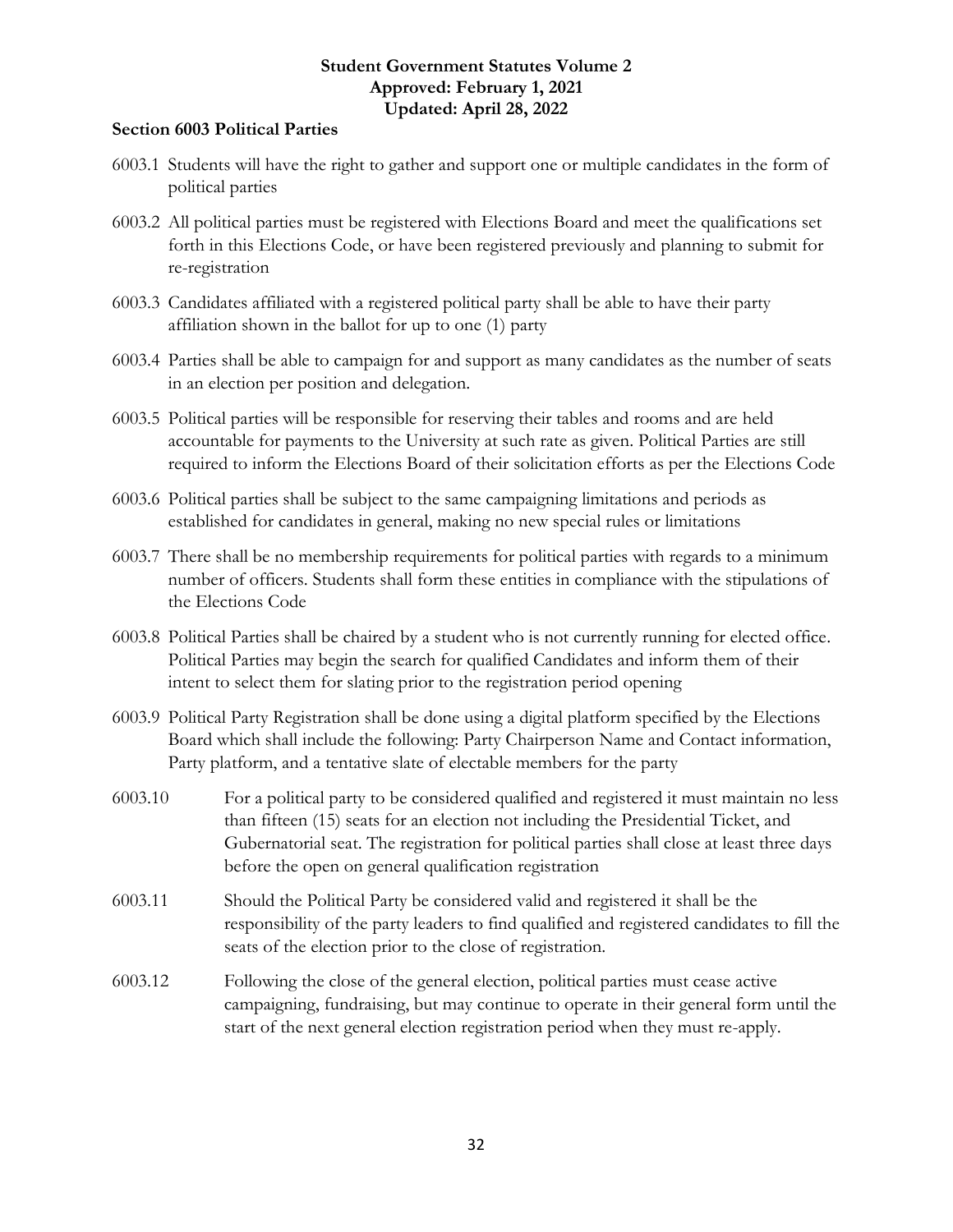#### **Section 6004 Candidate Registration and Qualification**

6004.1 Qualification

| 6004.1.1 | Any candidate or political party that wishes to qualify for the General Election must<br>comply with the provisions of this Elections Code and the Student Government<br>Association governing documents |
|----------|----------------------------------------------------------------------------------------------------------------------------------------------------------------------------------------------------------|
| 6004.1.2 | Candidates must have achieved the minimum requirements to serve in the<br>office they intend to be elected to by the date of registration for the election. The                                          |

- requirements for office are delineated in SGAC Article 7 and any other requirement delineated in the Constitution or Statutes of Student Government
- 6004.1.3 A student may be a candidate for only one (1) position at a time during any given election
- 6004.1.4 The Elections Board may declare any candidate ineligible to run for and hold office with a simple majority vote of the Board's membership if a substantive error is found in the candidate's qualifications, and this error is found to be the direct responsibility of the candidate. A substantive error shall only include deliberate falsification of information, failure to complete all sections of the application, failure to maintain requirements, and failure to report necessary qualification information.
- 6004.1.5 Registration for the general election shall open on a date specified by the elections board. Registration shall remain open for ten (10) University Business Days. Following the close of election registration, any seats where there is no candidate registered shall open for an additional five (5) University Business Days.
- 6004.1.6 All Candidates and parties must complete their respective qualification registration forms required by this section of these statutes by the registration deadline
- 6004.1.7 A candidate may qualify to run for office under the name by which they are registered at FIU or a variation of that name, subject to Elections Board approval. A nickname may appear in quotation marks with the approved name of the candidate
- 6004.1.8 Once a student has filed an application for a seat or office, they may not change to any other seat or office unless the original application is withdrawn and the application period is still open.
- 6004.1.9 Should a Presidential, or Vice-Presidential candidate be disqualified, unqualified, or withdraw, the remaining members of that presidential ticket shall have twenty-four (24) hours from notification to replace that person on the ticket to remain qualified for the election. Should this happen in the 4 University Business Days leading to an election, that ticket shall be considered disqualified and all votes casted in that election for the disqualified ticket shall be considered null and void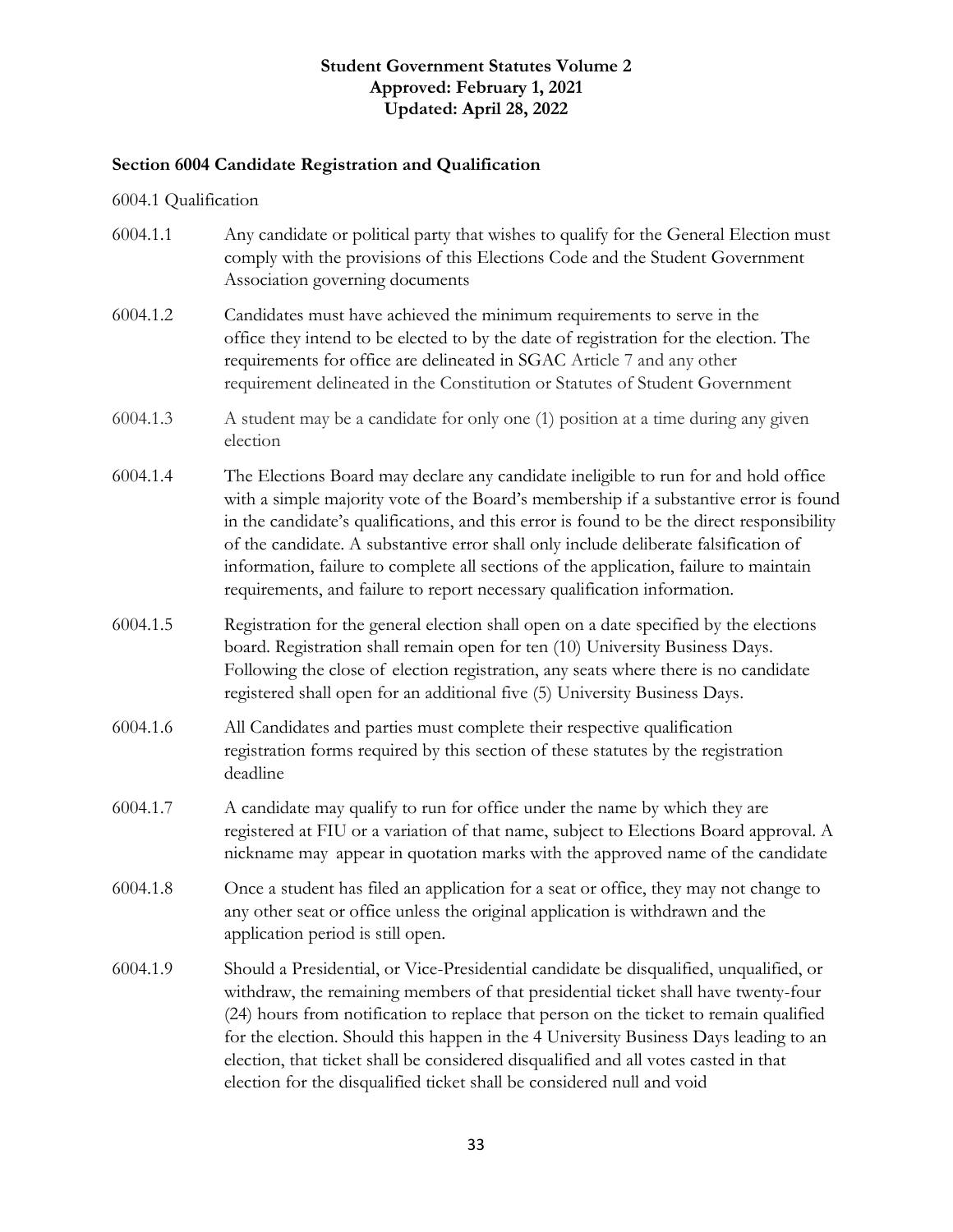- 6004.1.10 A candidate or Political Party must file all registration documents with the Elections Board on or before the deadline date and time designated by the Elections Board as predicated in this Elections Code
- 6004.1.11 For a Political Party to be considered valid it must submit all required documentation to the election's commissioner during the registration period
- 6004.2 Candidate Registration and Qualification
- 6004.2.1 The Registration documents for qualification for individual seats shall be governed by two categories, the Presidential, Vice Presidential seats, and the Legislative and all other Seats
- 6004.2.2 Presidential, and Vice-Presidential tickets shall complete the appropriate registration form together
- 6004.2.3 Legislative Candidates and all others shall complete their respective registration forms individually

#### <span id="page-33-0"></span>**Section 6005 Elections Ethics Code**

- 6005.1 No candidate/ticket shall misrepresent any material fact in campaign material or in campaigning in any form
- 6005.2 No candidate/ticket or individual shall knowingly provide false information before the Election Board
- 6005.3 No candidate/ticket or individual shall misrepresent any campaign material as being the material of any candidate/ticket other than themselves.
- 6005.4 No candidate/ticket shall condone or authorize the destruction or theft of campaign material of another candidate.
- 6005.5 No candidate/ticket shall commit slander or libel.
- 6005.6 No candidate/ticket shall commit or attempt a bribe as defined as a direct monetary payment from one candidate to another person of their own funds.
- 6005.7 No candidate shall alter their legal name provided by the University when placing such on the ballot.
- 6005.8 No candidate/ticket shall commit or attempt to commit extortion or blackmail
- 6005.9 No candidate/ticket shall use Student Government Property or Activity and Service Fee Funds to actively campaign
- 6005.10 No Candidate/Ticket may condone, authorize or in any way attempt to coerce or encourage another student, candidate/ticket to violate or undermine the rules/regulations in these statutes or the Student Government Constitution.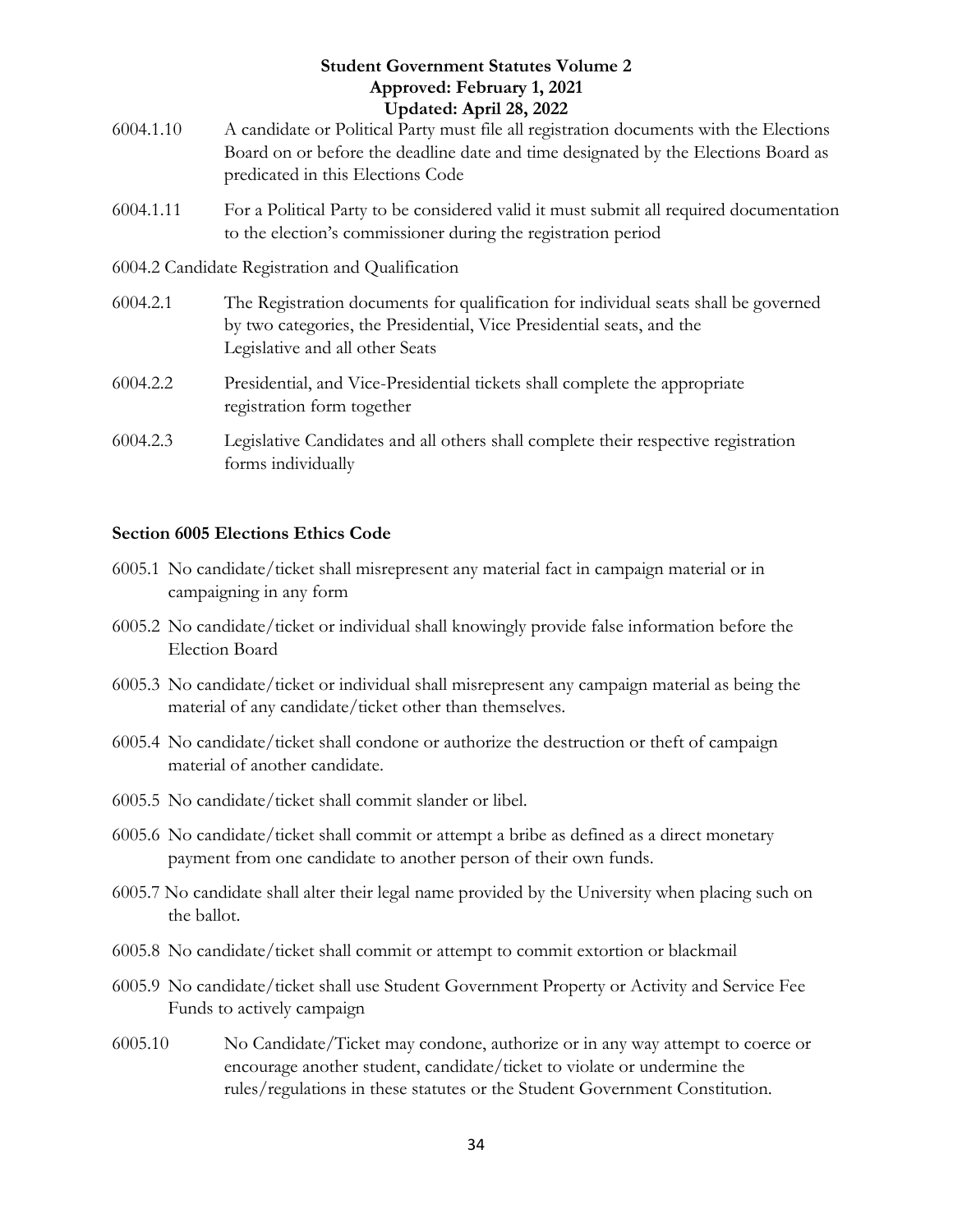#### <span id="page-34-0"></span>**Section 6006 Elections Rules**

- 6006.1 Candidates shall be held responsible for the violation of statutory rules for which they have violated or others at their express behest have violated
- 6006.2 For the purpose of this section of these statutes candidate shall refer to the candidate themselves and any person or entity operating on their express intent
- 6006.3 No Candidate shall violate the posting policy of Florida International University
- 6006.4 No Candidate shall post any campaign material, be it digital media, fliers, postings, solicitations, and the like, which advertises or promotes alcohol consumption or drinking, demeans or humiliates another candidate, party, person, group student organization, or University department, depicts or express's sexual or discriminatory messages or portrayals of individuals or groups based on race, religion, nationality, sex, sexual orientation, physical condition, disability, or mental state
- 6006.5 No Candidate shall engage in the disbursement of promotional material which impedes the passage of automobile, cars, pedestrian, or bicycle traffic. The disbursement of promotional material must not interfere with or obstruct the orderly processes of the University or its academic mission
- 6006.6 Regardless of the University Posting policy no Candidate may post, distribute campaign materials or campaign within 100 feet of the physical space of dormitories or off-campus housing spaces
- 6006.7 Regardless of the University Posting policy no Candidate shall post, distribute campaign materials or campaign in the physical space of a classroom, this shall extend to Canvas, Zoom Classrooms, or other academic settings not including Class Group chats made outside of the express intent of an academic professor for that course
- 6006.8 Candidates may make use of Social Media and Digital Media platforms throughout the elections process. Should the candidate wish to ensure that a post does not violate the elections code hey may choose to submit this post to the Elections Board for verification
- 6006.9 No Candidate shall utilize Student Government Office, resources, physical or virtual spaces for the purpose of campaigning. This shall include but not be limited to the distribution of flyers, promotional material, tangible campaign materials (ie. Buttons, shirts, pens) or other material to campaign.
- 6006.10 No Candidate shall campaign within 100 feet of a physical voting place as determined by the Elections Board
- 6006.11 Political Parties shall follow all rules and regulations that individual candidates must adhere to including but not limited to the rules set forth in this statute and the ethics code for campaigns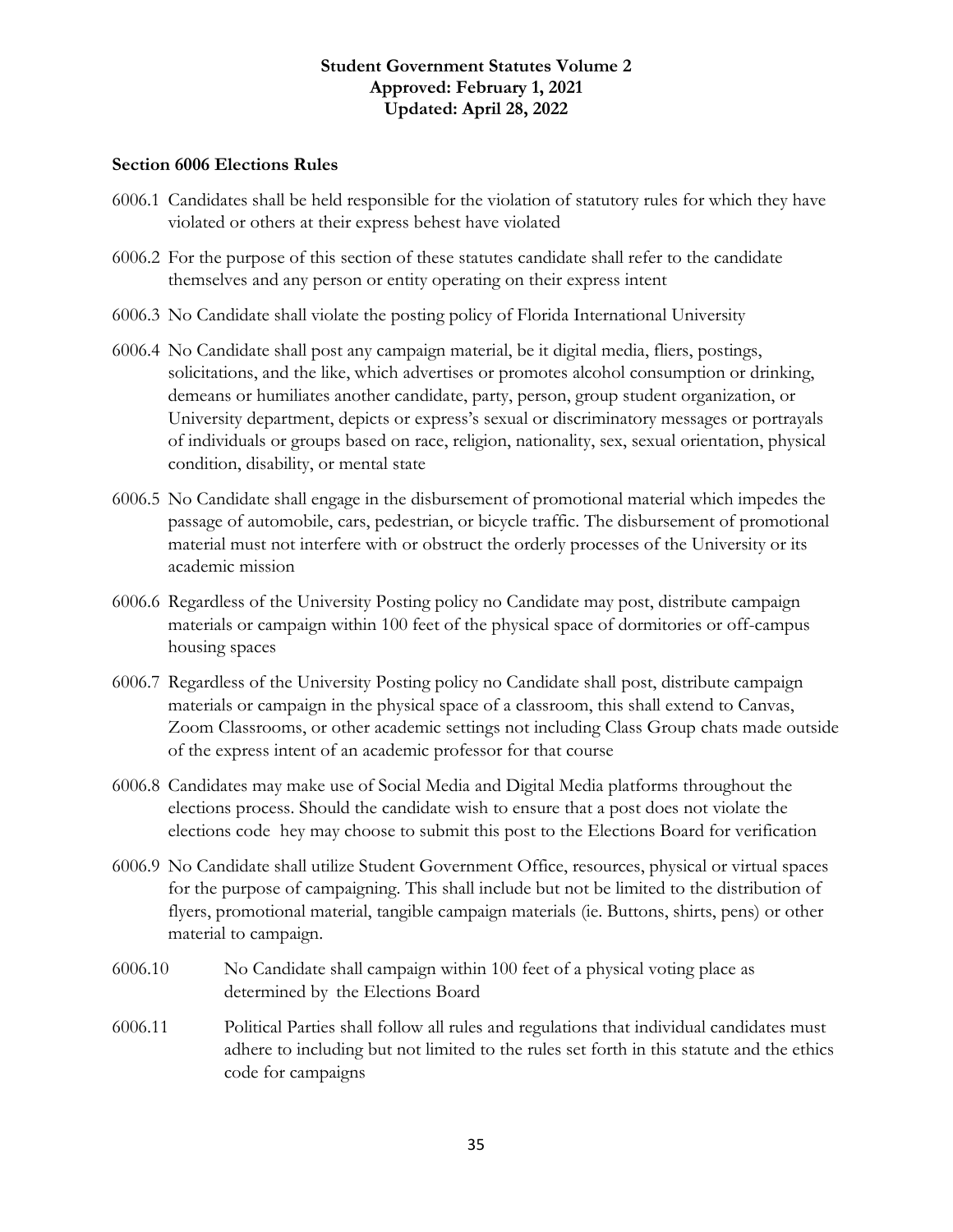- 6006.12 Presidential Candidates may consider and offer appointments to fill desired appointable and internally elected seats during and before the elections process. A candidate for president, or vice president may not be offered appointments conditional on their withdraw but may be offered an appointment should they voluntarily withdrawal or not qualify for the race.
- 6006.12.1 Presidential Candidates may consider and bind themselves to the appointment of the following positions before the election (Comptroller, Executive Administrator, Justices of the Supreme Court, and Governor of the Biscayne Bay Campus (should there not be a governor on the ballot)).
- 6006.12.2 Should a Presidential candidate choose to bind themselves of these appointments they must submit a list of the appointments to the Elections Board along with their signature and the signatures of those seeking appointment, and an affirmation of their decision. This information shall be made available upon request to any who wish to view it. The candidate must also announce their list of appointments within 5 University Business Days (Monday- Friday while school is in session) through written declaration or a post on social media. A candidate who chooses to bind themselves to these appointments shall not make an appointment to the contrary upon assuming office.
- 6006.12.3 The only method to disband the intent of appointment should be the written withdrawal of an appointee to the elections board
- 6006.13 Candidates may inform others of their intent to run for election prior to the registration period but may not actively campaign, nor fundraise before the close of the registration period

#### <span id="page-35-0"></span>**Section 6007 Campaign Finance Regulations**

- 6007.1 Individual candidates shall file a Final Campaign Finance Report, which shall include the expense and donation forms found in the Candidate Packet. The Final Expense Form must be completed, signed, and submitted to the Elections Commissioner no later than 6:00PM on the last day of the General Election. Expenses and donations must be reported at actual cost or value to the candidate
- 6007.2 If documents are not fully and accurately submitted, the candidate is subject to a campaign violation pursuant to disqualification
- 6007.3 Political Parties shall file a Final Campaign Finance Report. The Final Campaign Finance Report must be completed, signed, and submitted to the Elections Commissioner no later than 6:00PM on the last day of the General Election. Expenses and donations must be reported at actual cost or value to the Party
- 6007.4 If documents are not fully and accurately submitted, the party is subject to a campaign violation pursuant to disqualification of the party in question. Should a party be disqualified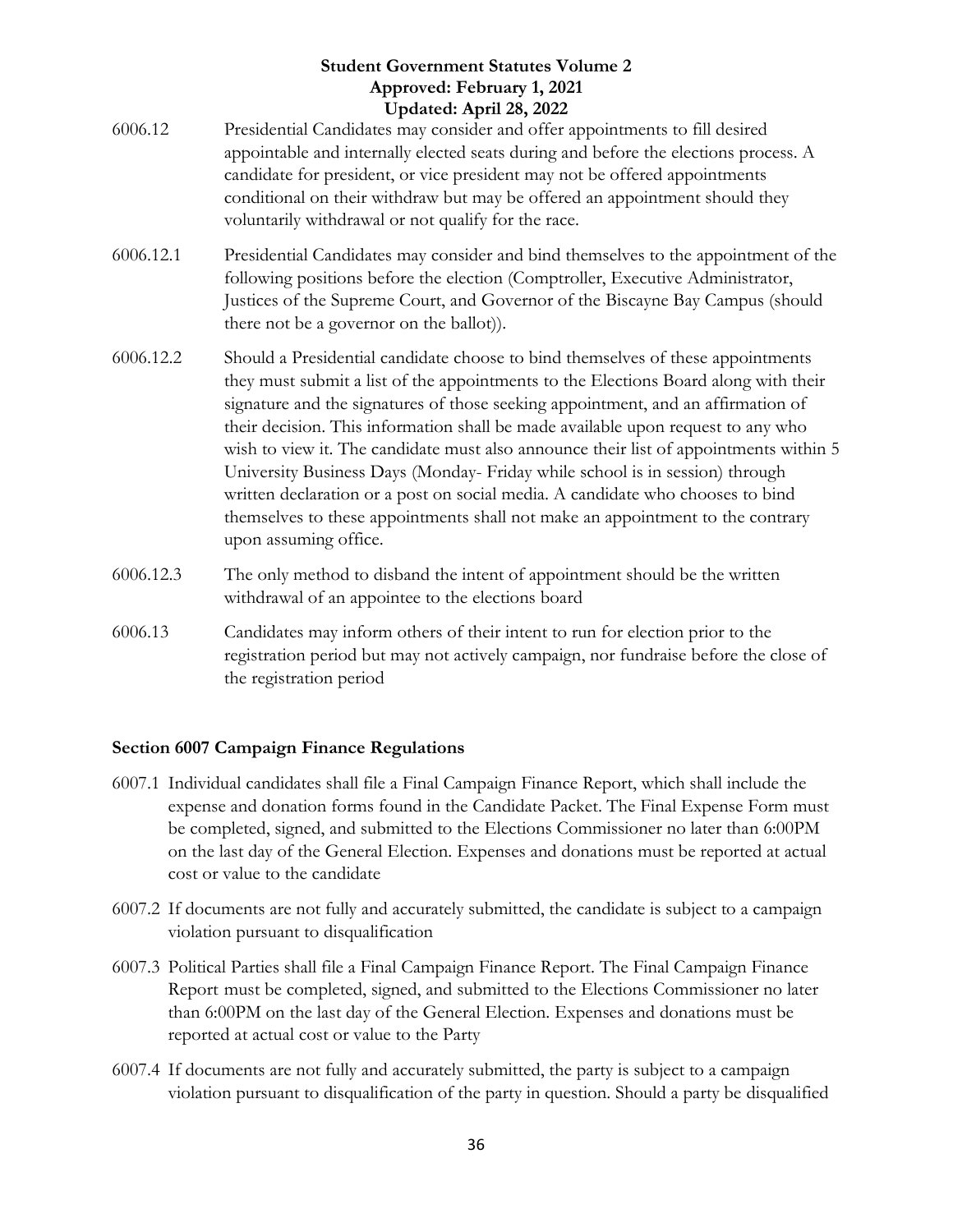for violating campaign finance reporting, said party may not apply in the next election to be registered. Additionally, it shall be the determination of the Elections Board should further action need be taken against individual party members

6007.5 Allowed Expenditure by election seat

- 6007.5.1 Presidential, Vice-Presidential and Gubernatorial Ticket shall not exceed \$5,000
- 6007.5.2 Senators shall not exceed \$1,000
- 6007.5.3 Any additional category going for election shall not exceed \$500
- 6007.5.4 Political Parties shall not exceed \$3,000 (separate from individual members)
- 6007.5.5 Donation limits shall be set at half of the allotted campaign expenditure allowance
- 6007.6 No SGA, Student Activities and Services Fees, or campus organizations' funds may be used for candidates' campaigns
- 6007.7 Candidates may spend personal funds before the date of registration without notification, but must report said expenditure in the final expense report
- 6007.8 Fundraising by individual candidates will be allowed beginning the day immediately after the deadline to submit registration documents to the Elections Commissioner. The Election Commissioner must be notified of fundraising but need not approve such an activity. Should a candidate be found to have fundraised prior to the start of the fundraising period they shall be immediately disqualified. Fundraising excludes use of personal funds in support of the election process

#### <span id="page-36-0"></span>**Section 6008 Candidates Debate**

- 6008.1 The Elections Commissioner shall be responsible for holding and moderating a candidate debate for the Presidential and Vice-Presidential Candidates. This Debate shall be structured in the following way;
- 6008.2 The Presidential Debate shall be no shorter than 30 minutes and no longer than one hour
- 6008.3 The Vice-Presidential Debate shall be no shorter than 20 minutes and no longer than 30 minutes
- 6008.4 Candidates shall not be given the questions that will be asked at the debate in advance
- 6008.5 Candidates shall have equal time to respond in a debate
- 6008.6 The Debate shall be publicly announced no later than 72 hours prior to the start of the debate and shall occur no later than seventy-two (72) hours prior to the start of the general election voting.
- 6008.7 Should the Presidential or Vice-Presidential seat only have one candidate, that candidate shall be considered the President/Vice-President Elect from the date of close of registration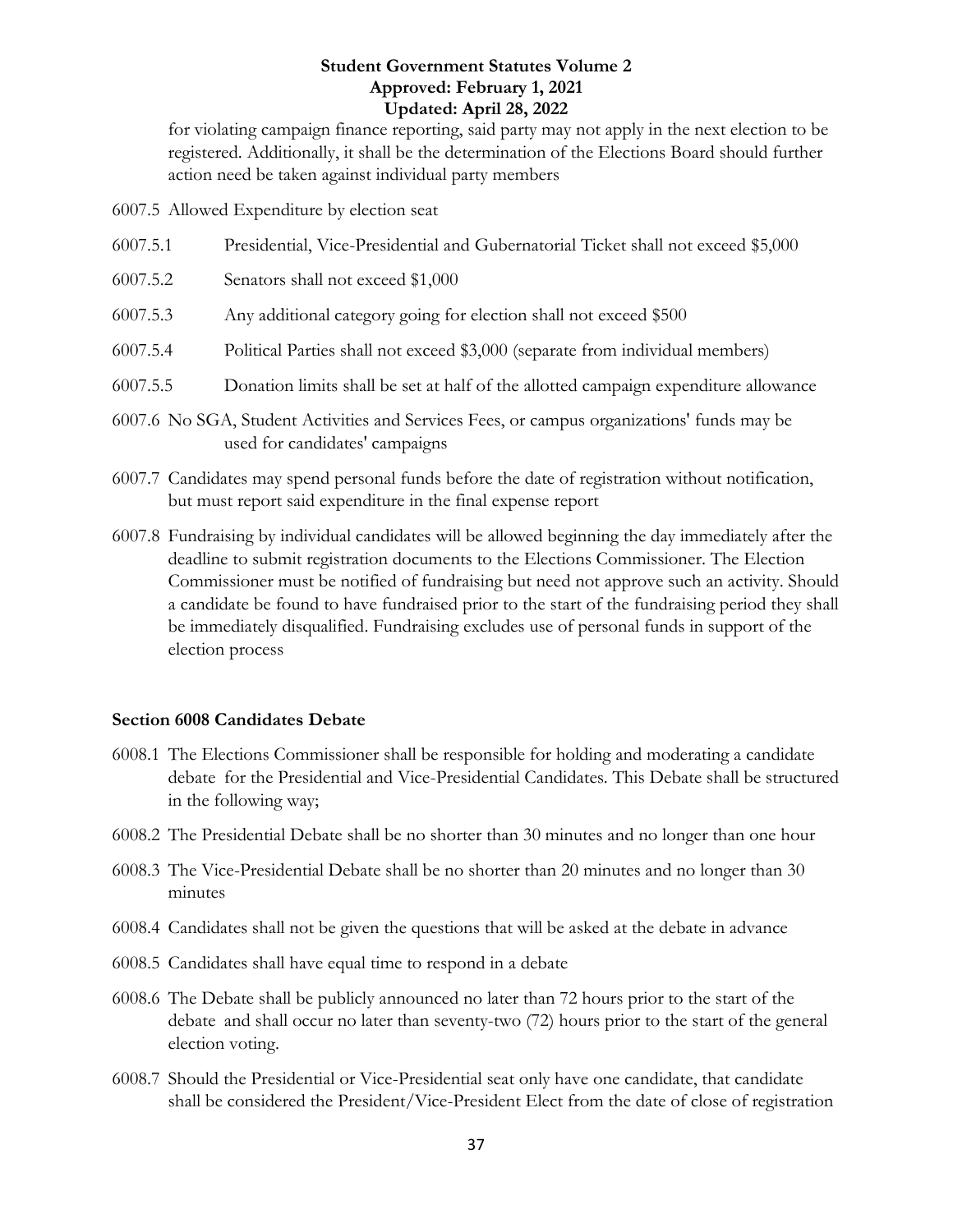and the debate shall transition to a town hall format for the maximum allotted time for a debate

#### <span id="page-37-0"></span>**Section 6009 Special and Run-Off Elections**

- 6009.1 Should a position for which there is no remedy in the governing documents of appointment not be elected in a general election, a special election may be called by a quorum of the Senate with simple majority. The terms of this election shall be specified by either the bill or the elections commissioner
- 6009.2 Should a seat in a general election receive an equal number of votes or fail to reach the threshold for the election (a majority of at least 52% for presidential tickets), a run-off election shall be held between the candidates who entered the situation. This election shall be held seventy-two (72) hours following the announcement of election results. Should no candidate win the run-off, the Senate shall decide whether to implement another series of run-off elections or decide to vacate the seat through a super majority vote.

#### <span id="page-37-1"></span>**Section 6010 Campaign Violations**

- 6010.1 The Elections Board may sanction a candidate or party through the hearing process. For any sanction to be deemed valid it must be approved by a unanimous consent of the Elections Board Members contributing to a quorum. Sanctions and Violations shall be governed according to the following categories;
- 6010.1.1 Tier One Violations shall be the most egregious violations of Campaign Integrity. In order to be found guilty of a Tier one Violation a candidate or party must have taken an action contrary to the will and intent of the Student Government Governing Documents or directed someone to do so or not tried to stop a violation from occurring. Tier One Violations shall be limited to Violations of Section 6005 and 6006
- 6010.1.2 Tier Two Violations shall be violations that are the result of the explicit action of the candidate/party or taken at their behest. Violations shall include violations of any section of the Student Government Elections Code not including Sections 6005 and 6006
- 6010.1.3 Tier Three Violations shall be violations that are the result of negligence and are not intentional. A tier three violation can be achieved if it is proven that a candidate did not attempt to stop a known violation taken in their name.
- 6010.2 The Penalty for Violations relating to the tier of offense shall be conducted as follows;
- 6010.2.1 A Tier One Violation after voted on by the Board shall be constrained to Disqualification of a candidate, group of candidates, or a party. Should a party be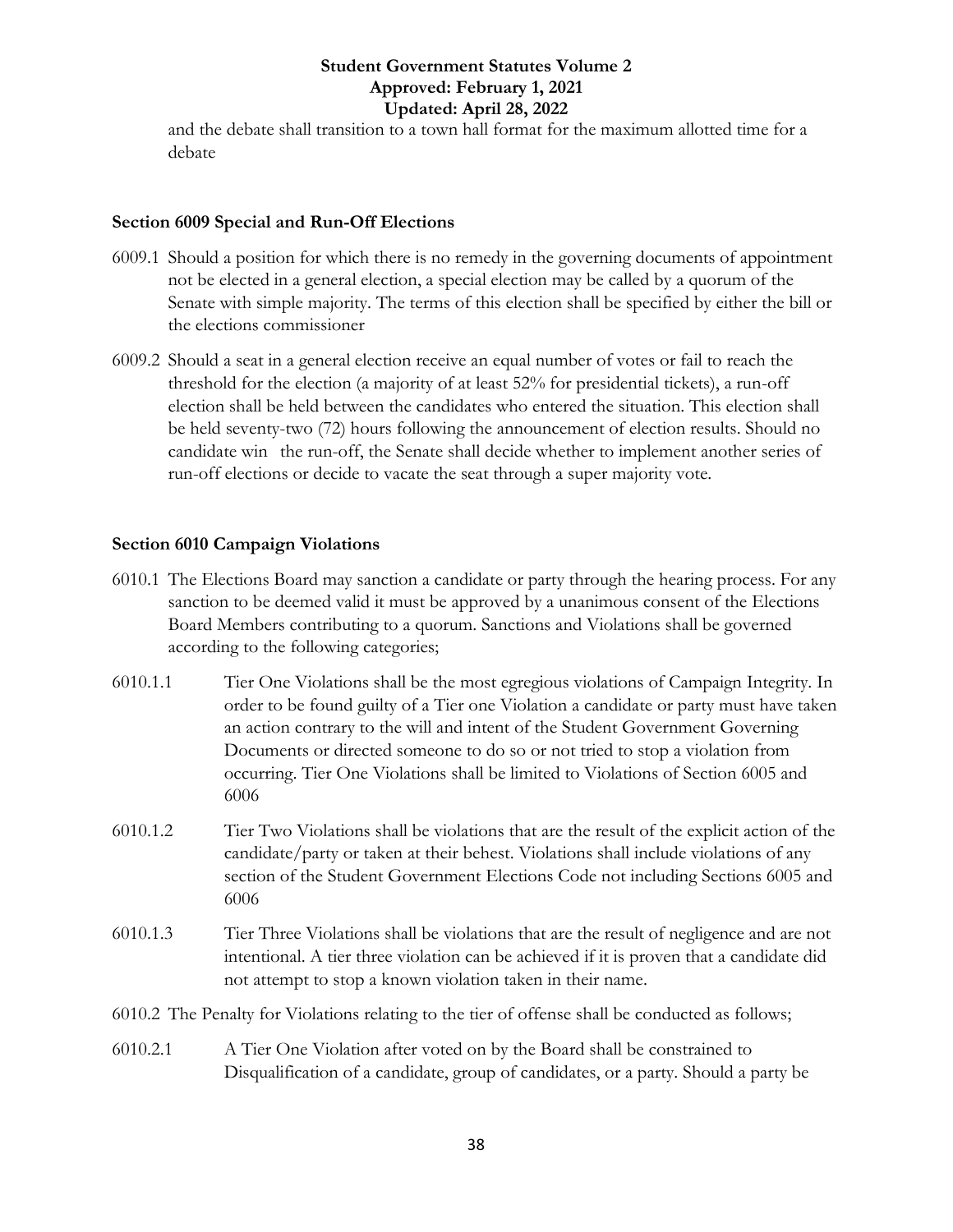disqualified, the individual members of a party may remain on the ballot and be considered valid, just not have a party affiliation shown.

- 6010.2.2 A Tier Two Violation after voted on by the board shall be constrained to restraint from campaigning for the remainder of an election, or suspension of digital campaigning for the remainder of an election. Penalties can be compounded and are nonexclusive.
- 6010.2.3 A Tier Three Violation after voted on by the board shall be constrained to restraint from campaigning for a maximum of seventy-two (72) hours and a minimum of forty-eight (48) hours and/or censure.
- 6010.3 At the discretion of the Elections Board's finding, Political Parties are responsible for the actions of those candidates for which they campaign and/or represent on the ballot. A Political Party may be penalized for any and all violations for which a candidate is accountable. The Elections Board may follow the same tier system for any subsequent penalties levied against a Party
- 6010.4 Candidates may appeal the decision of the Executive Board on matters of governing document regulations to the Supreme Court.

#### <span id="page-38-0"></span>**Section 6011 Voting procedures**

- 6011.1 Each student desiring to vote shall present to the poll workers his/her current valid FIU Panther ID student identification card
- 6011.2 Registered students will also be given the opportunity to vote online by accessing the appropriate election website
- 6011.3 In order to vote, students must enter student identification into the voting system
- 6011.4 Students shall be eligible to vote only for candidates representing the college, unit, group, or section to which they are currently a member of. For College Senators this requires that a student be an enrolled member of that college. For Housing Senators, This shall be determined by place of residence in On-Campus Housing, for Lower and Upper Division Senators this shall be determined by credits taken, for graduate senators this shall be determined by a student's enrollment in a graduate program, for the Presidential, Vice Presidential, and Gubernatorial Ticket all students shall be eligible to vote.
- 6011.5 All eligible students waiting to vote at the time the polls close shall be permitted to vote after having been given an access marker of some sort
- 6011.6 No voting records or ballots shall be destroyed until the time for contesting an election has expired, until the time for contesting an election has expired, all complaints are resolved, and the elections are certified by the Elections Board
- 6011.7 In the event that the online voting system fails, a University-Wide e-mail must be sent out within twelve (12) hours of the system failure, notifying students of the paper ballot voting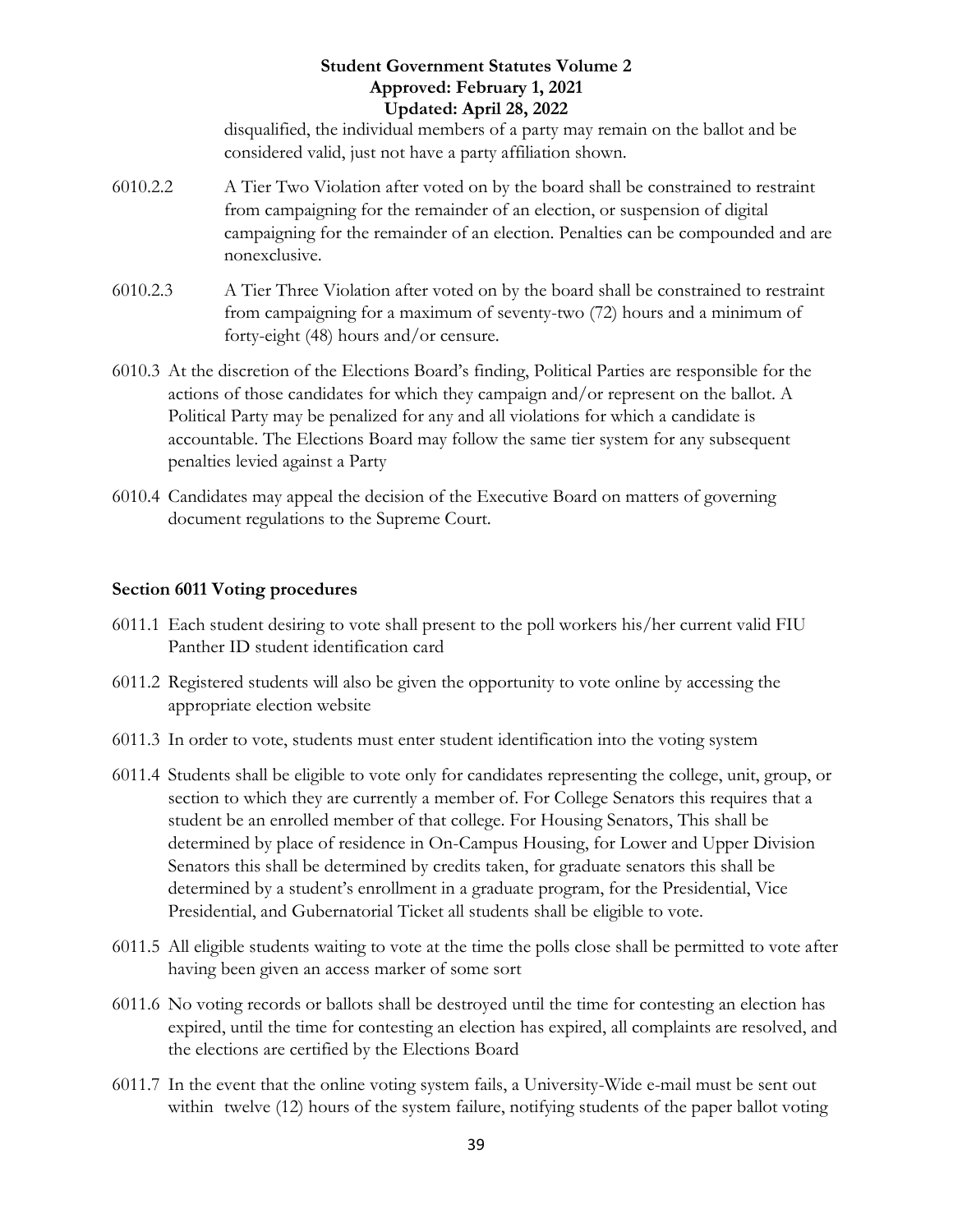procedures and physical polling locations. The voting period must then be extended for an additional twenty- four (24) voting hours starting at the time that the e-mail is sent

- 6011.8 If the number of ballots cast differs from the number of voters registered as having voted on the voting lists, the Elections Board shall investigate the discrepancy and determine appropriate action in a speedy and public manner
- 6011.9 If the number of voters cast in any sections of the elections exceed the number of persons logged in to vote by two- and one-half percent (2.5%) or more, those sections of the election shall be declared invalid only if the discrepancy would affect the outcome
- 6011.10 Students shall be eligible to vote for the number of seats in a given election, i.e. A division where there are 4 seats available students shall be able to vote for a maximum of 4 candidates
- 6011.11 Voters seeking to vote for the Governor of the Biscayne Bay Campus, Lower Division Senator and/or Upper Division Senator must adhere to the qualifications set forth in SGAC§10.01.6

#### <span id="page-39-0"></span>**Section 6012 Procedure for Contesting an Election**

- 6012.1 Any Candidate for election shall have the right to petition to contest an election
- 6012.2 The complaint must be made in writing to the Elections Commissioner no later than twentyfour (24) hours after the conclusion of voting and shall include:
- 6012.2.1 The name(s) of the individual(s) against whom the complaint is being brought about
- 6012.2.2 The specific section(s) of the Elections Code which are alleged to have been violated
- 6012.2.3 The specific nature of the alleged violation(s)
- 6012.2.4 The name(s) and signature(s) of the person(s) bringing forth the complaint
- 6012.3 Upon receipt of a complaint, the Elections Board shall make a determination as to whether a hearing is necessary based upon whether there has been probable cause shown that a violation has occurred
- 6012.4 Both the complainant and defendants must receive written notice of the time and location from the Elections Commissioner no less than twenty- four (24) hours before a hearing is conducted
- 6012.5 The complainants may withdraw the complaint prior to the Elections Board taking final action;
- 6012.6 The Elections Board, upon finding a candidate guilty of committing an election violation, will decide the just penalty for the violation
- 6012.7 Any appeals for violation penalties will be sent to the Supreme Court for a second hearing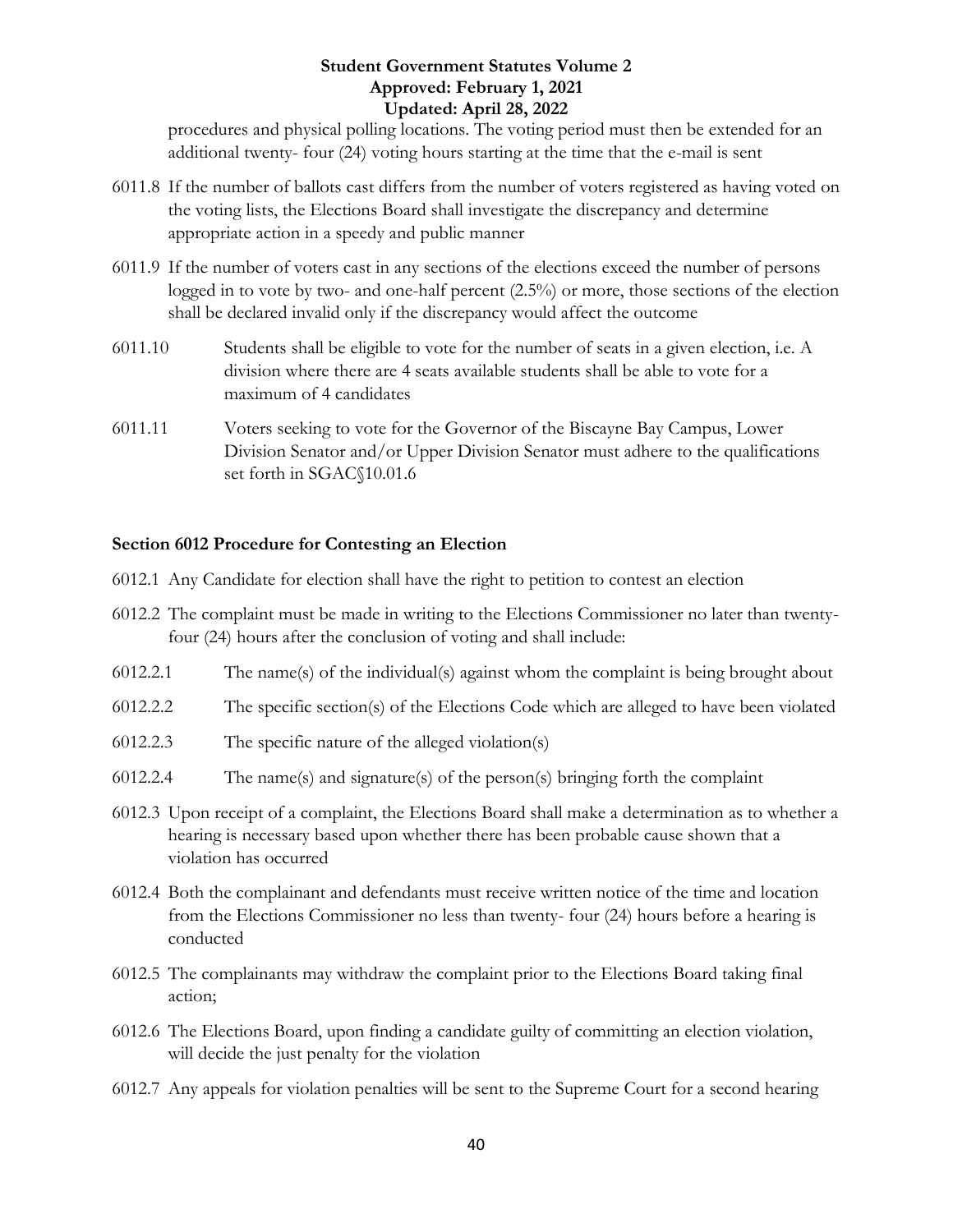6012.8 All pending grievances regarding elections must be resolved prior to the results of the General/Special Election being announced

#### <span id="page-40-0"></span>**Section 6013 Election Results and Tabulation**

- 6013.1 Following the Close of the General Election, results must be released within 48 hours of the close of the voting period. Should there be appeals, the results shall be released with those positions contested bearing the words "pending appeal"
- 6013.2 The Elections Commissioner shall release the results of the election for all positions that have been duly elected regardless of a pending run-off election. Should there be a run-off election the release of the results shall indicate the pending run-off or vacancy

#### <span id="page-40-1"></span>**Section 6014 Definitions**

- 6014.1 Active Campaigning Any display or distribution of tangible items or electronic media with the express intent to influence a third party to vote for a candidate
- 6014.2 Authorized by Candidate Candidate's written approval
- 6014.3 Bribe A prize, reward, gift, or favor bestowed or promised with a view to influence the action of another to vote, not vote, or vote for or against a particular candidate/ticket and/or any other item on the ballot, in any way. Any item distributed by the Election Commission shall not constitute a bribe or bribery.
- 6014.4 Campaign Expenses The proven purchase or value of any tangible items and/or electronic media which contribute to a candidate's campaign and/or infers that a candidate/ticket intends to run for an elected Student Government office; or any service or good donated to the candidate with the intent of promoting or aiding the candidate in his/her campaign. This must include sales tax or any other secondary costs for all goods and services.
- 6014.5 Campaign Materials Any tangible items and/or electronic media which contribute to a candidate's campaign and/or infers that a candidate/ticket intends to run for an elected Student Government office
- 6014.6 Candidate An individual seeking election to any Student Government position
- 6014.7 Contribution Any service, goods or sum of money donated to the candidate with the intent of promoting or aiding the candidate in their campaign.
- 6014.8 Electronic Media Any campaign materials transferred electronically including, but not limited to, e-mails, websites, and social networking sites
- 6014.9 Endorsement To formally support a given candidate or ticket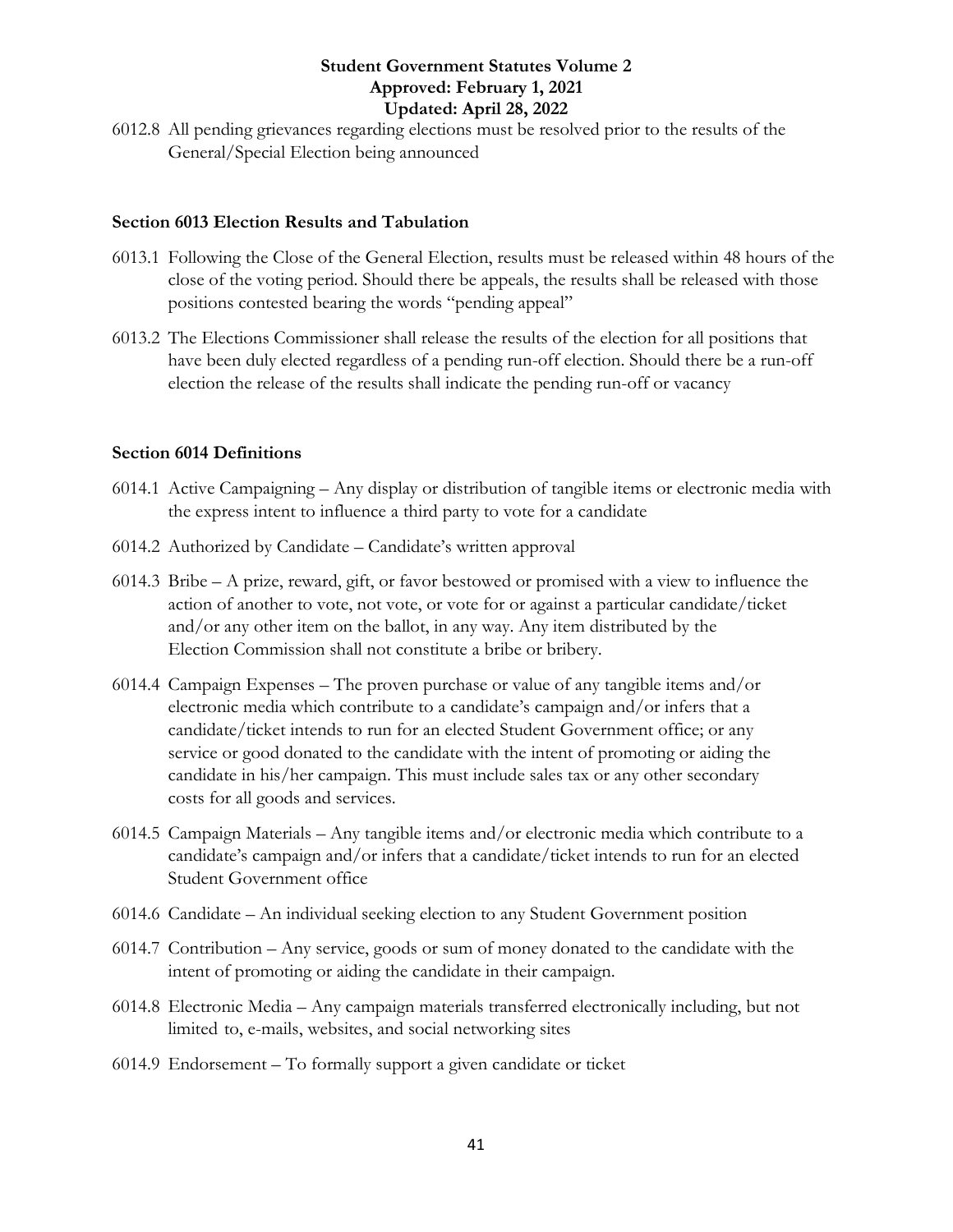|         | <b>Student Government Statutes Volume 2</b><br>Approved: February 1, 2021                                                                                                                                                                |
|---------|------------------------------------------------------------------------------------------------------------------------------------------------------------------------------------------------------------------------------------------|
| 6014.10 | Updated: April 28, 2022<br>Physical Assistance - Includes but is not limited to finances, campaign materials, or<br>personnel.                                                                                                           |
| 6014.11 | Libel – A method of defamation expressed by print, writing, pictures or signs; any<br>false and unprivileged publication that is injurious to the reputation of another,                                                                 |
| 6014.12 | Majority Vote – Minimum of fifty percent $(50\%)$ plus one (1) of the vote/votes                                                                                                                                                         |
| 6014.13 | Partisan – Publicly stating approval or disapproval of a candidate/ticket                                                                                                                                                                |
| 6014.14 | Preponderance of Evidence – Means that evidence, considered as a whole, shows<br>that the fact sought to be proved is more probable than not. This is the standard<br>used in adjudicating all violations within the Election Commission |
| 6014.15 | University Business $Day - One$ (1) university Business day shall be considered as any<br>weekday, Monday through Friday, in which at least one (1) class is officially<br>scheduled.                                                    |
| 6014.16 | Slander - Oral defamation; the speaking of false or malicious words concerning<br>another, whereby injury results to a person's reputation                                                                                               |
| 6014.17 | Tangible Items - Any campaign materials that are inanimate and may be seen or<br>touched.                                                                                                                                                |
| 6014.18 | Third Parties - Individuals or organizations other than the candidate/ticket<br>themselves                                                                                                                                               |
| 6014.19 | Third Party Advertising - Solicited or unsolicited support for a candidate/ticket by<br>an organization or individual other than the candidate/ticket themselves.                                                                        |
| 6014.20 | Unauthorized by Candidate - Anything without a candidate's written approval                                                                                                                                                              |
| 6014.21 | Date of registration for the election- The first date registration opens for the<br>election in question                                                                                                                                 |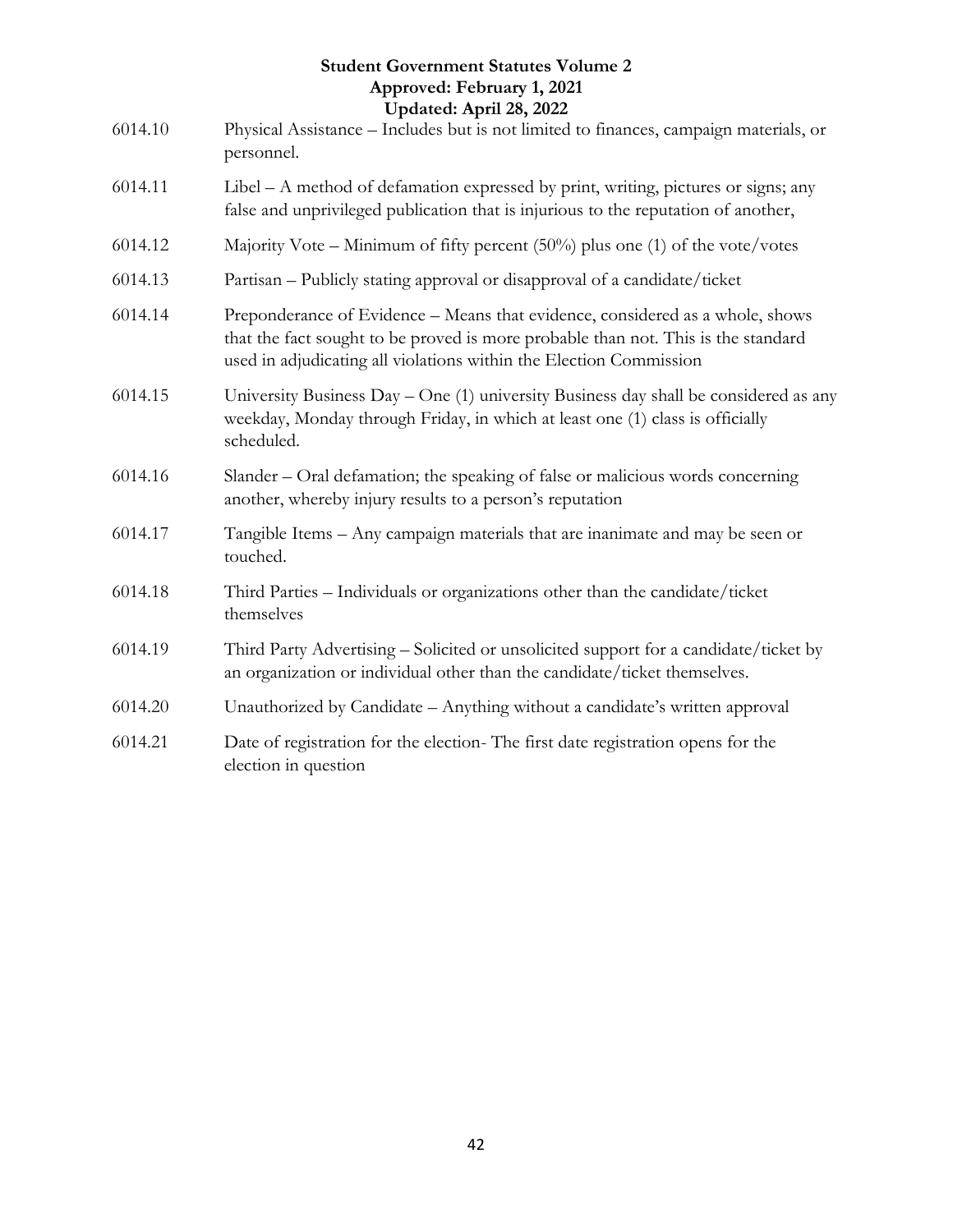#### **Title VII: The Finance Code**

#### <span id="page-42-1"></span><span id="page-42-0"></span>**Section 7000 Establishment**

7000.1 The Finance Code is established to provide clear, concise policies for Student Government in financial management and budget planning. It is subsidiary to all relevant and applicable Florida Statutes and in relevant part University policies and procedures. This code and other such guides set forth by the SGA shall be the foundation upon which monetary decisions are based in answering the needs of the Student Body.

#### <span id="page-42-2"></span>**Section 7001 Purpose, Authority and Leadership**

7001.1 The purpose of the Finance Code is to provide a procedure which:

| 7001.1.1 | Assures full implementation of Florida Statutes governing the Activity and Service |
|----------|------------------------------------------------------------------------------------|
|          | <b>Fee</b>                                                                         |

- 7001.1.2 Facilitates positive and effective interaction between the university administrators and the Student Government Association (SGA) in the allocation and expenditure of funds derived from Activity and Service (A&S) Fee funds periodically collected and deposited at Florida International University.
- 7001.1.3 Defines and outlines the standards of financial accountability and fiscal management.
- 7001.1.4 Is applicable to all A&S Fee funds recipients, Agencies and Bureaus, and registered student organizations which are affiliated with the Student Government Association. Funds that are not derived from the A&S Fee shall be exempt from the Finance Code.
- 7001.2 Authority of the Code
- 7001.2.1 The allocation and expenditure of these funds shall be determined by the SGA through the Student Government Budget Committee and the procedures herein.

#### 7001.3 Leadership

- 7001.3.1 The following are the roles of the administrators that are involved in the budgeting process:
- 7001.3.2 University President: Statutory authority is vested in the University President. The University President has delegated authority and accountability to the Senior Vice President for Academic and Student Affairs as their representative in administration and management of the A&S Fee funds.
- 7001.3.3 Senior Vice President for Academic and Student Affairs (SVPASA): It shall be the responsibility of the SVPASA or their designee to evaluate the recommendations of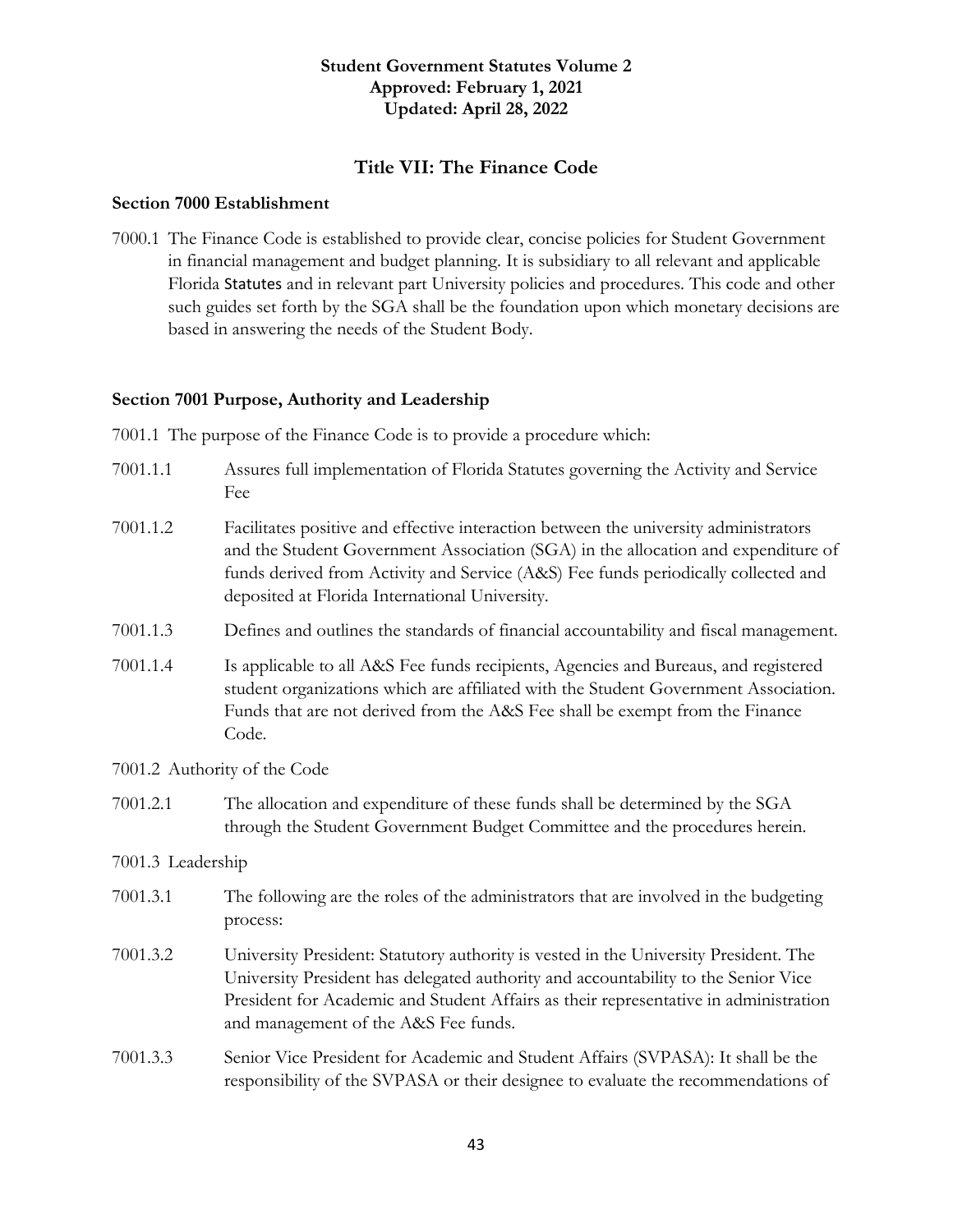allocations of A&S Fee funds, proposed changes in matters which deserve the attention of the University President.

7001.3.4 SGA Activity and Service Business Office: It shall be the responsibility of the A&S Business Office (ASBO) Assistant Director to evaluate the recommendations of allocations of A&S Fee funds, and proposed changes in matters which deserve the attention of the SVPASA. This official will be held responsible for the updating of ASBO on a weekly basis.

#### <span id="page-43-0"></span>**Section 7002 Definitions**

- 7002.1 Activity & Service (A&S) Fee: The fee collected as a component of tuition which is to be expended for lawful purposes to benefit the Student Body in general. This shall include, but shall not be limited to, student publications and grants to duly recognized student organizations, the membership of which is open to all students at the university without regard to race, ethnicity, creed, sex, sexual orientation, gender identity and expression, national origin, age, religion, disability, or any other classification as provided by law. The fund may not benefit activities for which an admission fee is charged to students, except for Student Government Association sponsored concerts.
- 7002.2 Budget: Plan of financial operation embodying an estimate of proposed expenditures for a given period or purpose and the proposed means or sources for financing such.
- 7002.3 Fiscal Year: The fiscal year of the Student Government of Florida International University shall be from July 1 to June 30.
- 7002.4 SGA Activity and Service Business Office (ASBO): The office services the accounting, budget process, travel, and /or purchasing needs of A&S Fee funded organizations. The ASBO is part of the Division of Academic and Student Affairs of FIU.
- 7002.4.1 The ASBO will coordinate training regarding fiscal procedures for all student organizations and any A&S Fee funded entity.
- 7002.4.2 The ASBO will be responsible for publishing a Policies & Procedures Financial Manual for A&S Fee budgeting and expenditures. This should be made available online through a link provided on the ASBO Web-Interface.
- 7002.4.3 The ASBO will be responsible for creating and distributing the annual budget process timeline and sending all related correspondence to account managers of A&S Fee funds.
- 7002.4.4 Student Organization: Any organized student group registered with the Florida International University Division of Academic and Student Affairs.
- 7002.5 Program: Defined as an entity which receives its operating revenue directly from allocation within the A&S Fee Budget. A program shall provide direct service to the Student Body of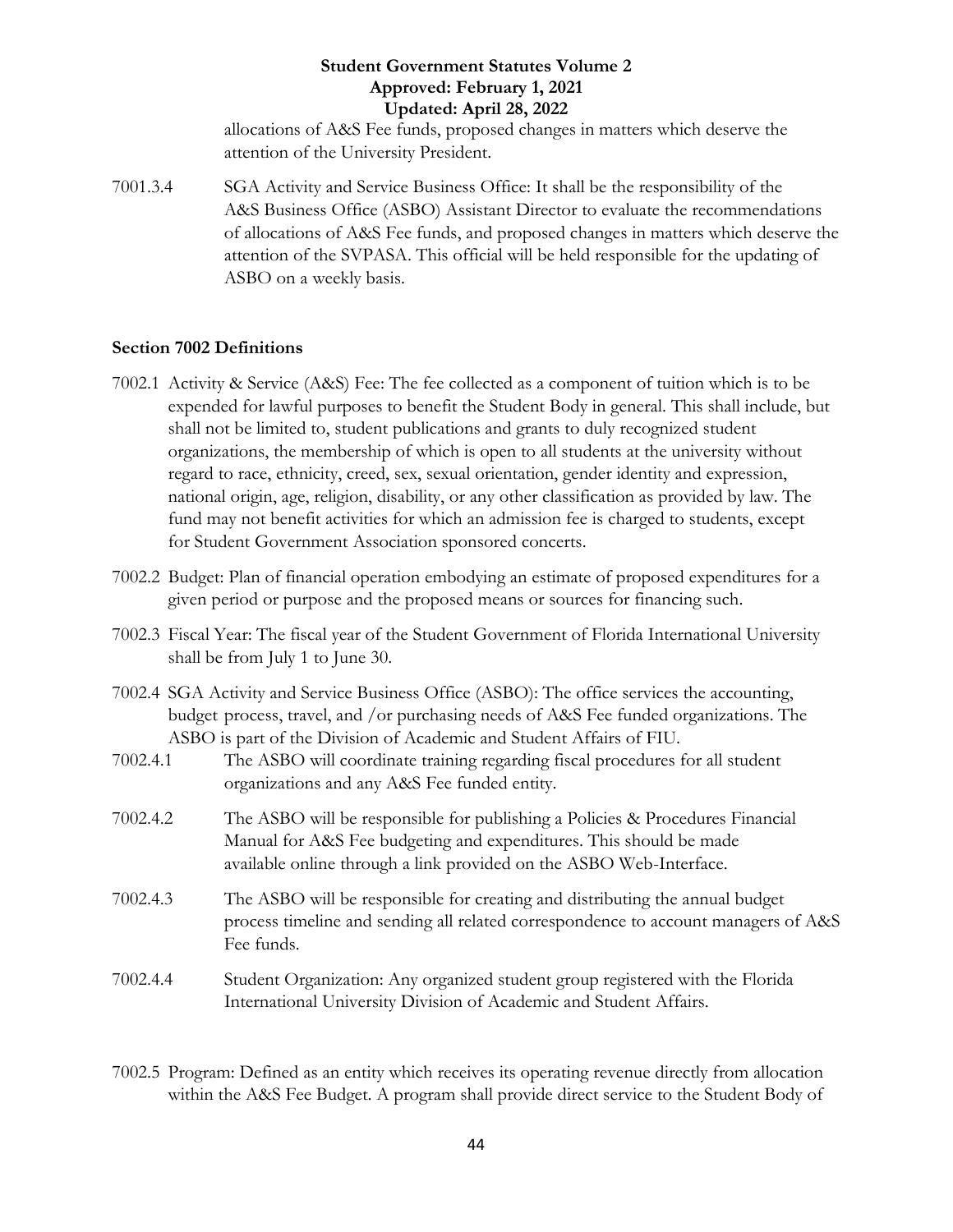Florida International University. Programs may include, but are not limited to, Homecoming, Panther Rage, Student Program Committee, Residence Hall Association, Council for Student Organizations, and other entities coordinated and overseen by Academic and Student Affairs but paid by A&S Fee funds.

- 7002.6 A&S Fee Funded Departments: An Academic and Student Affairs department that receives its operating revenue directly from allocation within the A&S Fee Budget and whose duties, compositions, and mission are outlined in statute.
- 7002.7 Signatory Authorities: Any university official who must sign off on any expense, including advisors.

#### <span id="page-44-0"></span>**Section 7003 Florida Statutes**

- 7003.1 Florida Statutes 1009.24 State University Student Fees
- 7003.1.1 Student fees shall be expended for lawful purposes in accordance with F.S 1009.24
- 7003.2 The Activity & Service Fee
- 7003.2.1 The Activity and Service Fee is established by the FIU Board of Trustees per Florida Statute 1009.24(10)(a).
- 7003.2.2 Any increase in the Activity and Service Fee must be recommended by an Activity and Service Fee Committee, at least one-half of whom are students appointed by the Student Body President. The remainder of the Committee shall be appointed by the University President.
- 7003.2.3 An increase in the Activity and Service Fee may occur only once each fiscal year and must be implemented beginning with the Fall term.
- 7003.2.4 A chairperson, appointed jointly by the University President and the Student Body President, shall vote only in the case of a tie.
- 7003.2.5 The recommendations of the Committee shall take effect only after approval by the University President, after consultation with the SGA President, with final approval by the FIU Board of Trustees.
- 7003.3 The student Activity and Service fees shall be expended for lawful purposes to benefit the student body in general. This shall include, but shall not be limited to, student publications and grants to duly recognized student organizations, the membership of which is open to all students at the university without regard to race, sex, or religion. The fund may not benefit activities for which an admission fee is charged to students, except for student-governmentassociation-sponsored concerts.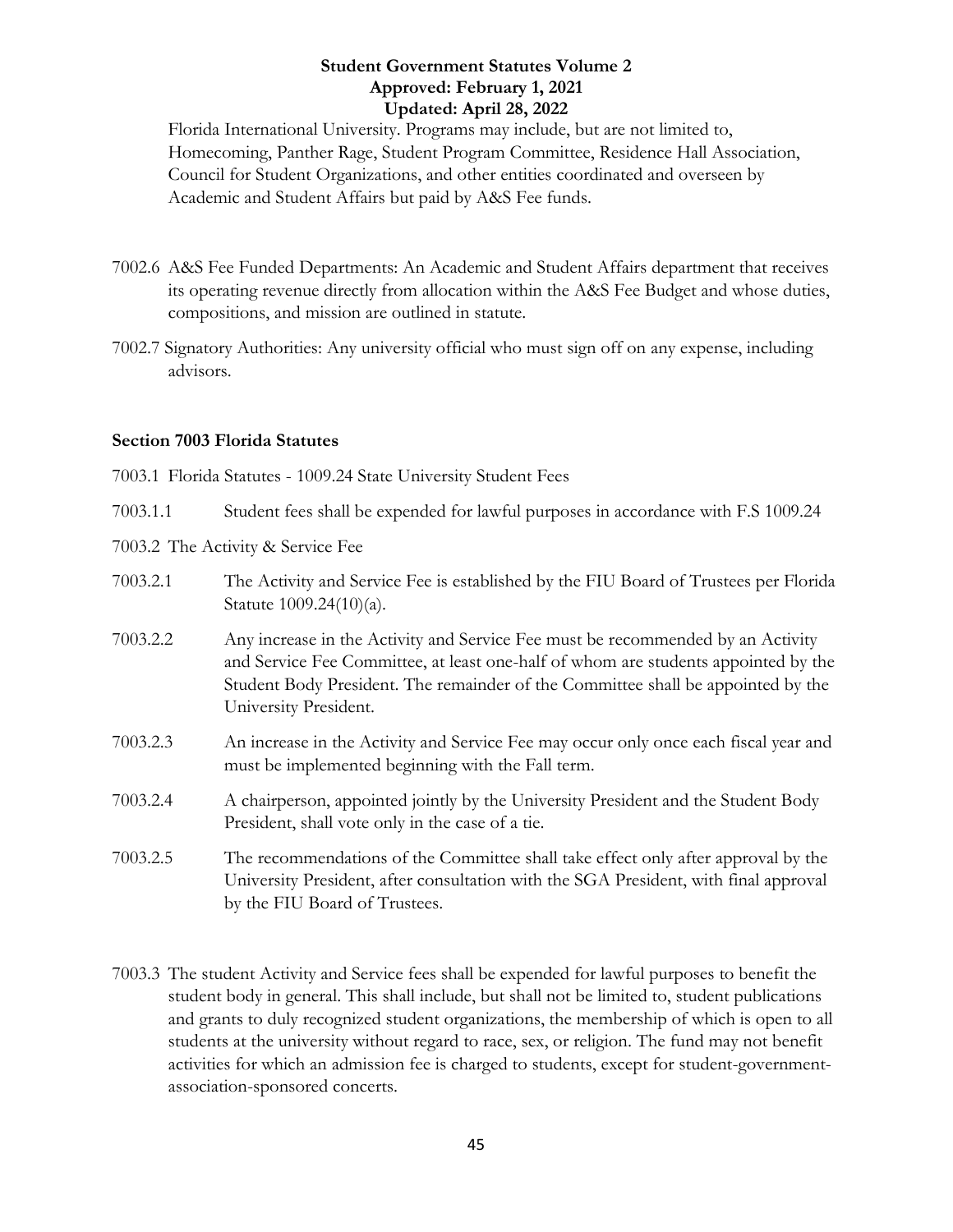- 7003.3.1 The allocation and expenditure of the fund shall be determined by the Student Government Association of the University, except that the President of the University may veto any line item or portion thereof within the budget when submitted by the Student Government Association legislative body.
- 7003.3.2 The University President shall have fifteen (15) University School Days from the date of presentation of the budget to act on the allocation and expenditure recommendations, which shall be deemed approved if no action is taken within the fifteen (15) University School Days.
- 7003.3.2.1 If any line item or portion thereof within the budget is vetoed by the University President, the Student Government Association legislative body shall within fifteen (15) University School Days make new budget recommendations for expenditure of the vetoed portion of the fund. If the University President vetoes any line item or portion thereof within the new budget revisions, the University President may reallocate by line item that vetoed portion to bond obligations guaranteed by Activity and Service Fees. Unexpended funds and undisbursed funds remaining at the end of a fiscal year shall be carried over and utilized as stipulated in the Accumulated Cash Balance Policy (ACBP).

#### <span id="page-45-0"></span>**Section 7004 Budget Process**

7004.1 The chronological process for preparing the annual SGA fiscal budget shall be as follows:

- 7004.1.1 The Activity and Service Business Office will disclose projected figures of enrollment provided from the University Finance Office, as well as fee revenue for the next year. These figures are only projections.
- 7004.1.2 The ASBO will make available budget request forms for any interested party that has not received a sanction not permitting request, wishing to request funds of the A&S Fee fund. These forms, along with a deadline, will be advertised and also distributed to any existing funding entities, as well as any entity that had received funding within the past three (3) years.
- 7004.1.3 The ASBO will schedule Budget Hearing(s). The purpose of this hearing is to give an opportunity for requesters to make presentations and to able to respond to questions from representatives. This hearing will also be advertised and open to the public; groups making requests should be expected to attend.
- 7004.1.4 The SGA Budget Committee will first prepare a budget draft to determine fixed expenses, the preparation of the draft may be done amongst individuals or members of the committee, at the individuals discretion in the preparation of the draft, members may solicit opinions and commentary from other members of the Student Government Association, and/or the Senior Vice President for Academic and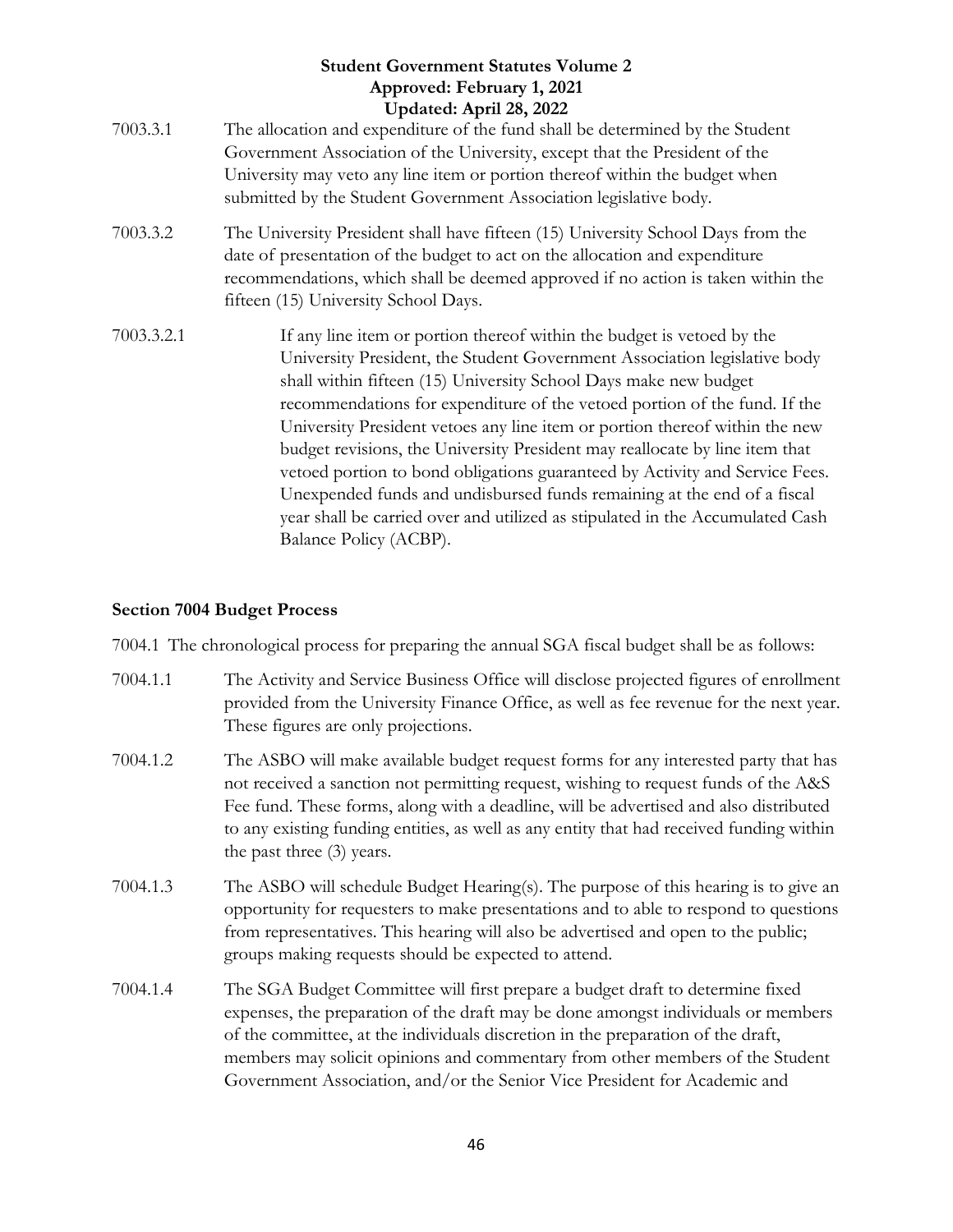Student Affairs or their designee but may not discuss their projected budget draft with requesting entities.

- 7004.1.5 The ASBO will update budget projections as necessary during the course of the year. It is the responsibility of the Budget Committee to make any necessary adjustments due to any discrepancy between budget figures and projections to ensure a balanced budget.
- 7004.1.6 After the start of the Spring semester, the Budget Committee will finalize its budget at one of its regularly scheduled meetings and then present the budget to the Senate.
- 7004.1.6.1 Should the Senate reject the budget as presented by the budget committee; it shall be required to adopt a memorandum detailing the reasoning for the failure in the meeting the budget was voted on. Should the memorandum not be drafted in the meeting, or quorum be lost in the meeting signifying an end to the meeting, the budget will be considered adopted by the Senate.
- 7004.1.6.1.1 The Budget Committee will then be required to meet within the same week that the Senate rejected the budget to adopt a new budget proposal.
- 7004.1.6.1.2 The Senate will then be required to meet within twenty-four (24) hours of notification of a new budget being proposed. Should the twenty-four (24) hour timeline only be available on a day that is not a University School Day, it shall extend to the next University School Day. Should the Senate not meet, or fail to meet quorum within the time period, the last failed budget shall be considered adopted by the Senate. Notification of a new budget being proposed shall be established by the transmission of the budget to the Senate President.
- 7004.1.6.1.2 This procedure shall repeat until the budget is passed by the Senate or a contingency clause is executed
- 7004.1.7 The finalized budget will be submitted to the University President via the Senior Vice President for Academic and Student Affairs for approval or veto. If no action is taken within fifteen (15) days following presentation, the budget shall be deemed approved.
- 7004.2 Once the budget has been finalized and the University President has singed and approved, it will take effect upon the conclusion of the current fiscal year and the start of the next.
- 7004.2.1 The designee from A&S Business Office and/or the Comptroller will inform all funded entities of approved allocations within ten (10) days of the budget being approved by the Senior Vice President for Academic and Student Affairs, and thus request an itemized budget from each entity by a certain deadline to be established by the ASBO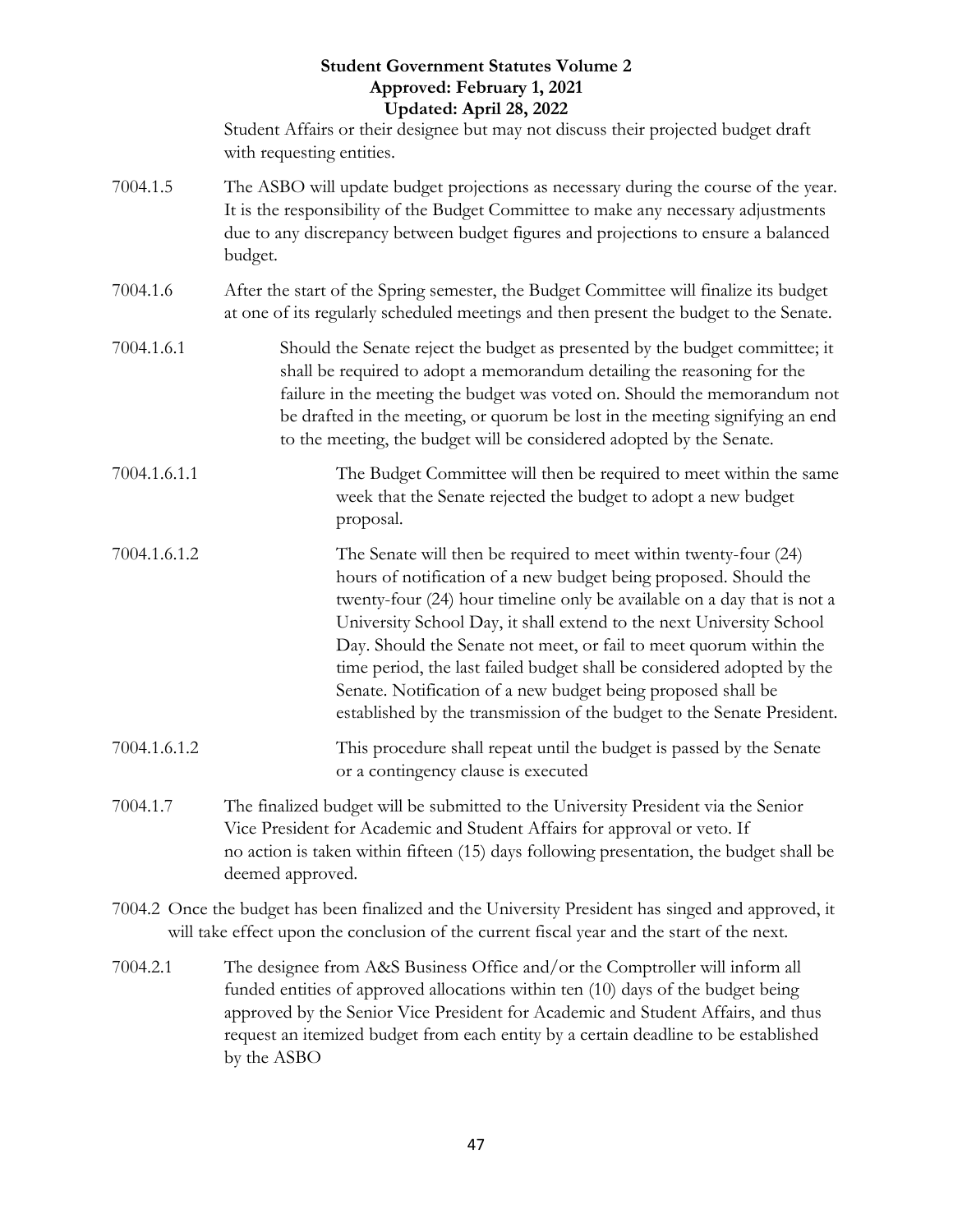7004.2.2 No disbursements will be allowed for any groups or entities that have not received proper authorization.

#### <span id="page-47-0"></span>**Section 7005 Funding Procedures**

- 7005.1 All transactions will be facilitated, monitored, and reviewed by the Comptroller, and the A&S Business Office.
- 7005.2 The Senate Appropriations Committee shall have a given amount to distribute to the Student Body per request. All Senate Appropriations Committee Appropriations must be approved by a majority vote of the Senate and approved by the Comptroller.
- 7005.3 All Appropriations Committee Requests shall be processed requested by filing an Appropriations Committee Request Form. The Appropriations Committee Request Form shall be updated as needed
- 7005.4 Each request for funding submitted to the Appropriations Committee must be submitted at least one (1) month prior to the date the funds are needed. The Appropriations Committee can make changes to this deadline as needed.
- 7005.5 All Appropriations Committee requests may only be granted if they benefit more than one (1) student.
- 7005.6 No student or organization may request funds more than one time per semester from the Appropriations Committee. No event, activity, or purchase may be funded by more than one appropriation.
- 7005.7 No student or organization may engage in double dipping of A&S Fee Funds from the Appropriations Committee and another A&S Fee funded organization.
- 7005.8 The Appropriations Committee must adhere to the following stipulations when appropriating funds:
- 7005.8.1 All requesting entities must provide proof of outside fundraising or intent to fundraise when applicable. A standard of qualification must be determined by the Appropriations Committee.
- 7005.8.2 All disbursements shall have approval by signature of the Comptroller and the SGA President
- 7005.9 Quarterly financial reports may be made available to the SGA President, as well as the Comptroller, to review, detailing any disbursements and money transfers by the A&S Business Office.
- 7005.9.1 The Comptroller shall report on the quarterly financial reports to the Senate at the earliest convenience of the comptroller upon receipt of the document.
- 7005.10 In order to receive funding, a student organization must be recognized for the fiscal year by SGA. No student organization shall be allowed to access any funds allocated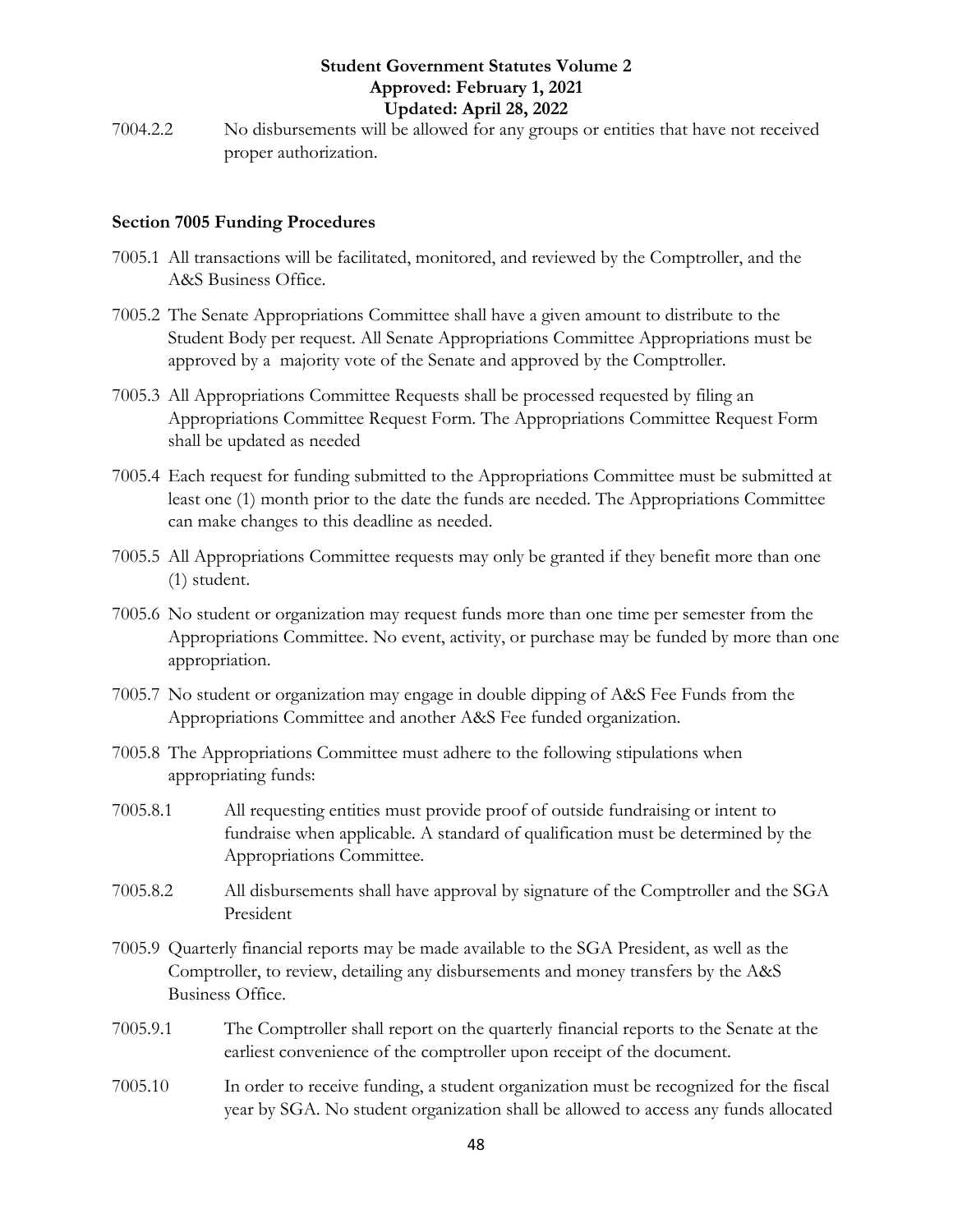to them without both the Organization's President and Organization's Treasurer attending a mandatory annual Financial Training Seminar hosted by the A&S Business Office and the SGA Comptroller. The training will adequately cover expenditure transactions, SGA Finance Code, good business policies and procedures. The workshop will be offered in each Fall and each Spring semester of each year. No organization may use their funds without attending this program.

- 7005.11 In order for a student organization to receive funds, the following guidelines must be adhered to:
- 7005.11.1 The organization must be officially registered as per the most recent regulations
- 7005.11.2 The President and Treasurer of each student organization are required to sign a Statement of Understanding.
- 7005.11.3 All signatory authorities receiving Student Government funds must complete the annual Financial Training Seminar. Violations of this rule will result in organizational funds being frozen until the organization is in compliance.
- 7005.11.3.1 The Statement of Understanding shall contain the following statement: The undersigned herein designated as (Name of Organization) fully understands the Student Government Association Finance Code which applies to all funds allocated from the Student Government Budget. Furthermore, the undersigned will adhere to all applicable procedures for expending funds allocated from the Student Government Budget. Any clarification required in regard to the laws and procedures of these funds shall be requested from the SGA Comptroller. Finally, the undersigned understands that any violations of this Finance Code will be enforced according to the Finance Code Rules and Regulations
- 7005.11.4 All signatory authorities will be held responsible to the adherence of Florida statutes pertaining to A&S Fee funds, FIU Policies and Procedures and the SGA Finance Code. Violation of this rule may result in a review and due diligence process by the FIU administration.

#### <span id="page-48-0"></span>**Section 7006 Spending Regulations**

- 7006.1 All expenditures of A&S Fee funds shall be conducted through regulations, policies, and procedures of Florida International University and follow all applicable State of Florida guidelines.
- 7006.2 The allocation and expenditure of student A&S Fee funds shall be determined by the SGA Budget Committee under the applicable provisions of the laws of the State of Florida, the rules of the Board of Governors (BOG), and the applicable provisions of this Finance Code.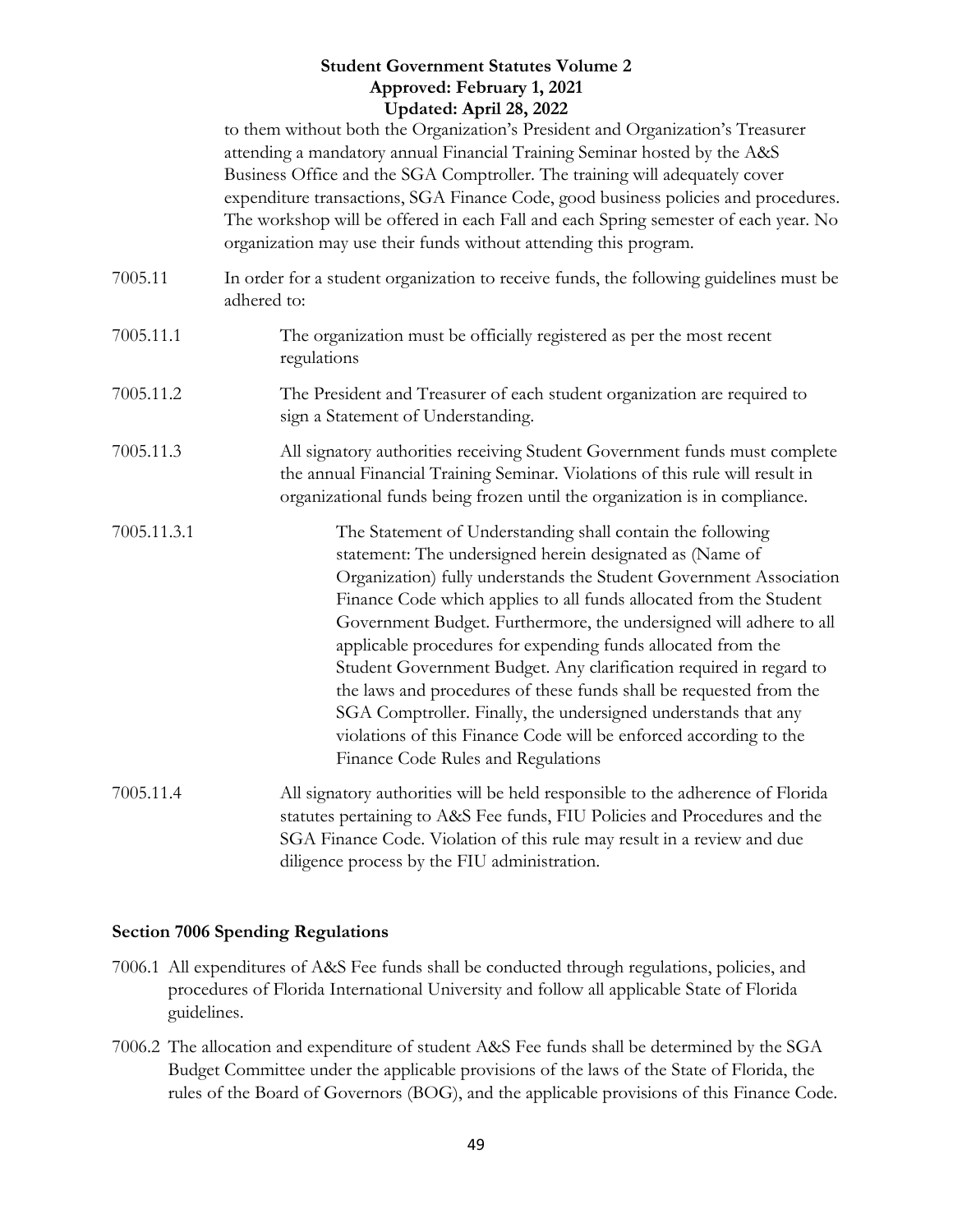- 7006.3 A&S Fee funds may not benefit activities for which an admission fee is charged to students except for SGA sponsored concerts pursuant to Florida Statutes 1009.24(10)(b). A&S Fee funded events that generate revenue must return revenue funds to the A&S Fee account from which the event originally received funds from to offset the event costs. If ticket revenue is not used within the fiscal year it is generated, the money will revert to SGA Reserves as stipulated in the Accumulated Cash Balance Policy.
- 7006.4 No A&S Fee monies may be deposited by any entity into an off-campus bank account.
- 7006.5 The officers of any A&S Fee Funded organization must be elected according to their constitutions or statutes.
- 7006.6 No A&S Fee account nor budget line item may go into deficit.
- 7006.7 The SGA shall allocate funds for student programs and activities that will benefit the student population.
- 7006.8 Seeking the optimum use of SGA funds, the following criteria shall be considered by the SGA when determining the appropriateness and priority of allocations:
- 7006.8.1 Whether or not this is a type of organization or activity that can be supported by the SGA funds under current financial policies.
- 7006.8.2 the number of students being served by the group's program.
- 7006.8.3 The general values and scope of services provided to the student population.
- 7006.9 The Student Government Association Finance Code is governed by University and state regulations and directives. Student Activity Fees are public funds, which must be administered in a manner consistent with the educational purpose of Florida International University.
- 7006.10 The Appropriations Committee and SGA Senate may place stipulations on the use of funds or recommend guidelines in the operations of a new SGA program or established organizations. All stipulations shall be binding. 7006.11 Honorariums or stipends shall not be appropriated to resource people who are on the University payroll as staff or faculty. 7006.12 All student organizations, Agencies and Bureaus receiving A&S Fee monies must sign a Statement of Understanding to be prepared and administered by the ASBO before funds are released.
- 7006.13 No A&S Fee funds allocated to any Student Government funded organizations are to be expended on any of the following:
- 7006.13.1 Any fund-raising entities, except for Student Government approved events
- 7006.13.2 Per Diem expenses for any club or organization not including the Student Government. Reimbursement for private expenditure of funds is prohibited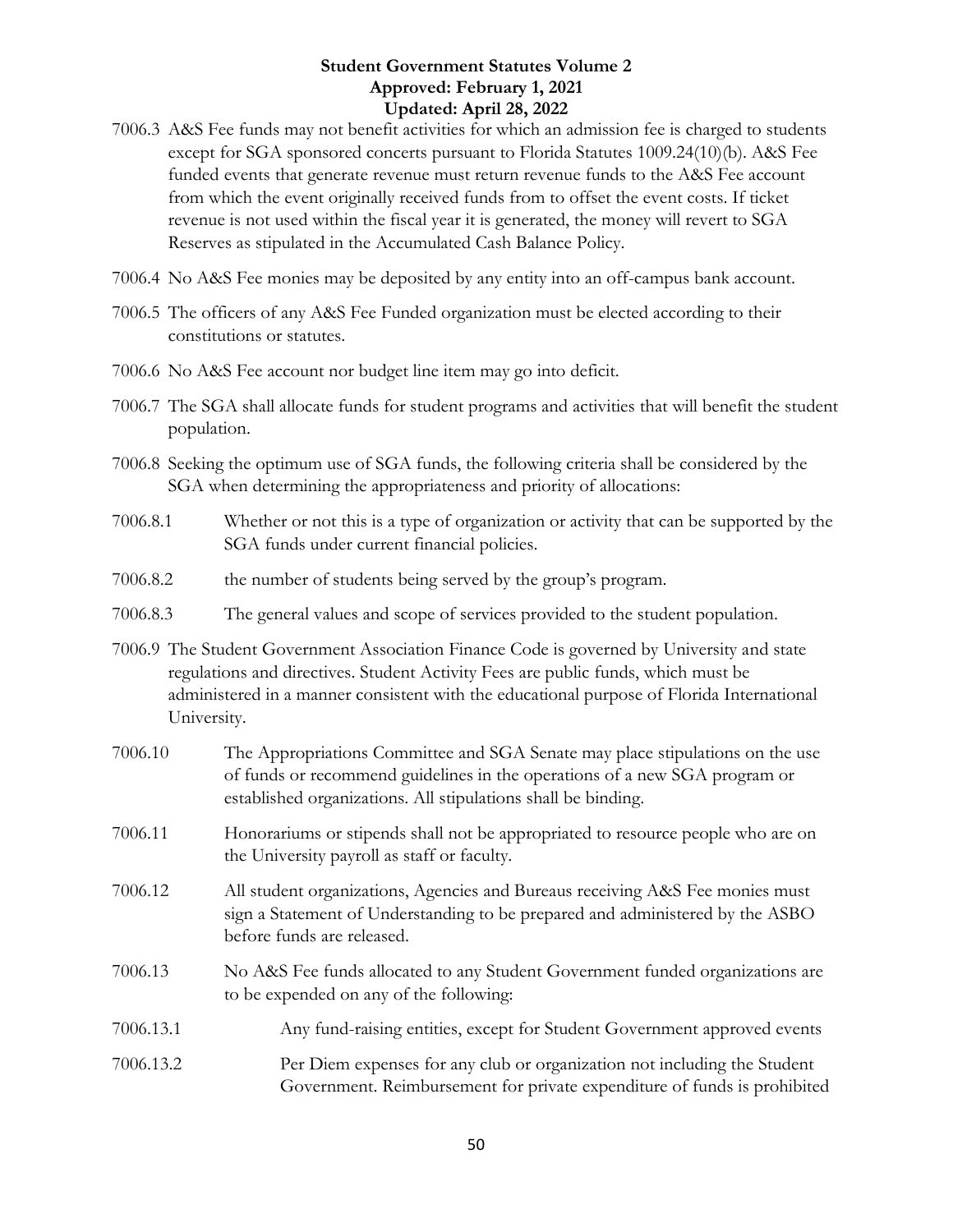|             | <b>Student Government Statutes Volume 2</b><br>Approved: February 1, 2021<br>Updated: April 28, 2022                                                                                                                                                                                                                                                                                                                                                                                                                                                                                                                                                                                                                                                                                                                                                                                                                                        |
|-------------|---------------------------------------------------------------------------------------------------------------------------------------------------------------------------------------------------------------------------------------------------------------------------------------------------------------------------------------------------------------------------------------------------------------------------------------------------------------------------------------------------------------------------------------------------------------------------------------------------------------------------------------------------------------------------------------------------------------------------------------------------------------------------------------------------------------------------------------------------------------------------------------------------------------------------------------------|
| 7006.13.3   | Monetary prizes.                                                                                                                                                                                                                                                                                                                                                                                                                                                                                                                                                                                                                                                                                                                                                                                                                                                                                                                            |
| 7006.13.3.1 | Exceptions may be made on a case-by-case basis for the above by the<br><b>Executive Board of Student Government</b>                                                                                                                                                                                                                                                                                                                                                                                                                                                                                                                                                                                                                                                                                                                                                                                                                         |
| 7006.13.4   | Support for or in behalf of any political campaign.                                                                                                                                                                                                                                                                                                                                                                                                                                                                                                                                                                                                                                                                                                                                                                                                                                                                                         |
| 7006.13.4.1 | Political campaigns shall be defined as any person or party running<br>for any position in: Student Government elections or any campus<br>election; local elections; state elections and / or national elections.<br>Additionally, movements or issue-based campaigns shall constitute<br>political campaigns.                                                                                                                                                                                                                                                                                                                                                                                                                                                                                                                                                                                                                              |
| 7006.13.5   | Alcoholic beverages or product with alcohol content and any related items or<br>services including but not limited to bar tending, both on and off campus.                                                                                                                                                                                                                                                                                                                                                                                                                                                                                                                                                                                                                                                                                                                                                                                  |
| 7006.13.6   | Tobacco, firearms, and any form of illegal drugs or contraband. Any service,<br>connected to the use of tobacco, firearms, or any other form of illegal drug<br>or contraband shall be prohibited.                                                                                                                                                                                                                                                                                                                                                                                                                                                                                                                                                                                                                                                                                                                                          |
| 7006.13.7   | Subsidizing membership dues of any organization.                                                                                                                                                                                                                                                                                                                                                                                                                                                                                                                                                                                                                                                                                                                                                                                                                                                                                            |
| 7006.13.7.1 | SGA required memberships (i.e. FSA, USSA) shall be exempt from<br>this clause.                                                                                                                                                                                                                                                                                                                                                                                                                                                                                                                                                                                                                                                                                                                                                                                                                                                              |
| 7006.13.8   | Personal gifts and personal use items, items designed to display affinity to an<br>organization shall not be considered personal use as they serve a benefit to<br>the greater student body through their use. Awards for membership in<br>Agencies and Bureaus serve to increase student engagement in vital<br>leadership areas, therefore serving a general benefit to the Student Body as a<br>whole and shall be exempt from this requirement. The schedule for awards<br>for agencies and bureaus membership shall be as follows; first year members<br>may receive a certificate of membership not exceeding \$3.00 per certificate.<br>Second, third, and fourth-year members may receive a physical award not<br>exceeding \$20.00 per award. Executive Board Members may receive an<br>award not exceeding \$25 dollars per award, limited to 10 awards. The<br>Outstanding Student Life Awards are exempt from these provisions. |
| 7006.13.9   | Decorative items for offices in excess of \$50 a year per office space<br>decorated.                                                                                                                                                                                                                                                                                                                                                                                                                                                                                                                                                                                                                                                                                                                                                                                                                                                        |
| 7006.13.10  | Subsidizing in whole or in part of any private corporation.                                                                                                                                                                                                                                                                                                                                                                                                                                                                                                                                                                                                                                                                                                                                                                                                                                                                                 |
| 7006.13.11  | Tips and/or gratuities.                                                                                                                                                                                                                                                                                                                                                                                                                                                                                                                                                                                                                                                                                                                                                                                                                                                                                                                     |
| 7006.13.12  | Items or services that go directly to community programs instead of the FIU<br>community. This includes contributions and donations to community<br>programs.                                                                                                                                                                                                                                                                                                                                                                                                                                                                                                                                                                                                                                                                                                                                                                               |
| 7006.13.13  | Gift cards, raffle tickets and material prizes.                                                                                                                                                                                                                                                                                                                                                                                                                                                                                                                                                                                                                                                                                                                                                                                                                                                                                             |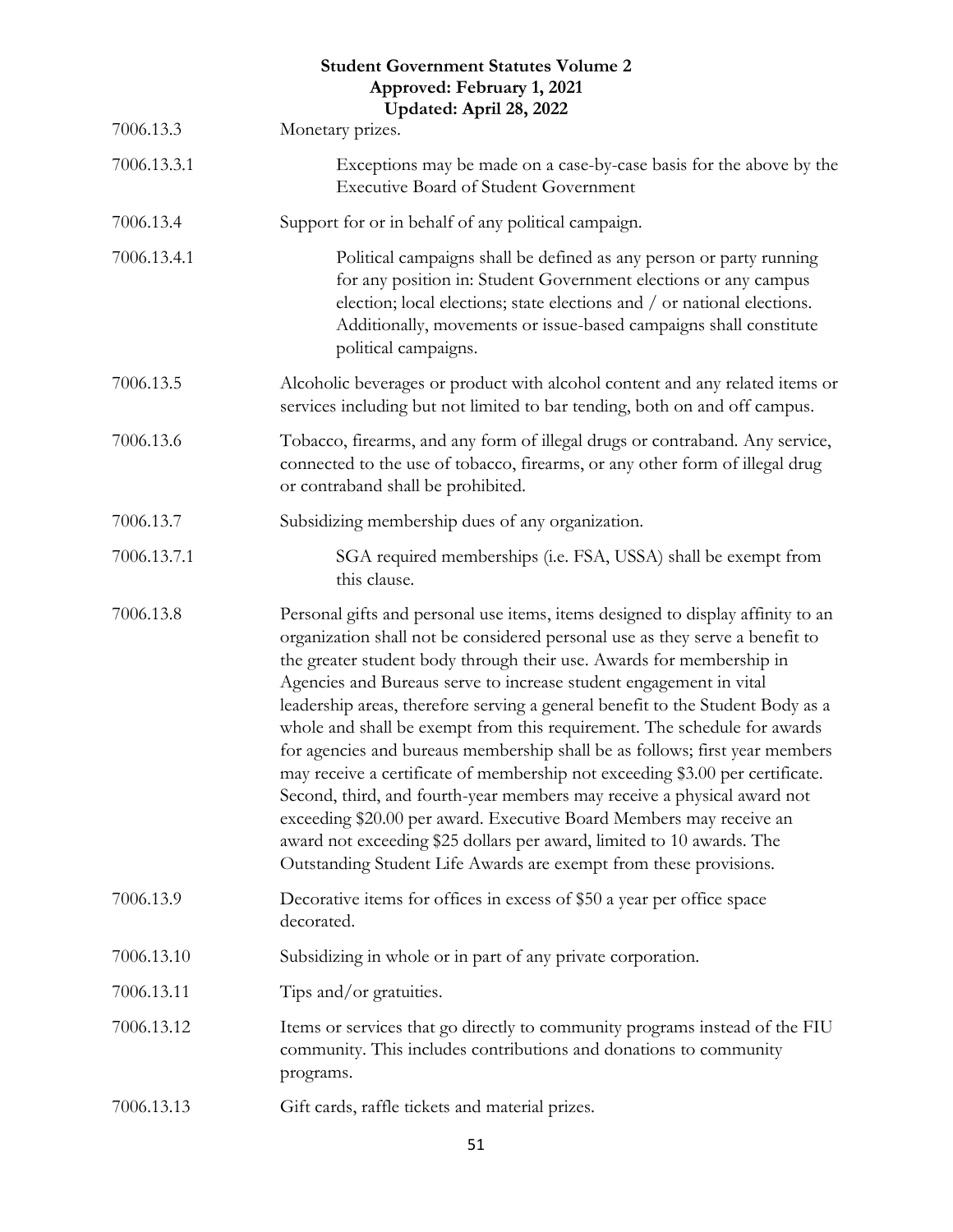| <b>Student Government Statutes Volume 2</b><br>Approved: February 1, 2021<br>Updated: April 28, 2022 |                                                                                                                                                                                                                                  |  |
|------------------------------------------------------------------------------------------------------|----------------------------------------------------------------------------------------------------------------------------------------------------------------------------------------------------------------------------------|--|
| 7006.13.14                                                                                           | Rental of or expenditures towards functions hosted in private residences.                                                                                                                                                        |  |
| 7006.13.15                                                                                           | Any SGA funded entity may apply for the funding of publications. All<br>publications must be stored in the University library or in the Department of<br>Campus Life.                                                            |  |
| 7006.13.16                                                                                           | Any A&S Fee funded events that will be open to the community must give<br>admission priority to the students of Florida International University.                                                                                |  |
| 7006.13.17                                                                                           | The Registered Student Organizations Council constitution and<br>point systems must be approved by the SGA Senate                                                                                                                |  |
| 7006.13.18                                                                                           | Student organizations cannot charge membership fees unless national dues<br>are charged (i.e. Honor Society). In the event of national dues, the charge for<br>membership cannot exceed the cost of the national membership fee. |  |
| 7006.13.18                                                                                           | The purchase of Stoles and Medallions by Activity and Service Fee funded<br>entities is prohibited                                                                                                                               |  |
| 7006.13.19                                                                                           | All Software purchases and/or procurement must be processed by the<br>Activity and Service Business office                                                                                                                       |  |
| 7006.13.19.1                                                                                         | SGA committed Licensure Agreements made through Activity and<br>Service Fee procedures will be reviewed by the Activity and Service<br>Business Office prior to expenditure.                                                     |  |

#### <span id="page-51-0"></span>**Section 7008 Advertising and Marketing**

- 7008.1 All activities funded in portion or parcel with Activity and Service Fee funds shall be deemed to be sponsored by the Student Government Association
- 7008.1.1 Events for which there are specific marketing signs, posters, social media marketing, or any other form of printed or digital displays must have one of the following affixed to these marketing materials. Giveaways shall be exempted from this requirement
- 7008.1.1.1 "Sponsored by the Student Government Association"
- 7008.1.1.2 "Sponsored by SGA"
- 7008.1.1.3 The Student Government Association FIU Block Logo
- 7008.2 All Agencies and Bureaus of the Student Government must include the following phrase on all affiliated social media accounts bios "Sponsored by @FIUSGA"
- 7008.3 The usage of the FIU SGA Seal shall be prohibited by all Activity and Service Fee funded entities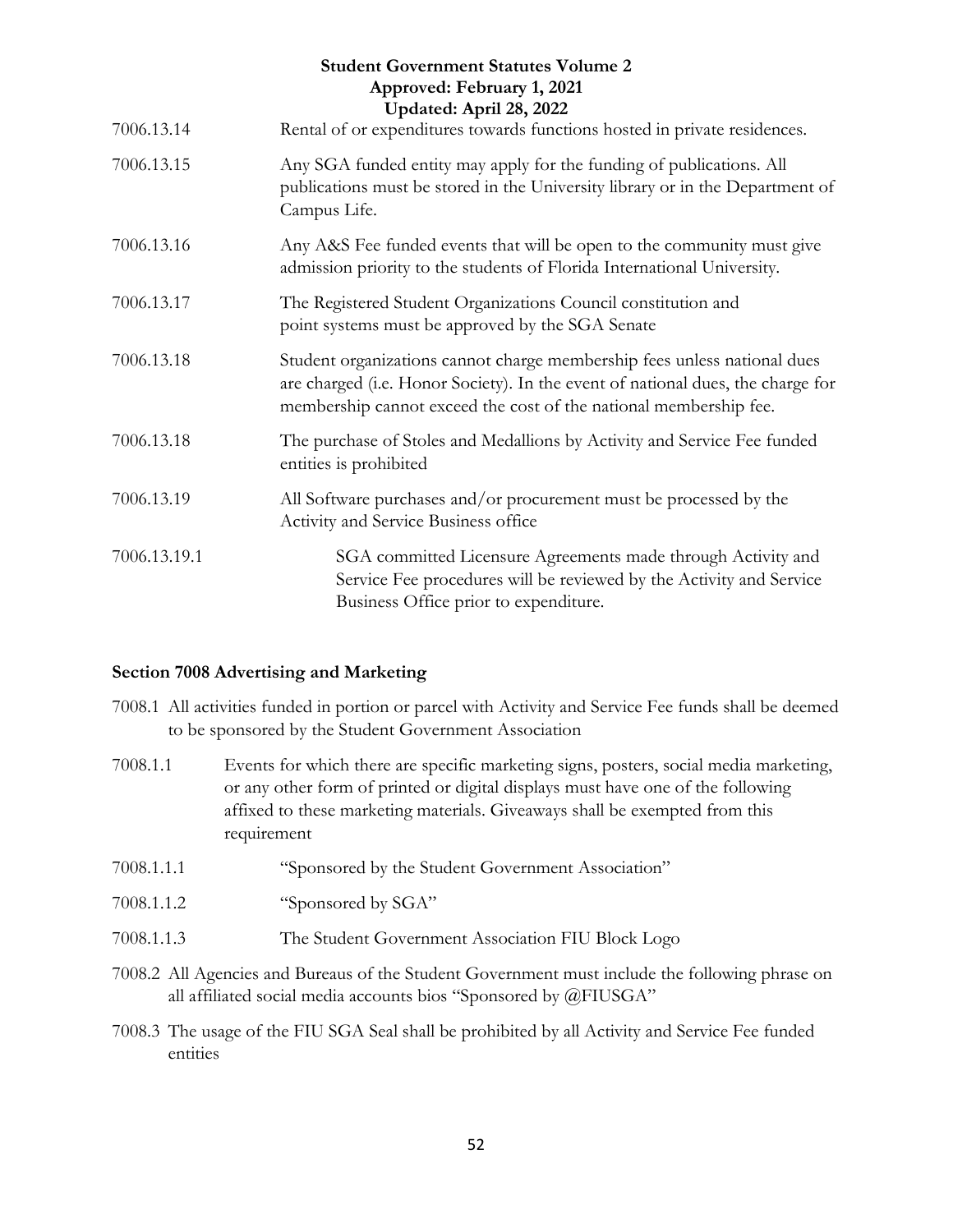#### <span id="page-52-0"></span>**Section 7009 Fiscal Accountability and Penalty Measures**

- 7009.1 All entities receiving A&S Fee funding shall be subject to audit by the Student Government Association at any time.
- 7009.2 Penalty measures shall be applied for confirmed violations of the SGA Finance Code to any and all Activity and Service Fee Funded Entities on a case-by-case basis. Penalties instituted by the Student Government do not preclude an individual or entity from being penalized by the institution or a department of the institution wherein
- 7009.3 Entities shall be duly notified of their alleged violations and shall have an opportunity to respond to the allegations prior to penalty measures being instituted.
- 7009.4 Violations of the code can take two forms, minor and major violations. Minor violations can be met with penalties as provided below from the minor violation penalty schedule. Major violations shall be limited to deficit spending, overspending, violation of Florida Statutes pertaining to Activity and Service Fee usage, or violation of university policy relating to fiscal accountability, and or failure to comply with a penalty measure. Major violation penalty measures will be provided below in the Major violation penalty schedule.
- 7009.5 Minor violations shall be constituted by a violation of any section of this code, or the Student Government Governing Documents not previously accounted for by major violations. Additionally, failure to comply with a written directive of usage of funds by the Student Body President and confirmed by the SGA Advisor shall be subject to penalty measures.
- 7009.6 Minor Violation Penalty Schedule

| 7009.6.1   | The penalties listed below are ranked in order from least to most punitive                                                                                                                                                                                                                                  |
|------------|-------------------------------------------------------------------------------------------------------------------------------------------------------------------------------------------------------------------------------------------------------------------------------------------------------------|
| 7009.6.1.1 | Requirement for advisors, individual members, and or leadership or an<br>organization, entity, or department to attend training on Activity and Service<br>Fee expenditure. Training methods, modules, and content shall be<br>administered by the Activity and Service Business office.                    |
| 7009.6.1.2 | Centralization of all or specific expenditures through the Activity and Service<br>Business Office. Such Centralization shall constitute a requirement for all<br>expenditures made to be authorized by the Activity and Service Business<br>Office                                                         |
| 7009.6.1.3 | Restricted Requestor Status. Such a status shall prohibit entities from<br>requesting funds from the SGA Budget Committee for a period of time not<br>exceeding one fiscal year. Such a status can be overturned by a directive of<br>the Student Government President in consultation with the Comptroller |

7009.7 Major Violation Penalty Schedule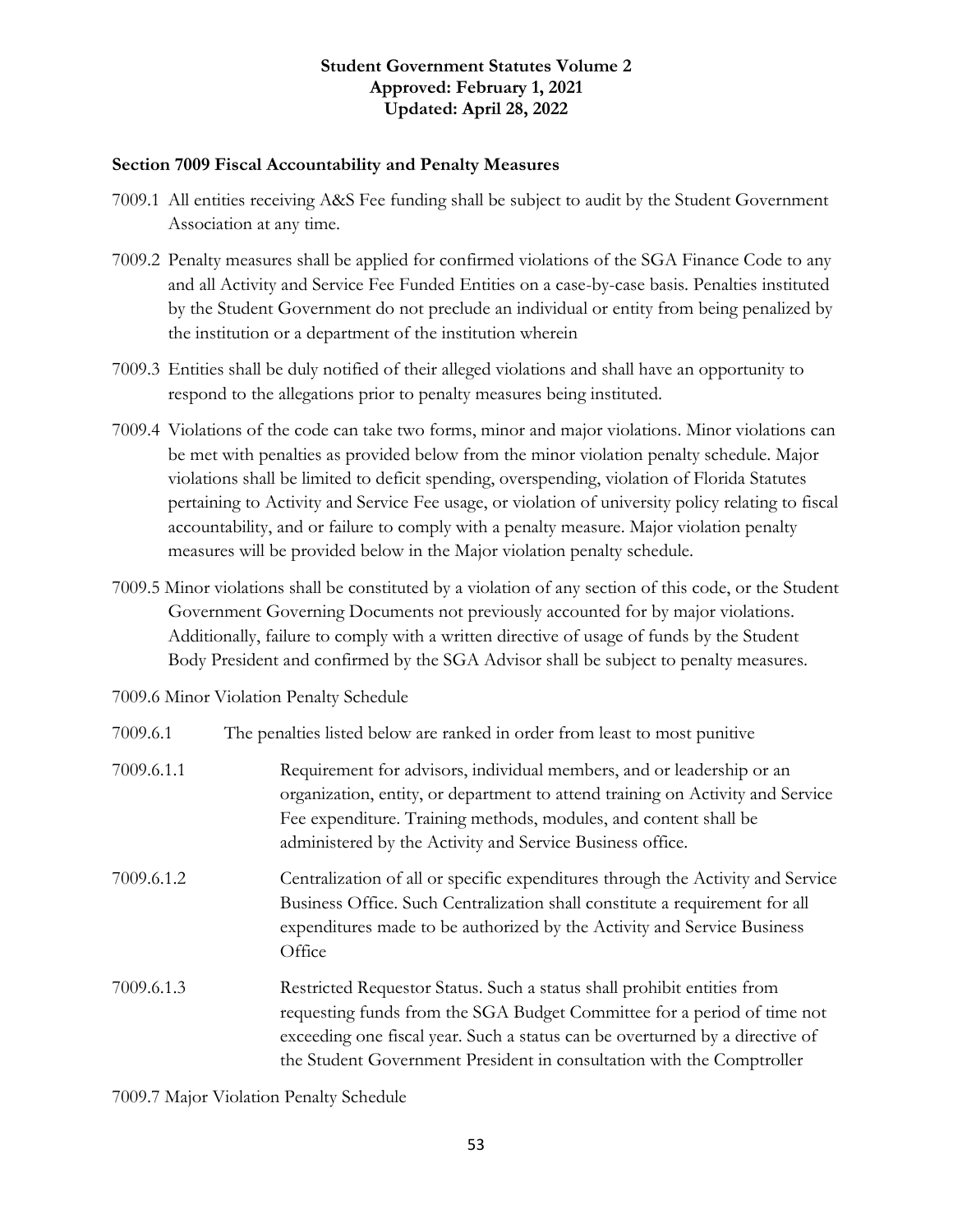| <b>Student Government Statutes Volume 2</b><br>Approved: February 1, 2021<br>Updated: April 28, 2022<br>7009.7.1<br>The penalties listed below are ranked in order from least to most punitive |                                                                                                                                                                                                                                                                                                                                                                                                               |  |
|------------------------------------------------------------------------------------------------------------------------------------------------------------------------------------------------|---------------------------------------------------------------------------------------------------------------------------------------------------------------------------------------------------------------------------------------------------------------------------------------------------------------------------------------------------------------------------------------------------------------|--|
| 7009.7.1.1                                                                                                                                                                                     | Centralization of all expenditures through the Activity and Service Business<br>Office. Such Centralization shall constitute a requirement for all expenditures<br>made to be authorized by the Activity and Service Business Office                                                                                                                                                                          |  |
| 7009.7.1.2                                                                                                                                                                                     | Seizure of Activity and Service Fee funds in portion or parcel. Funds Seized<br>shall be returned to the Accumulated Cash Balance Accounts as non-<br>expended funds                                                                                                                                                                                                                                          |  |
| 7009.7.1.3                                                                                                                                                                                     | Prohibited Requestor Status. The most restrictive penalty measure possible<br>shall prohibit an entity from requesting funds from the SGA Budget<br>Committee for a period of time from two through five years from date of<br>issuance. Re-evaluation of this penalty measure shall occur once per fiscal<br>year and may be extended beyond the five-year period upon the conclusion<br>of the period once. |  |
| 7009.8                                                                                                                                                                                         | Assignment and Notification of penalty measures to an Activity and Service<br>Fee funded entity shall be delegated to the Executive Board of the Student<br>Government.                                                                                                                                                                                                                                       |  |

#### <span id="page-53-0"></span>**Section 7010 Senate Appropriations Committee**

7010.1 All SGA appropriations must be referred to the Senate Appropriations Committee.

- 7010.1.1 Appropriations over one-thousand dollars (\$1000) require the approval of a simple majority of the SGA Senate per the bill approval process. Appropriations under onethousand dollars (\$1000) can be approved by a simple majority of the appropriations committee and the approval of the Student Government President and the Comptroller
- 7010.2 At no time shall an Appropriations Committee member use their affiliation with the Senate Appropriations Committee in an effort to achieve personal benefits. Subject to the due process provisions of the SGA Constitution, violation of this rule shall result in the immediate expulsion of said member from the Senate Appropriations Committee if the evidence is sufficient to warrant this action. Individuals violating this rule may, upon recommendation by the Senate Appropriations Committee, be referred for disciplinary action as specified in the Student Code of Conduct.
- 7010.3 No individual member of the Appropriations Committee shall vote on any matter in which the committee feels there is a conflict of interest with that individual. If a conflict of interest is established, then that member will refrain from a vote on the issue to which the conflict was established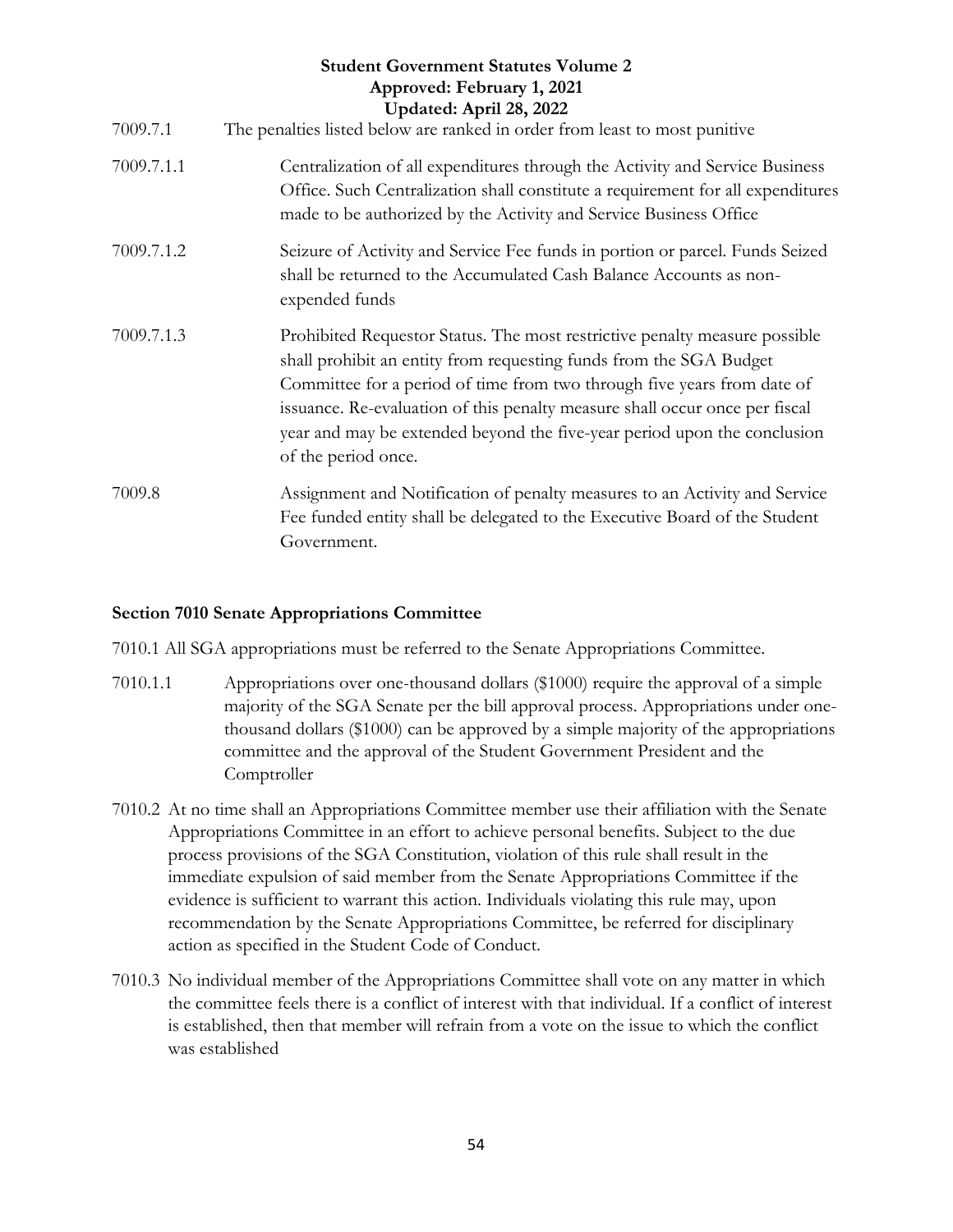#### <span id="page-54-0"></span>**Section 7011 Accumulated Cash Balance Policy**

7011.1 All remaining A&S Fee funds at the end of year sweep must be allocated and utilized as stipulated in the Accumulated Cash Balance Policy (ACBP) document.

#### <span id="page-54-1"></span>**Section 7012 Property purchased by Activity and Service Fee Funded Entities**

- 7012.1 Purchases of items, devices, technology, resources or any similar object that has repeated use by an entity must be accounted for at all times.
- 7012.2 At any point the Student Government Association or the Activity and Service Fee Business Office may request an audit of all property in the possession of the entity
- 7012.3 Damaged, Lost, or Stolen property must be promptly reported to the Activity and Service Fee Business Office with an account of the circumstances surrounding the incident of the property in question. Stolen property must be reported along with a police report.
- 7012.4 At the determination of either the Student Body President or the Activity and Service Business Office, the funds of the entity responsible for ownership of the property may be used for the repair or replacement of the property. Should the funding required to repair or replace property exceed the remaining allocated amount for an entity, funds will be pulled from the following years allocation. Should the entity still not have sufficient funds to recover the property, and the entity have external sources of funding, it may become responsible for utilizing those funds or risk a Major Penalty Measure

#### <span id="page-54-2"></span>**Section 7013 Student Government Association Awards**

- 7013.1 The Student Government Association may elect to issue awards for its membership. Such awards serve to increase organizational affinity and student leadership and constitute a general benefit to the Student Body as a whole through increased Student Government participation.
- 7013.2 The Awards shall follow the following criterion
- 7013.3 First Year members in the Student Government regardless of branch of service shall receive a certificate of membership. Such a certificate may not exceed \$3.00 per certificate
- 7013.4 Second Year members in the Student Government regardless of branch of service shall receive a certificate of membership not exceeding \$3.00 per certificate and an optional service pin not exceeding \$5.00
- 7013.5 Third- and Fourth-year members in the Student Government regardless of branch of service shall receive a certificate of membership not exceeding \$3.00 per certificate and an optional physical award not exceeding \$20.00 per award
- 7013.6 Executive Board members shall receive a certificate of membership not exceeding \$3.00 per certificate and an optional physical award not exceeding \$45 per award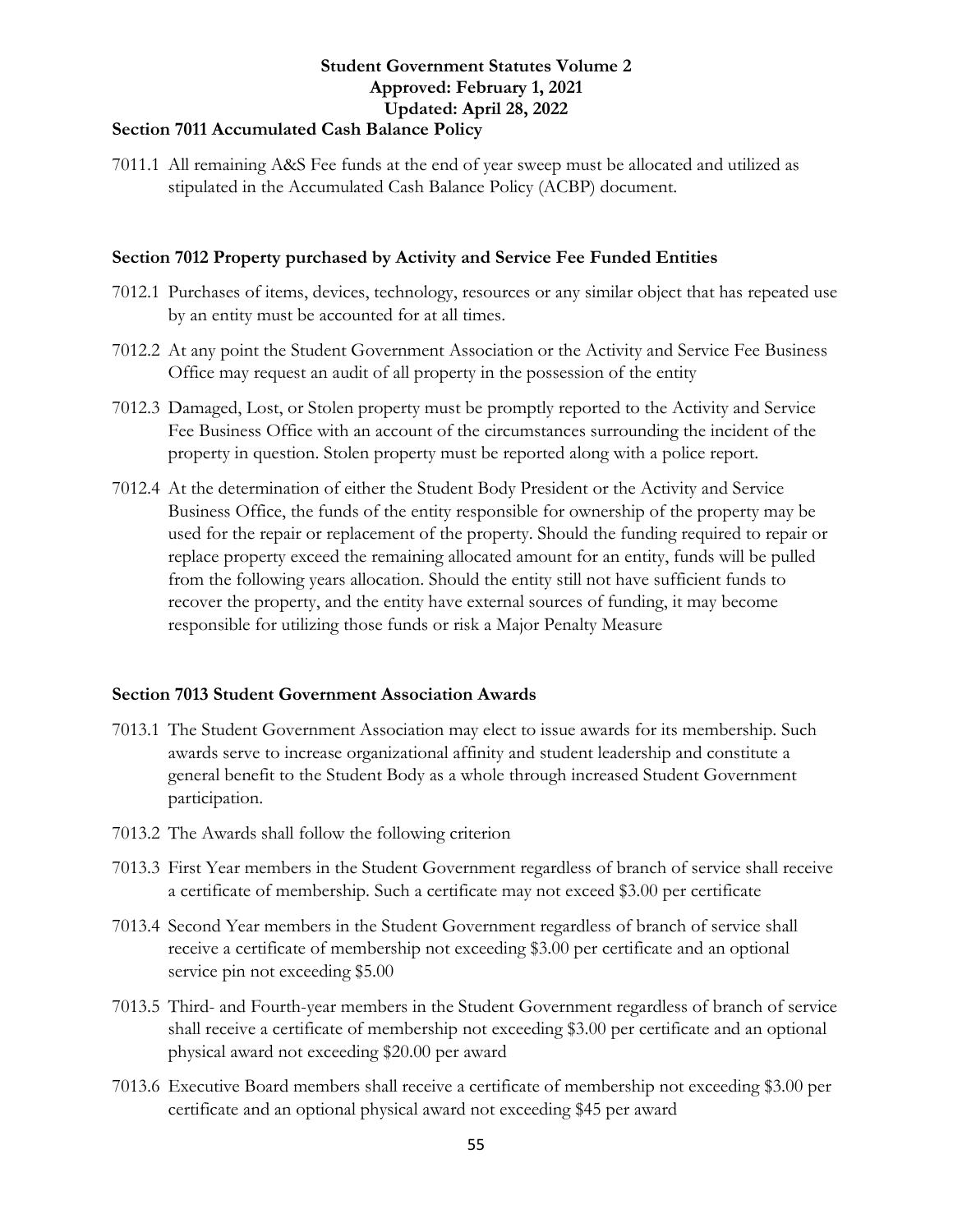#### **Title VIII: The Ethics Code**

#### <span id="page-55-1"></span><span id="page-55-0"></span>**Section 8000 Purpose and Authority**

8000.1 The purpose of the Ethics Code is to protect the integrity of the Student Government Association by prescribing restrictions against conflicts of interest and unethical practices.

#### <span id="page-55-2"></span>**Section 8002 Regulations**

- 8002.1 No Student Government Official shall participate in any SGA activity that would place that person in a position where there may be a conflict of interest between a private interest and the interest of the Student Body.
- 8002.2 No Senator shall cast a vote in any bill, resolution, or appropriation that would place that Senator in a position where there may be a conflict of interest between a private interest and the interest of the Student Body.
- 8002.3 No Student Government Official shall participate in any SGA activity or represent Student Government as a Student Government Official in any action or activity in which there may be a personal benefit made that directly conflicts with the interest and benefit of the Student Body.
- 8002.4 No Student Government Official shall use, authorize to use, or condone in any way the wrongful use of Student Government property or Activity and Service Fee funds, defined as the use of funds in violation of the Finance Code, including, but not limited to, the use of Student Government property or Activity and Service Fee funds to aid Student Government political campaigns.
- 8002.5 No Student Government Official shall aid, advise, condone, or in any way induce another to act in violation of any provision in the SGA Constitution or SGA Statutes.
- 8002.6 No Student Government Official shall commit slander or libel.
- 8002.7 No Student Government Official shall commit or attempt to commit extortion or blackmail.
- 8002.8 No Student Government Official shall commit or attempt to commit bribery.
- 8002.9 No Student Government Official shall cover up evidence or misrepresent any fact pertaining to a violation of the Statutes, the SGA Constitution, or the FIU Student Code of Conduct.
- 8002.10 No Student Government Official shall knowingly provide false information in their capacity as a Student Government Official.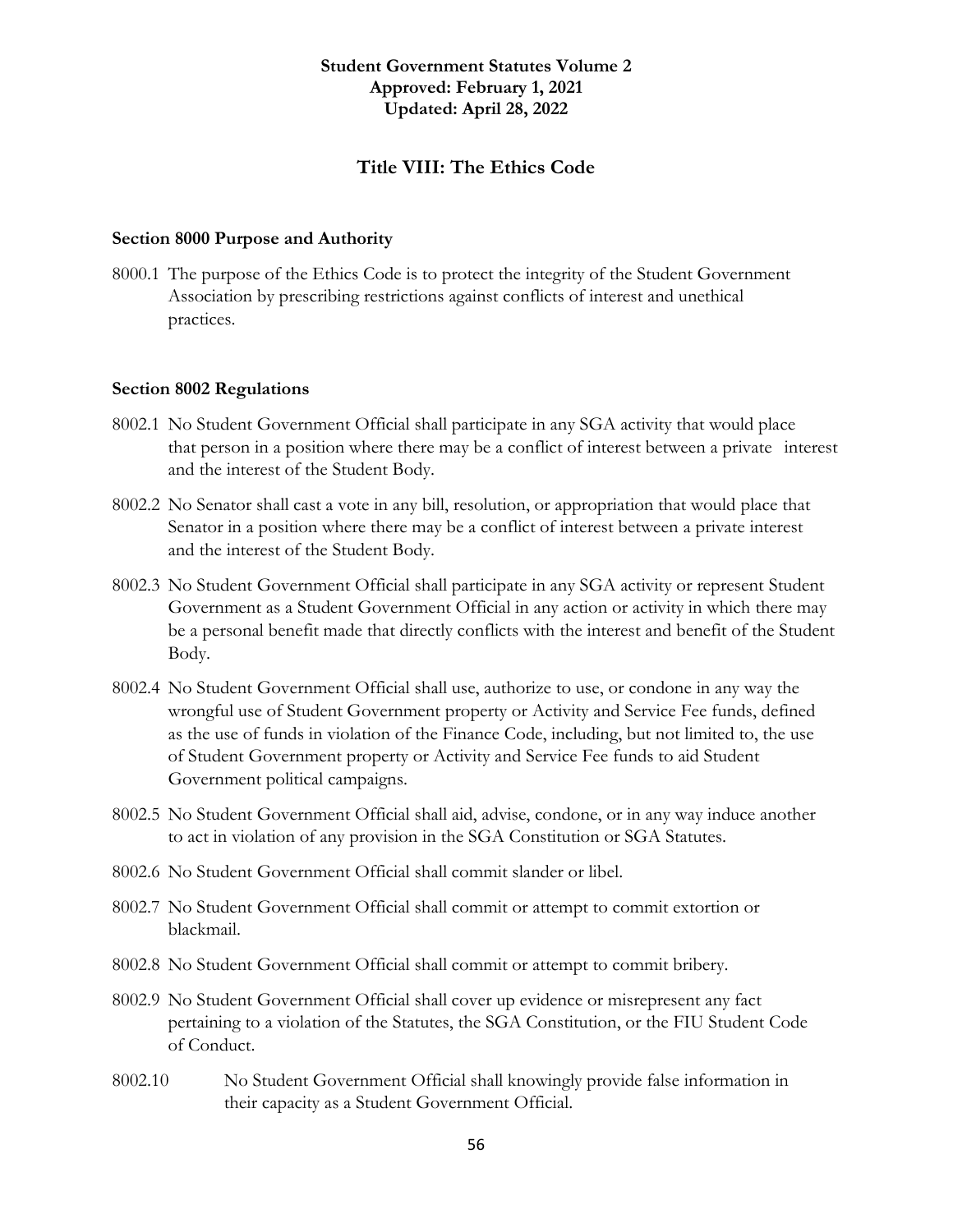| <b>Student Government Statutes Volume 2</b><br>Approved: February 1, 2021<br>Updated: April 28, 2022 |                                                                                                                                                                                                                                                                                                                                                                                                                                                                |  |
|------------------------------------------------------------------------------------------------------|----------------------------------------------------------------------------------------------------------------------------------------------------------------------------------------------------------------------------------------------------------------------------------------------------------------------------------------------------------------------------------------------------------------------------------------------------------------|--|
| 8002.11                                                                                              | No Justice, Senator, member of the Executive Branch or Elections Commissioner<br>shall allow personal interest to influence a vote.                                                                                                                                                                                                                                                                                                                            |  |
| 8002.12                                                                                              | No Student Government Official who is in a position of authority shall threaten,<br>attempt to threaten, or condone threatening, either verbally or in writing, the<br>current or future employment, funding, or position of a subordinate Student<br>Government Official based upon the subordinate's race, color, religion, sex,<br>national origin, ethnicity, age, disability, marital status, parental status, veteran's<br>status, or sexual orientation |  |
| 8002.13                                                                                              | All Student Government Officials shall perform their duties with due diligence<br>and make a continuous effort towards improvement, and maintain the highest<br>standards of performance, conduct, cooperation, and professionalism.                                                                                                                                                                                                                           |  |
| 8002.14                                                                                              | All Student Government Officials shall conduct themselves at all times in a<br>manner which shall reflect the creditability and professional standard of the<br>Student Government Association, and shall uphold these principles, ever<br>conscious that public office is a public trust.                                                                                                                                                                     |  |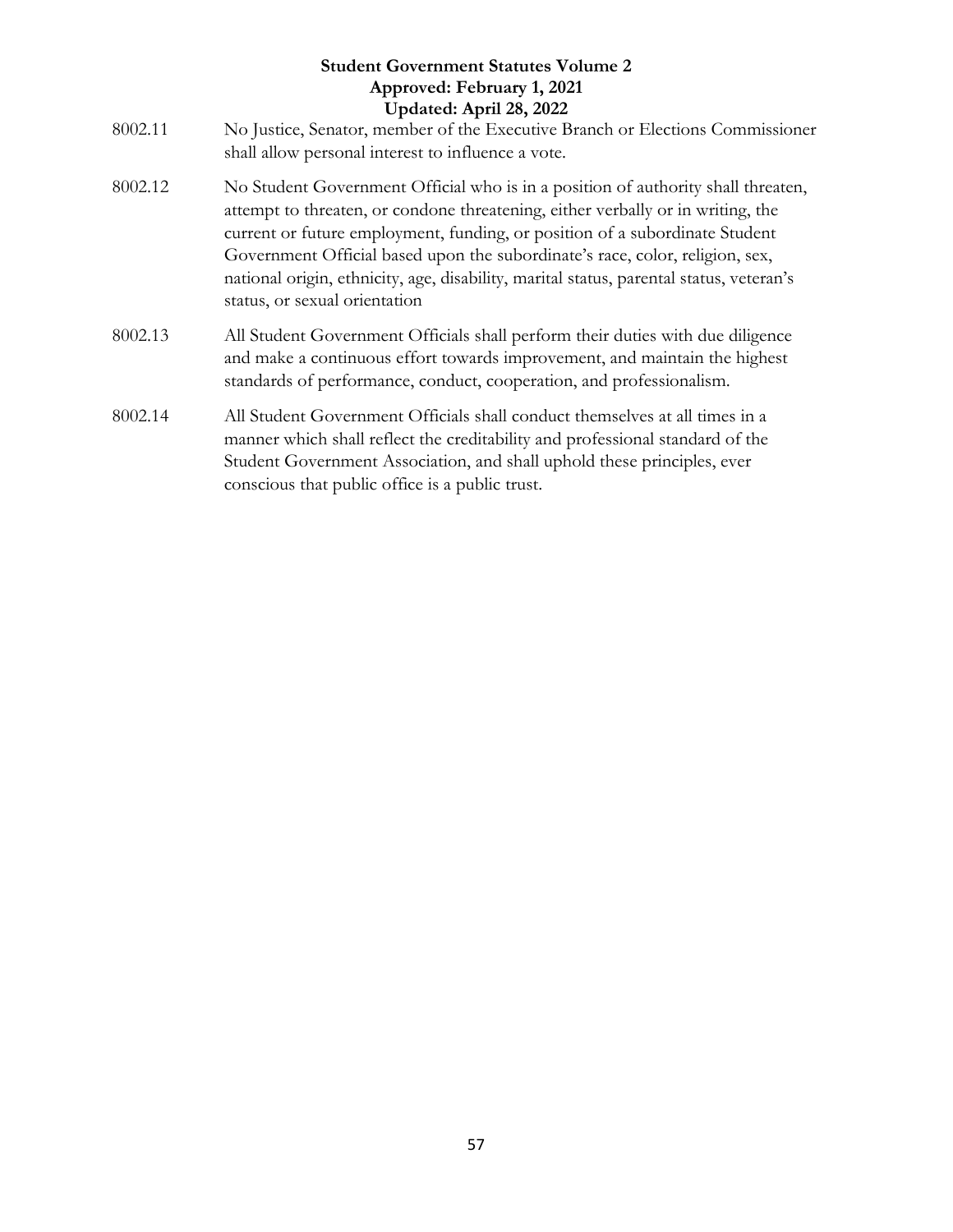#### **Title IX: Requirements of SGA Officials**

#### <span id="page-57-1"></span><span id="page-57-0"></span>**Section 9000 Organization**

9000.1 The requirements for each SGA official are distributed according to the positions and branches. All SGA Members must maintain their respective constitutional obligations in addition to the following:

#### <span id="page-57-2"></span>**Section 9001 Legislative Branch**

9001.1 Senators shall be required to:

- 9001.1.1 Complete three (3) regularly scheduled office hours. These hours shall be made available through a platform determined by the Executive Board each year
- 9001.1.2 Attend weekly Senate Meetings, a number of excused absences no less than four (4) meetings will be permitted per Senator at the discretion of the Senate President
- 9001.1.3 Attend Committee Meetings for those Standing Committees to which they have been assigned
- 9001.1.4 Participate in SGA sponsored and hosted events at the discretion of the Senate President
- 9001.1.5 Draft and Introduce Legislation throughout the year
- 9001.1.6 Meet with the Dean or a subsidiary of the college that they represent to discuss student concerns, when applicable
- 9001.1.7 Participate in Senate Trainings and Orientations
- 9001.2 Committee Chairs shall be required to:
- 9001.2.1 Organize and establish weekly committee meetings to occur at a regular and standard date and time
- 9001.2.2 Keep records of all bills introduced and voted on in committee
- 9001.2.3 Keep accurate minutes for committee meetings
- 9001.2.4 Provide reports to the Senate about Committee Businesses
- 9001.2.5 Establish procedures for the introduction of bills and set turnaround times for bills in committee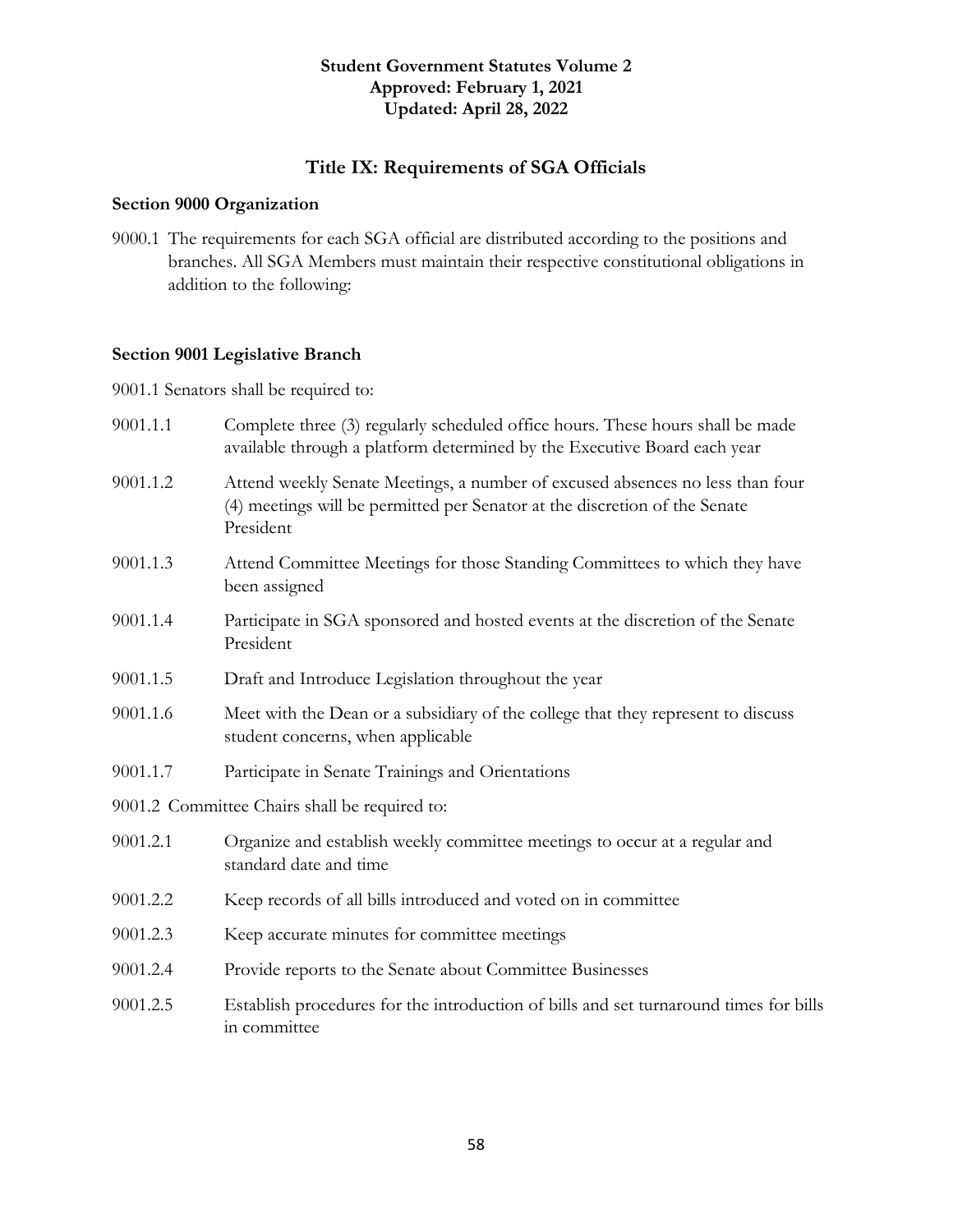### <span id="page-58-0"></span>**Section 9002 Executive Branch**

9002.1 Cabinet Secretaries shall be required to:

| 9002.1.1                                                | Complete three (3) regularly scheduled office hours. These hours shall be made<br>available through a platform determined by the Executive Board each year              |  |
|---------------------------------------------------------|-------------------------------------------------------------------------------------------------------------------------------------------------------------------------|--|
| 9002.1.2                                                | Attend weekly cabinet meetings, a number of excused meetings will be<br>established by the Student Body President                                                       |  |
| 9002.1.3                                                | Fulfill all duties and responsibilities established in the order to which they are<br>appointed, as well as submit weekly reports in written form to the Chief of Staff |  |
| 9002.1.4                                                | Participate in SGA sponsored and hosted events at the discretion of the President                                                                                       |  |
|                                                         | 9002.2 Cabinet Directors shall be required to:                                                                                                                          |  |
| 9002.2.1                                                | Fulfill all duties and responsibilities established in the order to which they are<br>appointed                                                                         |  |
|                                                         | 9002.3 The Chief of Staff shall be required to:                                                                                                                         |  |
| 9002.3.1                                                | Complete eight (8) regularly scheduled office hours. These hours shall be made<br>available through a platform determined by the Executive Board each year              |  |
| 9002.3.2                                                | Attend weekly cabinet meetings, a number of excused meetings will be<br>established by the Student Body President                                                       |  |
| 9002.3.3                                                | Chair Cabinet meetings in the absence of the SGA President or upon their wish                                                                                           |  |
| 9002.3.4                                                | Supervise and oversee the Executive cabinet, as well as produce the weekly<br>Presidential Brief                                                                        |  |
| 9002.3.5                                                | <b>Attend Executive Board Meetings</b>                                                                                                                                  |  |
| 9002.3.6                                                | Fulfill all duties and responsibilities established in the order to which they are<br>appointed                                                                         |  |
| 9002.4 The Deputy Chiefs of Staff shall be required to: |                                                                                                                                                                         |  |
| 9002.4.1                                                | Complete five (5) regularly scheduled office hours. These hours shall be made<br>available through a platform determined by the Executive Board each year               |  |
| 9002.4.2                                                | Fulfill all duties and responsibilities established in the order to which they are<br>appointed                                                                         |  |
| 9002.4.3                                                | Attend weekly cabinet meetings, a number of excused meetings will be<br>established by the Student Body President                                                       |  |
| 9002.5 The Deputy Comptroller shall be required to:     |                                                                                                                                                                         |  |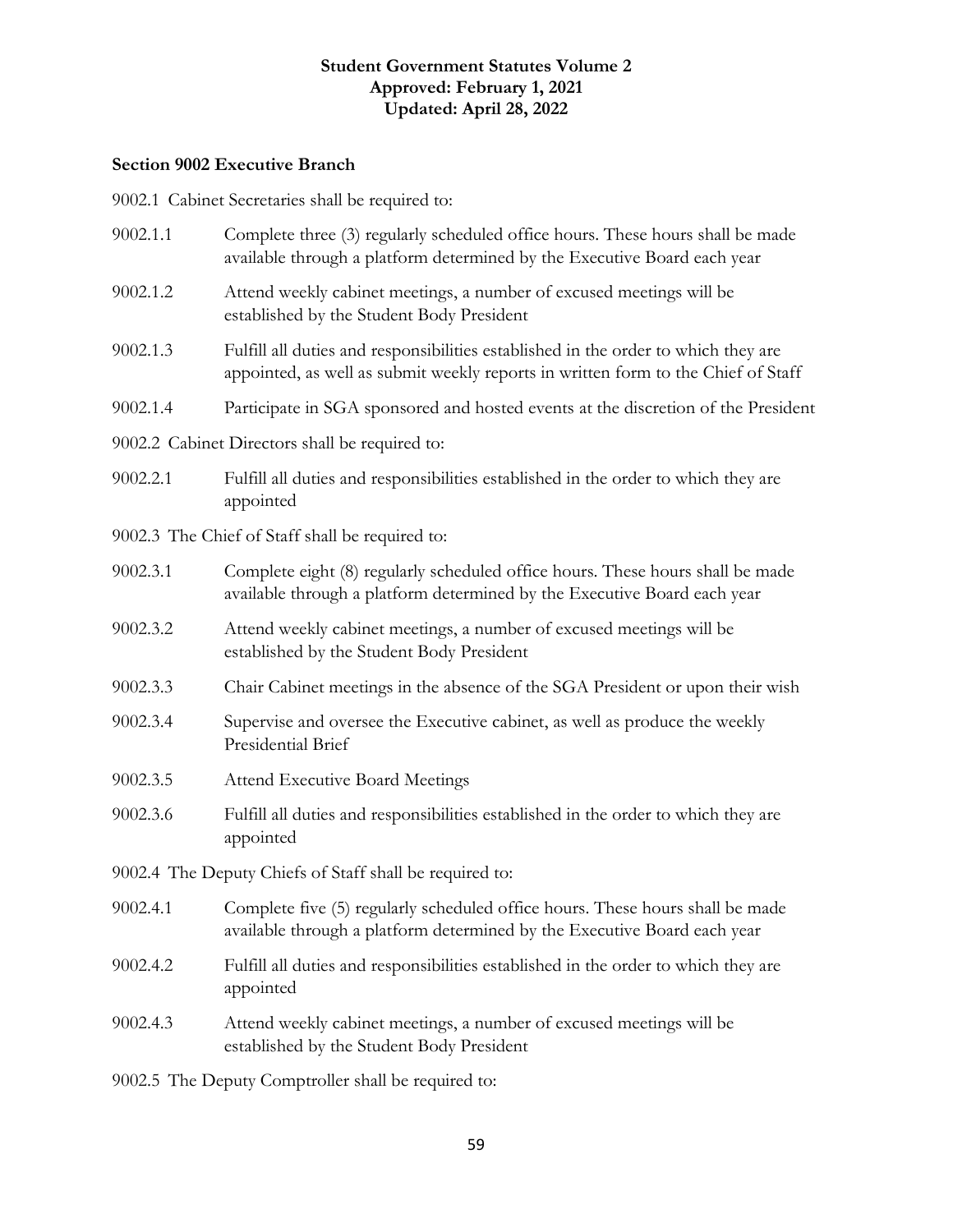|          | <b>Student Government Statutes Volume 2</b><br>Approved: February 1, 2021<br>Updated: April 28, 2022                                                                                        |
|----------|---------------------------------------------------------------------------------------------------------------------------------------------------------------------------------------------|
| 9002.5.1 | Complete five (5) regularly scheduled office hours. These hours shall be made<br>available through a platform determined by the Executive Board each year                                   |
| 9002.5.2 | Attend weekly cabinet meetings, a number of excused meetings will be<br>established by the Student Body President                                                                           |
| 9002.5.3 | Fulfill all duties and responsibilities established in the order to which they are<br>appointed                                                                                             |
|          | 9002.6 The Lieutenant Governor of the Biscayne Bay Campus shall be required to:                                                                                                             |
| 9002.6.1 | Complete eight (8) regularly scheduled office hours. These hours shall be made<br>available through a platform determined by the Executive Board each year                                  |
| 9002.6.2 | Attend meetings of the Executive Staff of the Governor of the Biscayne bay<br>Campus, a number of excused meetings will be established by the Governor of the<br><b>Biscayne Bay Campus</b> |
| 9002.6.3 | Fulfill all duties and responsibilities established in the order to which they are<br>appointed                                                                                             |
|          | 9002.7 The Elections Commissioner shall be required to:                                                                                                                                     |
| 9002.7.1 | Complete three (3) regularly scheduled office hours. These hours shall be made<br>available through a platform determined by the Executive Board each year                                  |
| 9002.7.2 | Attend weekly cabinet meetings, a number of excused meetings will be<br>established by the Student Body President                                                                           |
| 9002.7.3 | Fulfill all duties and responsibilities established in the order to which they are<br>appointed                                                                                             |
| 9002.7.4 | Participate in SGA sponsored and hosted events at the discretion of the President                                                                                                           |
| 9002.7.5 | Fulfill all requirements set forth in the Elections Code                                                                                                                                    |
|          | 9002.8 Elections Board Members shall be required to:                                                                                                                                        |
| 9002.8.1 | Fulfill all duties and responsibilities established in the order to which they are<br>appointed                                                                                             |
| 9002.8.4 | Participate in SGA sponsored and hosted events at the discretion of the President                                                                                                           |
| 9002.8.5 | Fulfill all requirements set forth in the Elections Code                                                                                                                                    |
|          | 9002.9 Executive Staff of the Governor of the Biscayne Bay Campus shall be required to:                                                                                                     |
| 9002.9.1 | Complete three (3) regularly scheduled office hours. These hours shall be made<br>available through a platform determined by the Executive Board each year                                  |
| 9002.9.2 | Attend Executive Staff of the Governor meetings, a number of excused<br>meetings will be established by the Governor of the Biscayne Bay Campus                                             |
|          |                                                                                                                                                                                             |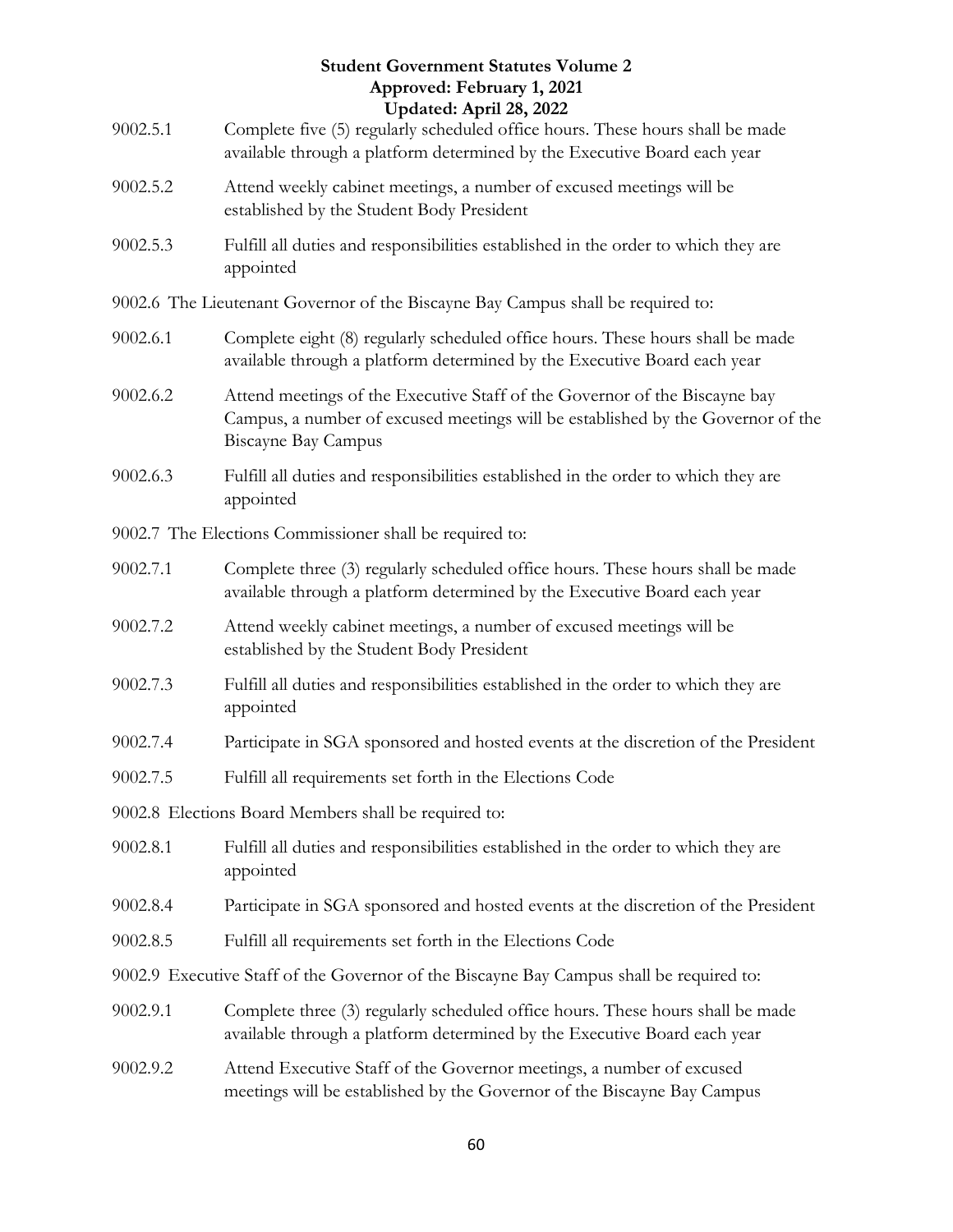|           | <b>Student Government Statutes Volume 2</b><br>Approved: February 1, 2021<br>Updated: April 28, 2022                                                         |
|-----------|--------------------------------------------------------------------------------------------------------------------------------------------------------------|
| 9002.9.3  | Fulfill all duties and responsibilities established in the order to which they are<br>appointed                                                              |
| 9002.9.4  | Participate in SGA sponsored and hosted events at the discretion of the President                                                                            |
| 9002.10   | The Attorney General shall be required to:                                                                                                                   |
| 9002.10.1 | Complete five (5) regularly scheduled office hours. These hours shall be<br>made available through a platform determined by the Executive Board<br>each year |
| 9002.10.2 | Attend Judicial hearings as needed                                                                                                                           |
| 9002.10.3 | Fulfill all duties and responsibilities established in the statutes and<br>constitution                                                                      |
| 9002.11   | The Deputy Attorney General shall be required to:                                                                                                            |
| 9002.11.1 | Fulfill all duties and responsibilities established in the order to which they<br>are appointed as well as the statutes and constitutional requirements      |
| 9002.12   | The Student Advocate shall be required to:                                                                                                                   |
| 9002.12.1 | Complete five (5) regularly scheduled office hours. These hours shall be<br>made available through a platform determined by the Executive Board<br>each year |
| 9002.12.2 | Attend Judicial hearings as needed                                                                                                                           |
| 9002.12.3 | Fulfill all duties and responsibilities established in the statutes and<br>constitution                                                                      |

#### <span id="page-60-0"></span>**Section 9003 The Judicial Branch**

9003.1 The Chief Justice Shall be required to:

- 9003.1.1 Complete eight (8) regularly scheduled office hours. These hours shall be made available through a platform determined by the Executive Board each year
- 9003.1.2 Chair Judicial Branch Meetings
- 9003.1.3 Supervise and oversee the Judicial Branch
- 9003.1.4 Attend Executive Board Meetings
- 9003.1.5 Fulfill all duties and responsibilities established in the order to which they are appointed

9003.2 The Associate Justices shall be required to: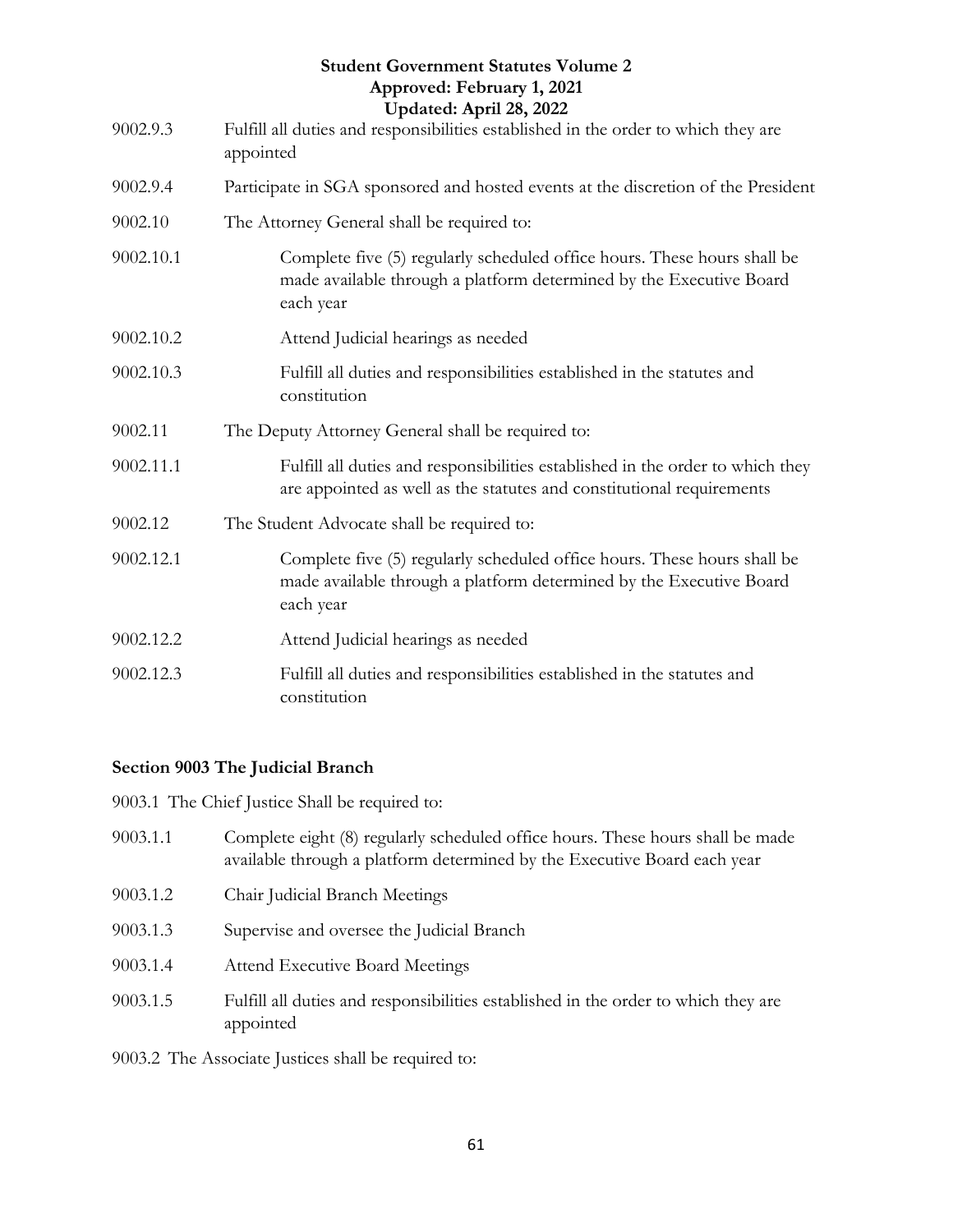|          | <b>Student Government Statutes Volume 2</b>                                                                                                               |
|----------|-----------------------------------------------------------------------------------------------------------------------------------------------------------|
|          | Approved: February 1, 2021                                                                                                                                |
|          | Updated: April 28, 2022                                                                                                                                   |
| 9003.2.1 | Complete five (5) regularly scheduled office hours. These hours shall be made<br>available through a platform determined by the Executive Board each year |
| 9003.2.2 | Attend Judicial hearings                                                                                                                                  |
| 9003.2.3 | Fulfill all duties and responsibilities established in the statutes and<br>constitution                                                                   |

#### <span id="page-61-0"></span>**Section 9004 The Executive Board**

9004.1 The Student Body President shall be required to:

- 9004.1.1 Complete fifteen (15) regularly scheduled office hours. These hours shall be made available through a platform determined by the Executive Board each year
- 9004.1.2 Attend Cabinet meetings or send a designee
- 9004.1.2 Meet with the Agency and Bureau Presidents at certain points throughout the year
- 9004.1.3 Attend and chair Executive Board meetings
- 9004.1.4 Attend Board of Trustee Meetings
- 9004.1.5 Attend Florida Student Association Meetings when possible
- 9004.1.6 Deliver the State of the Student Body Address
- 9004.2 The Student Body Vice President shall be required to:
- 9004.2.1 Complete ten (10) regularly scheduled office hours. These hours shall be made available through a platform determined by the Executive Board each year
- 9004.2.2 Attend Cabinet and Senate meetings or send a designee
- 9004.2.3 Attend Executive Board meetings
- 9004.2.4 Attend FIU Foundation Board Meetings
- 9004.2.5 Assume any additional responsibilities conferred by the Student Body President
- 9004.3 The Governor of the Biscayne Bay Campus shall be required to:
- 9004.3.1 Complete ten (10) regularly scheduled office hours. These hours shall be made available through a platform determined by the Executive Board each year
- 9004.3.2 Attend and organize Executive Staff of the Governor Meetings weekly
- 9004.3.3 Attend Executive Board meetings
- 9004.3.4 Establish programs and engagements to promote Student Government, Student Life, or other aspects of the University at the Biscayne Bay Campus

9004.4 The Comptroller shall be required to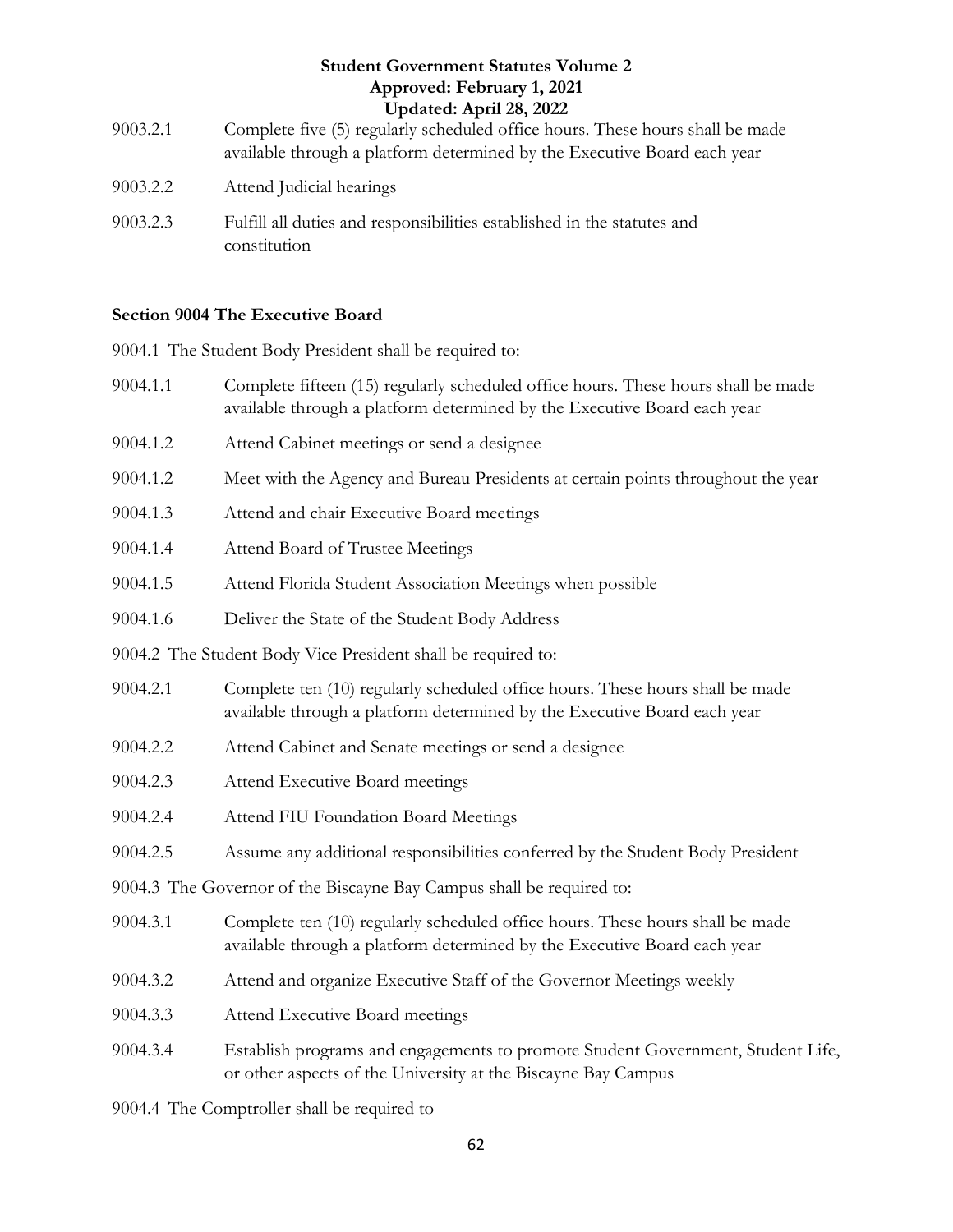| 9004.4.1 | <b>Student Government Statutes Volume 2</b><br>Approved: February 1, 2021<br>Updated: April 28, 2022<br>Complete ten (10) regularly scheduled office hours. These hours shall be made |
|----------|---------------------------------------------------------------------------------------------------------------------------------------------------------------------------------------|
|          | available through a platform determined by the Executive Board each year                                                                                                              |
| 9004.4.2 | Attend and provide response to the Senate or send a designee                                                                                                                          |
| 9004.4.3 | Attend Executive Board meetings                                                                                                                                                       |
| 9004.4.4 | Provide monthly financial reports to the Student Body President and the Senate                                                                                                        |
| 9004.4.5 | Organize the Budget Committee and Chair its proceedings                                                                                                                               |
| 9004.4.6 | Approve or deny expenditures as required                                                                                                                                              |
|          | 9004.5 The Executive Administrator shall be required to:                                                                                                                              |
| 9004.5.1 | Complete five (5) regularly scheduled office hours. These hours shall be made<br>available through a platform determined by the Executive Board each year                             |
| 9004.5.2 | Actively engage with the Major Student Media outlet                                                                                                                                   |
| 9004.5.3 | Attend Executive Board meetings                                                                                                                                                       |
| 9004.5.4 | Meet with the Publications team regularly to receive updates on projects initiated by<br><b>SGA</b>                                                                                   |
|          | 9004.6 The Senate President shall be required to:                                                                                                                                     |
| 9004.6.1 | Complete ten (10) regularly scheduled office hours. These hours shall be made<br>available through a platform determined by the Executive Board each year                             |
| 9004.6.2 | Attend and organize weekly Senate meetings                                                                                                                                            |
| 9004.6.3 | Attend Executive Board meetings                                                                                                                                                       |
| 9004.6.4 | Create the agenda for weekly Senate meetings                                                                                                                                          |
| 9004.6.5 | Refer bills to committees when appropriate                                                                                                                                            |
| 9004.6.6 | <b>Appoint Committee Chairs</b>                                                                                                                                                       |
|          | 9004.7 The Senate President Pro-Tempore shall be required to                                                                                                                          |
| 9004.7.1 | Complete five (5) regularly scheduled office hours. These hours shall be made<br>available through a platform determined by the Executive Board each year                             |
| 9004.7.2 | Attend weekly Senate meetings                                                                                                                                                         |
| 9004.7.3 | Attend Executive Board meetings                                                                                                                                                       |
| 9004.7.4 | Ensure proper filing of Legislative Acts that have passed                                                                                                                             |
| 9004.7.5 | Ensure delivery of Legislative Acts to the Student Body president for Signature or<br>Veto                                                                                            |
| 9004.7.6 | Serve as the Legislative Liaison to the Executive Branch                                                                                                                              |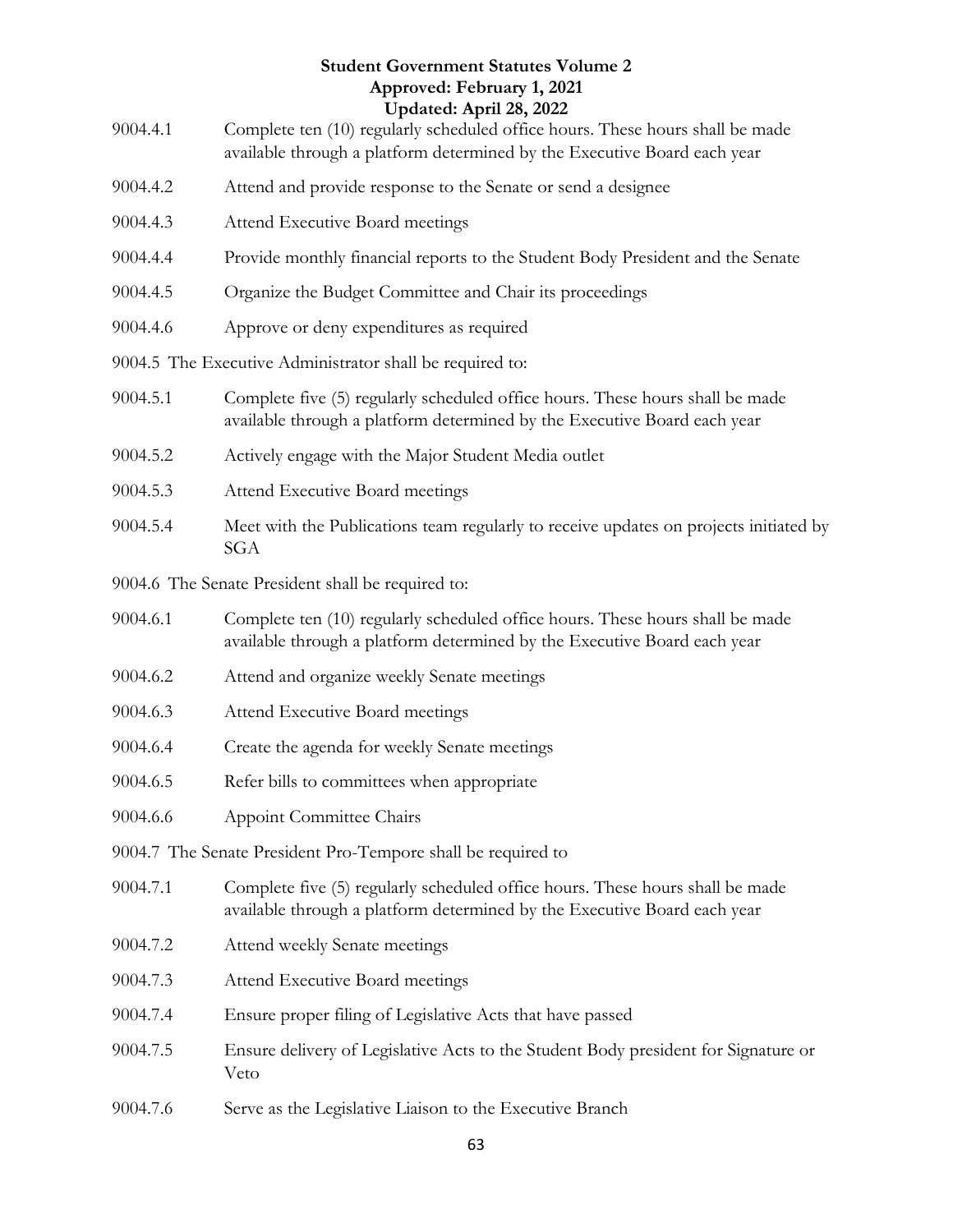9004.8 The Senate Floor Leader shall be required to:

- 9004.8.1 Complete five (5) regularly scheduled office hours. These hours shall be made available through a platform determined by the Executive Board each year
- 9004.8.2 Attend weekly Senate meetings
- 9004.8.3 Attend Executive Board meetings
- 9004.8.4 Ensure Senators are producing legislation for Senate Meetings
- 9004.8.5 Ensure trainings are conducted for all new Senators and monitor smooth integration
- 9004.8.6 Be available to Senators for contact regarding draft legislation
- <span id="page-63-0"></span>9004.8.9 Become knowledgeable on all SGA procedures and serve the Senators as a resource on Student Government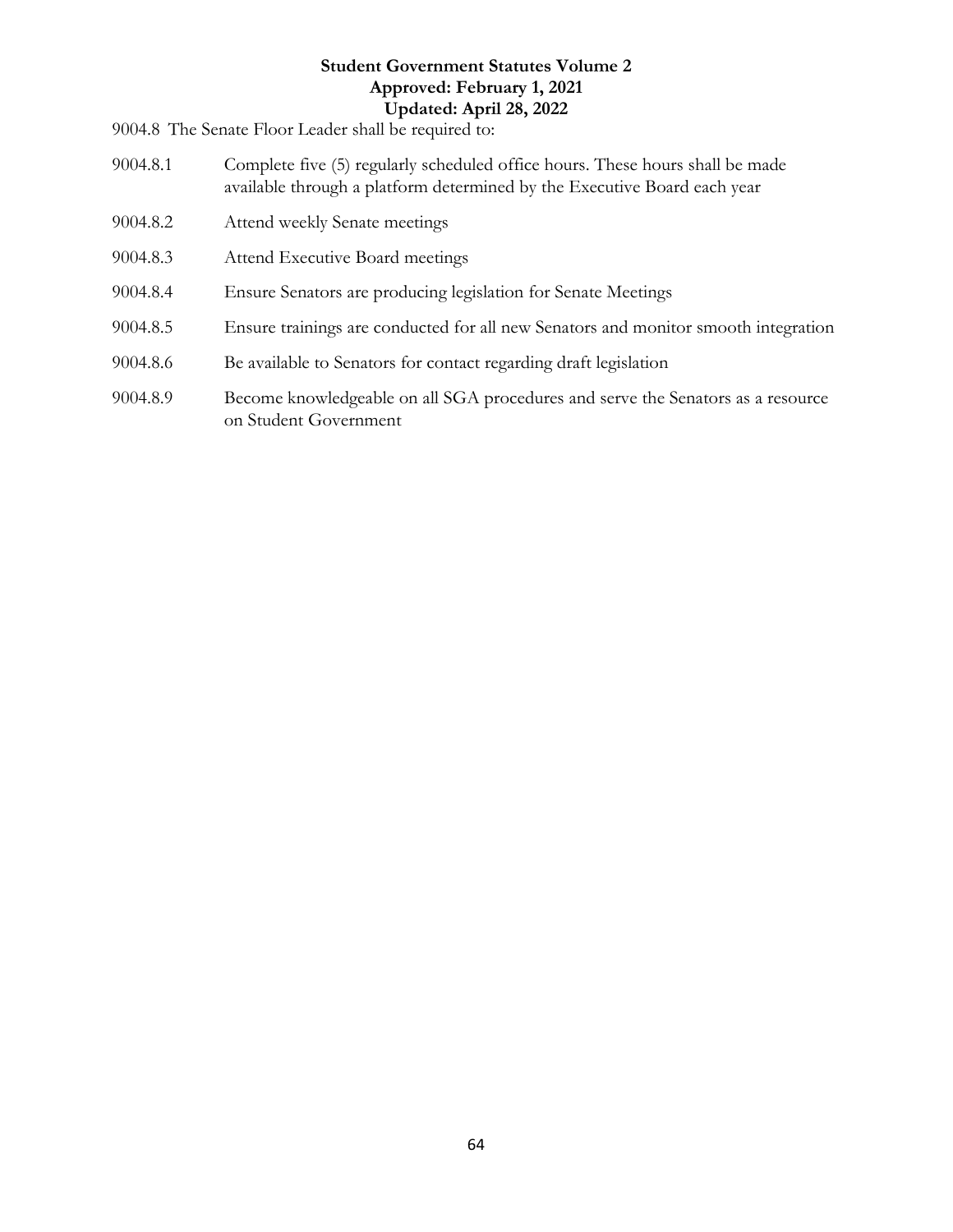#### **Appendix 1: The Use of the SGA Logo and Seal**

#### <span id="page-64-0"></span>**Appendix 1.1 The SGA Logo**

Appendix.1.1.1The SGA Logo shall be used by all Student Government members whenever a graphical representation of the Student Government Association is requested or required. The SGA Logo will be provided digitally to SGA members for official use. An image of the logo is provided below



#### <span id="page-64-1"></span>**Appendix 1.2 The SGA Seal**

Appendix 1.2.1The SGA Seal shall be used at the discretion of the Student Body President. Its use shall be reserved for formal documents, objects representing the Office of the Student Body President, Ceremonial objects, and other uses at the discretion of the Student Body President. The Image of the Seal is located below

<span id="page-64-2"></span>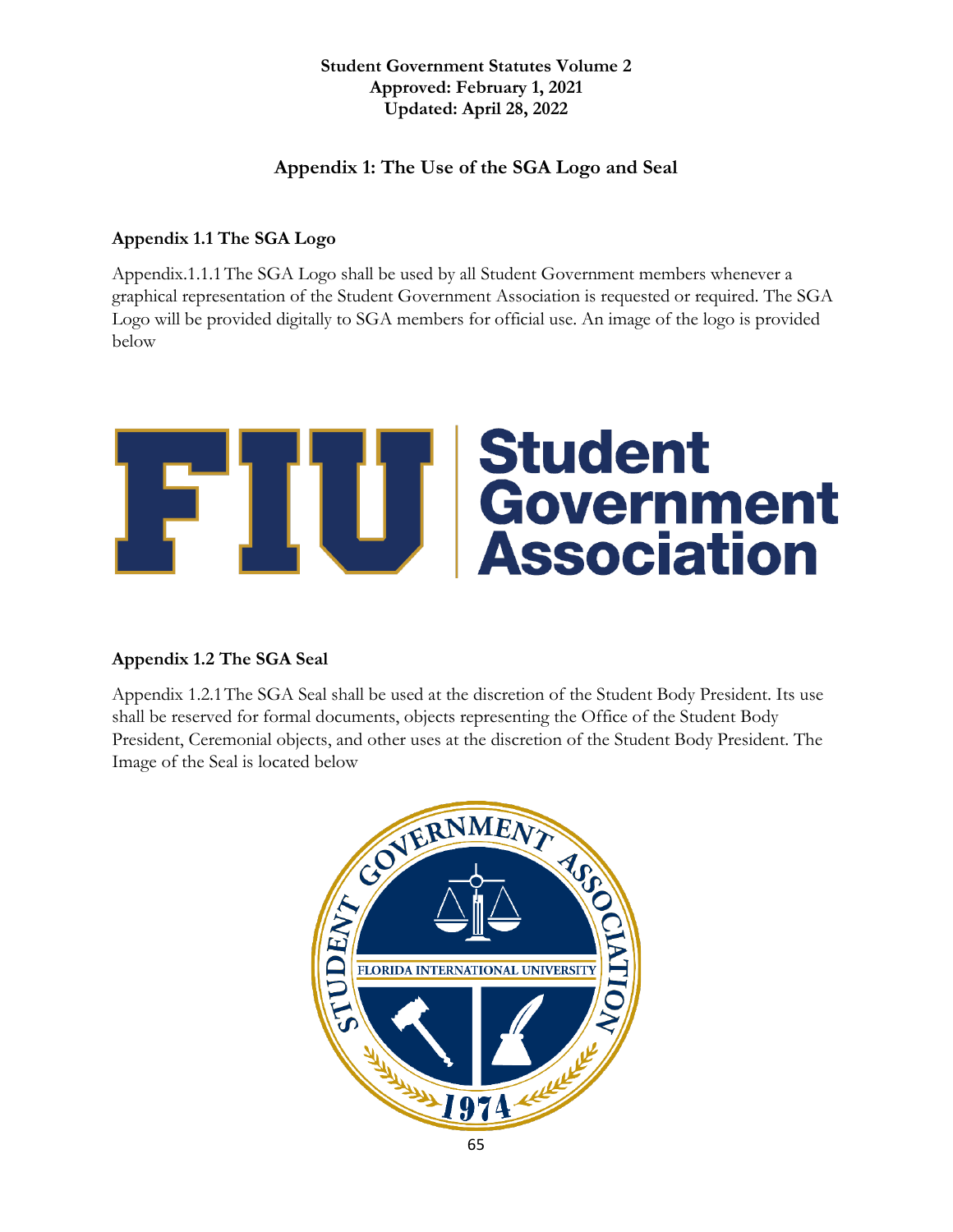#### **Student Government Statutes Volume 2 Approved: February 1, 2021 Updated: April 28, 2022 Appendix 2: Standard Operating procedures**

1. Scripter Errors may be corrected at any point.